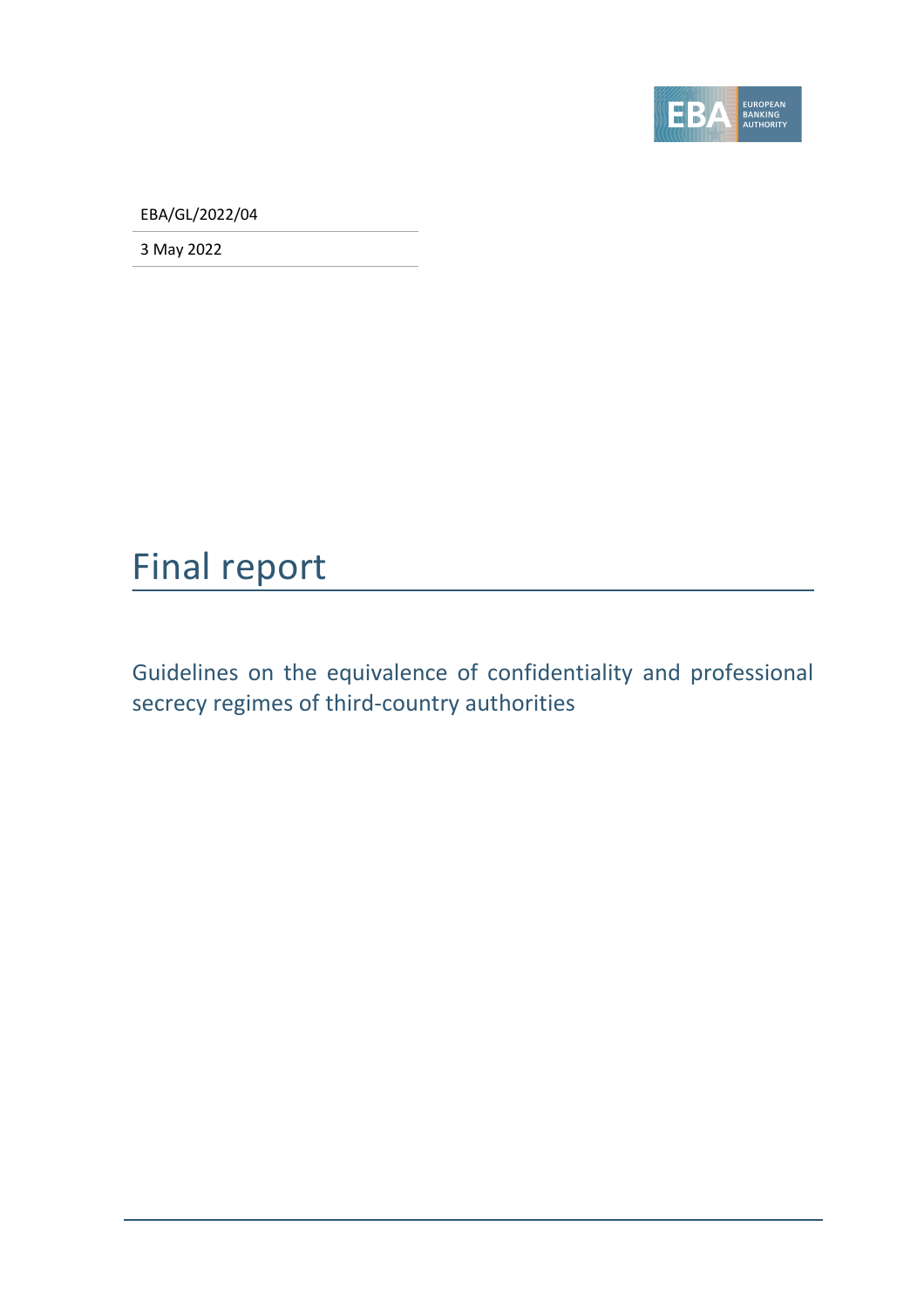

# **Contents**

|               | 1. Executive summary                             | 3  |
|---------------|--------------------------------------------------|----|
|               | 2. Background and rationale                      | 5  |
| 2.1           | Confidentiality regimes and supervisory colleges | 5  |
| $2.2^{\circ}$ | Confidentiality and cooperation arrangements     | 6  |
| 2.4           | Scope of the assessment                          | 7  |
|               | 3. Guidelines                                    | 9  |
| 1.            | Compliance and reporting obligations             | 11 |
| 2.            | Subject matter, scope and definitions            | 12 |
| 3.            | Implementation                                   | 13 |
| 4.            | Assessment of equivalence                        | 13 |
| 5.            | Annex                                            | 15 |
|               | 4. Accompanying documents                        | 49 |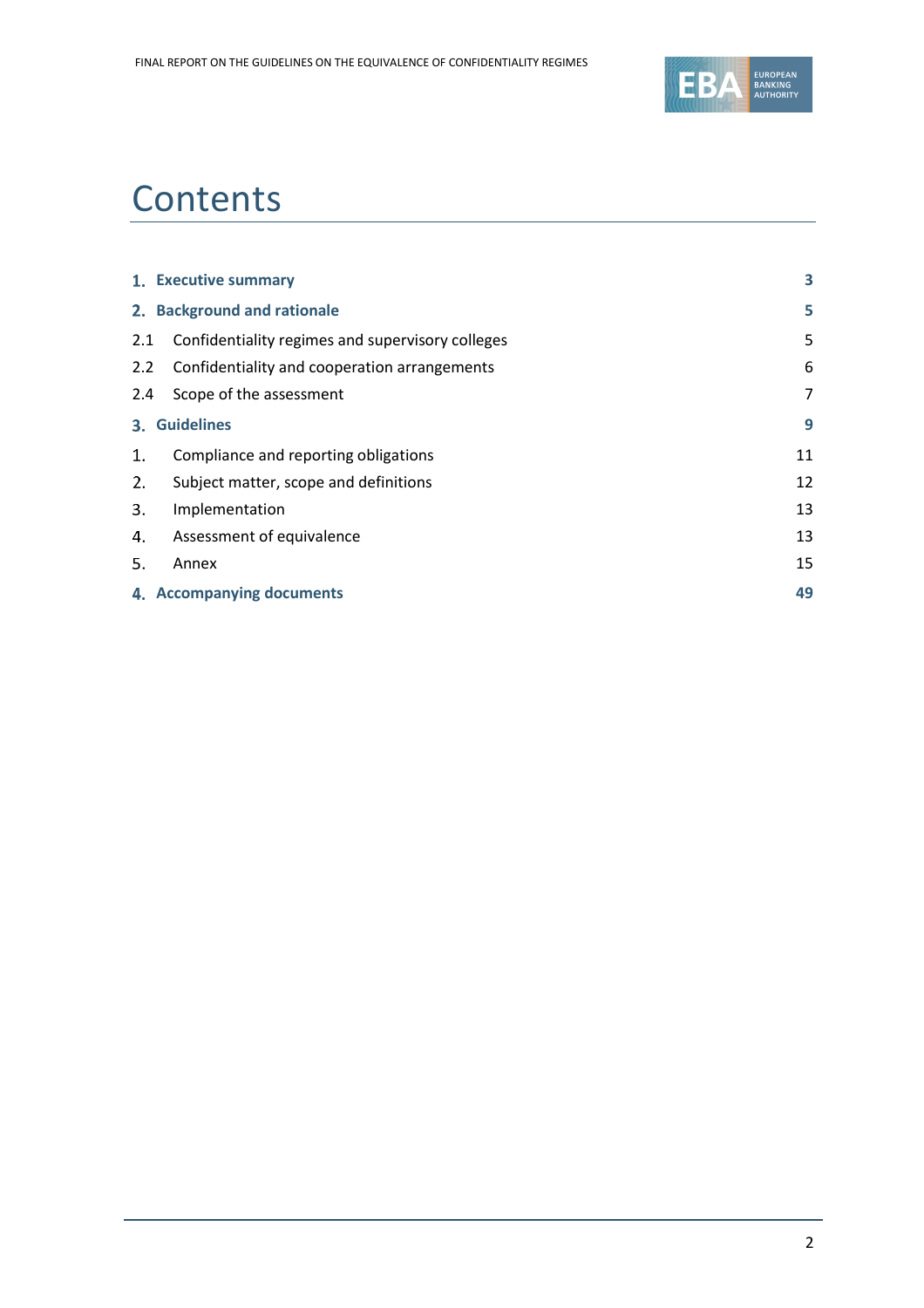

# <span id="page-2-0"></span>1. Executive summary

Over the past few years, the EBA has assessed the confidentiality regimes of third-country supervisory authorities to facilitate the application of Article 116(6) Directive 2013/36/EU (Capital Requirements Directive – CRD), which states that third countries' supervisory authorities may participate in EU supervisory colleges *'where appropriate and subject to confidentiality requirements that are equivalent, in the opinion of all competent authorities'* established by the CRD. The results were first published in a set of Recommendations in 2015, then amended in 2017 and 2018 to include other third-country authorities that had been assessed as equivalent. In 2020, the Recommendations were amended to include another third-country authority and the title was changed to 'Guidelines' 1 .

Regulation (EU) No 1093/2010 (the EBA Regulation), as amended in 2019, states in Article 33 (4) that the EBA shall cooperate *'with the relevant competent authorities, and where applicable, also with resolution authorities, of third countries whose regulatory and supervisory regimes have been recognised as equivalent'* through administrative arrangements concluded with the relevant authorities of those third countries. Similarly, Article 55 of the CRD, also applicable in conjunction with Article 24(3) of Directive (EU) 2015/2366 (Payment Services Directive – PSD2), Article 97 and 98(1) of Directive 2014/59/EU (Bank Recovery and Resolution Directive – BRRD), and Article 57a (5) of Directive (EU) 2015/849 (Anti-Money Laundering Directive – AMLD) all provide for the possibility for EU authorities to conclude cooperation arrangements with authorities from third countries. A key precondition for such arrangements to be concluded is that the third-country authorities are subject to a professional secrecy and confidentiality regime that is deemed equivalent – as relevant – to that applicable under Union law, as the latter is set out in Title VII, Chapter 1, Section II of the CRD (which is also relevant in the PSD2 context in accordance with Article 24 of the PSD2), Article 84 of the BRRD and Chapter VI, Section 3, Subsection IIIa of the AMLD.

To facilitate cooperation with third-country authorities as well as the functioning of supervisory and (where relevant) resolution colleges, the EBA performs its equivalence assessment evaluating the professional secrecy and confidentiality regimes applicable to third-country authorities (hereafter 'the assessment'). This assessment relies on the satisfactory presence of key elements equivalent to those in the EU confidentiality regime provisions applicable to third-country authorities. The key elements of the EU confidentiality regime are defined in Articles 53-61 of the CRD (also relevant to the PSD2 in accordance with Article 24 of the PSD2) and, where relevant, by Article 84 and Article 98 of the BRRD and Chapter VI, Section 3, Subsection IIIa of the AMLD. This assessment is reflected in the table in the Annex showing the provisions applicable to each third-county authority for each of the principles that define the EU confidentiality regime.

 $1$  The new Article 16(1) of the EBA Regulation states that 'the Authority shall, with a view to establishing consistent, efficient and effective supervisory practices within the ESFS, and to ensuring the common, uniform and consistent application of Union law, issue guidelines addressed to all competent authorities or all financial institutions.'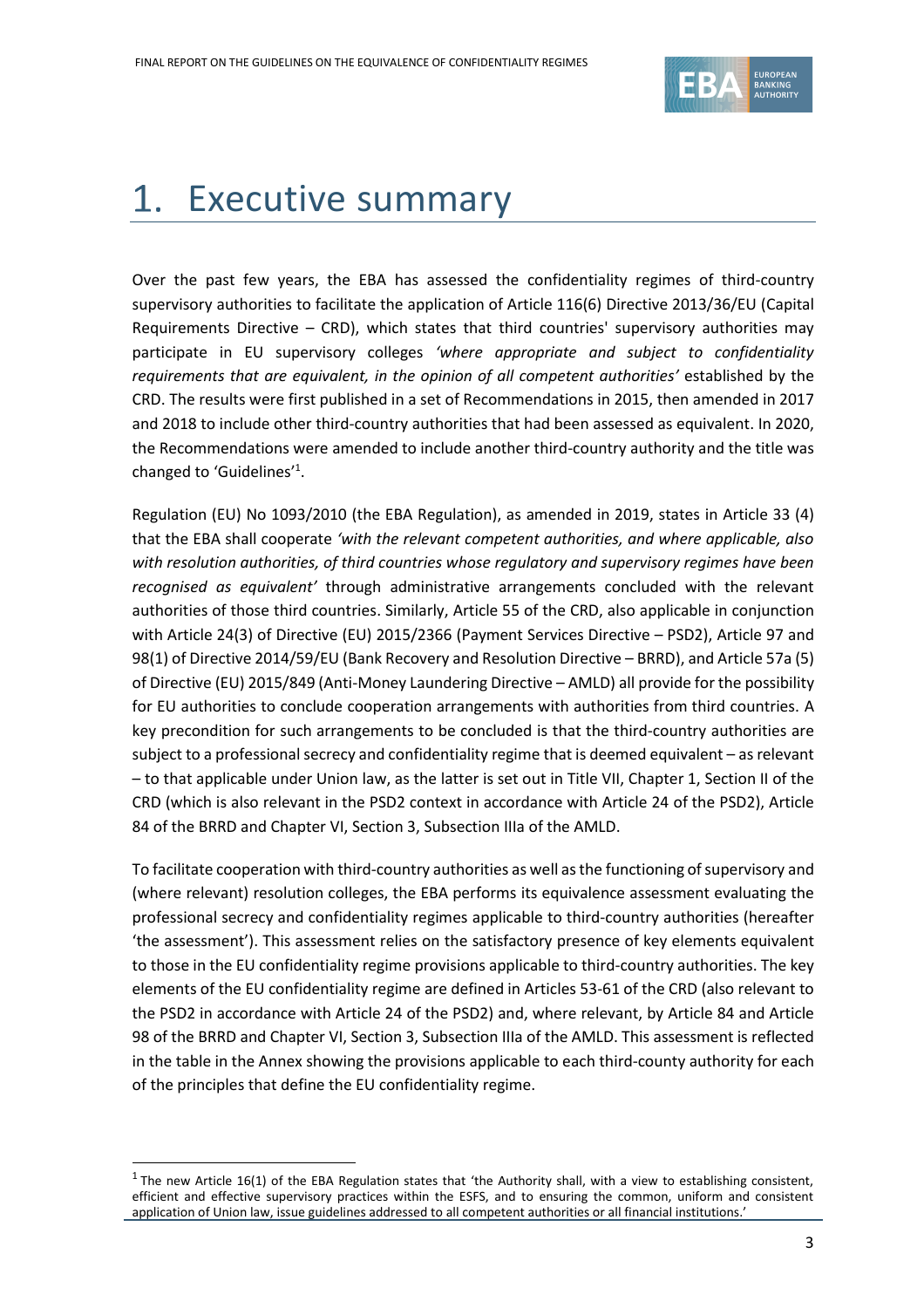

#### Next steps

The Guidelines will be translated into the official EU languages and published on the EBA website. The deadline for competent authorities to report whether they comply with the Guidelines will be two months after the publication of the translations. The Guidelines will apply two months after the publication date at the latest.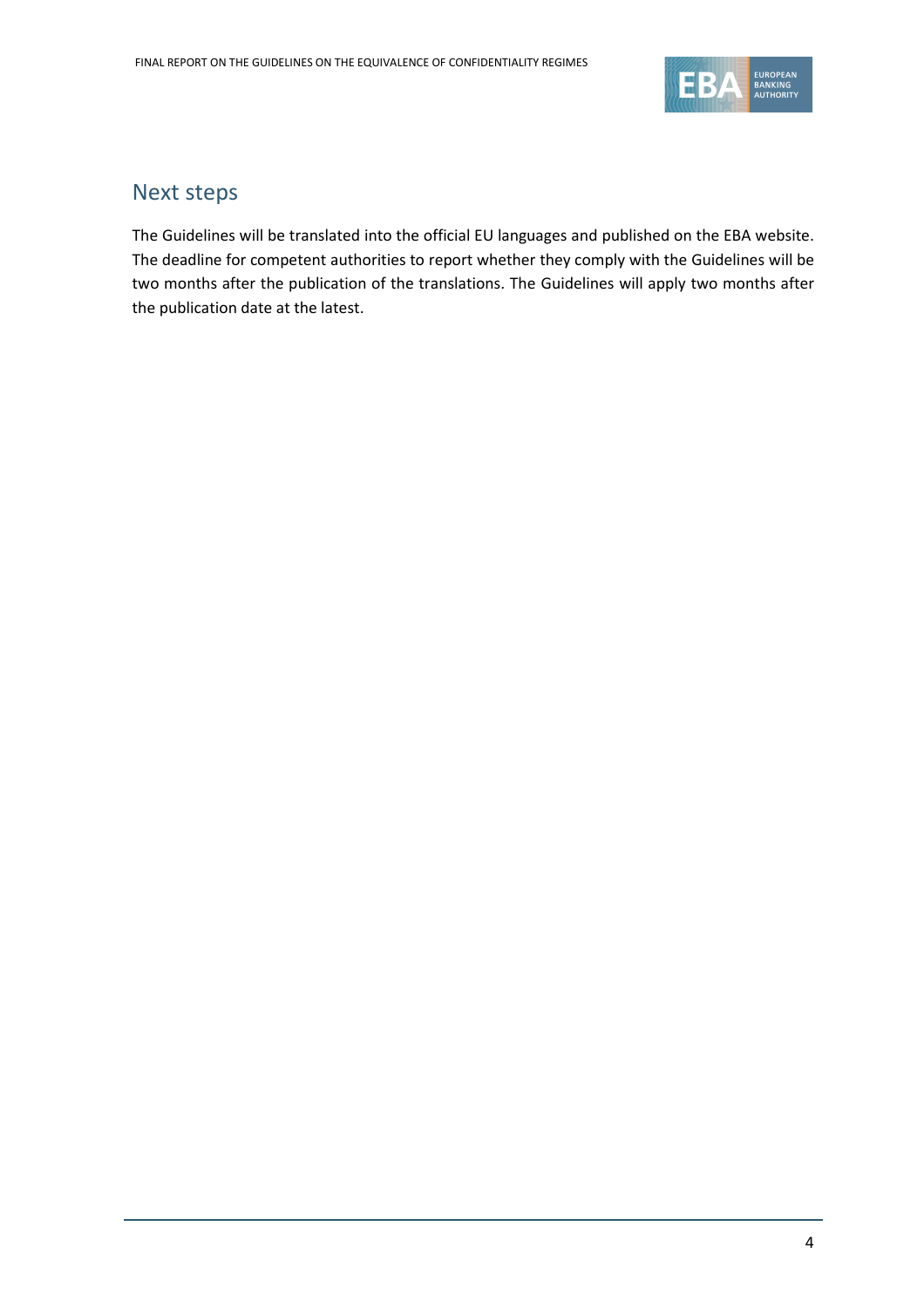#### <span id="page-4-0"></span>Background and rationale  $2.$

#### <span id="page-4-1"></span>2.1 Confidentiality regimes and supervisory colleges

- 1. Article 116 (6) of the CRD, as well as European Commission Delegated Regulations<sup>2</sup> on the functioning of supervisory colleges, provide for the possibility of third-country authorities participating in such colleges as observers on condition that those authorities are subject to a professional secrecy and confidentiality secrecy regime equivalent to that applicable under Union  $law<sup>3</sup>$ .
- 2. The EBA is tasked with contributing to the establishment of high-quality common regulatory and supervisory standards and practices, *inter alia* by developing guidelines and recommendations with a view to:
	- contributing to the consistent application of legally binding Union acts;
	- facilitating the establishment of a common supervisory culture;
	- ensuring the consistent, efficient and effective application of Union law;
	- − preventing regulatory arbitrage;
	- − mediating and settling disagreements between competent authorities;
	- − ensuring the effective and consistent supervision of financial institutions; and
	- ensuring the coherent functioning of supervisory and resolution colleges.
- 3. Therefore, in order to facilitate the application of Article 116(6) of the CRD and provide common guidance for cases in which a third-country supervisory authority were subject to an equivalent confidentiality and professional secrecy regime to that applicable in the Union, over the past few years the EBA has assessed a number of third-country supervisory authorities. These assessments have been reflected in the Guidelines on the equivalence of confidentiality and professional secrecy regimes of 2015, (EBA/REC/2015/01 - REPEALED, in their version as last amended in 2020 by EBA/GL/2020/03).

<sup>&</sup>lt;sup>2</sup> COMMISSION IMPLEMENTING REGULATION (EU) 2016/99 of 16 October 2015 laying down implementing technical standards with regard to determining the operational functioning of the colleges of supervisors according to Directive 2013/36/EU of the European Parliament and of the Council OJ L 21 of 28.01.2016 p. 21; COMMISSION DELEGATED REGULATION (EU) 2016/98 of 16 October 2015 supplementing Directive 2013/36/EU of the European Parliament and of the Council with regard to regulatory technical standards for specifying the general conditions for the functioning of colleges of supervisors OJ L 21 of 28.01.2016 p. 2

 $3$  It is noted that Articles 88 and 89 of the BRRD, as well as Article 50 seq. of COMMISSION DELEGATED REGULATION (EU) 2016/1075 of 23 March 2016 (OJ L 184 of 8.7.2016 p. 1), also provide for the same requirement in the context of resolution colleges.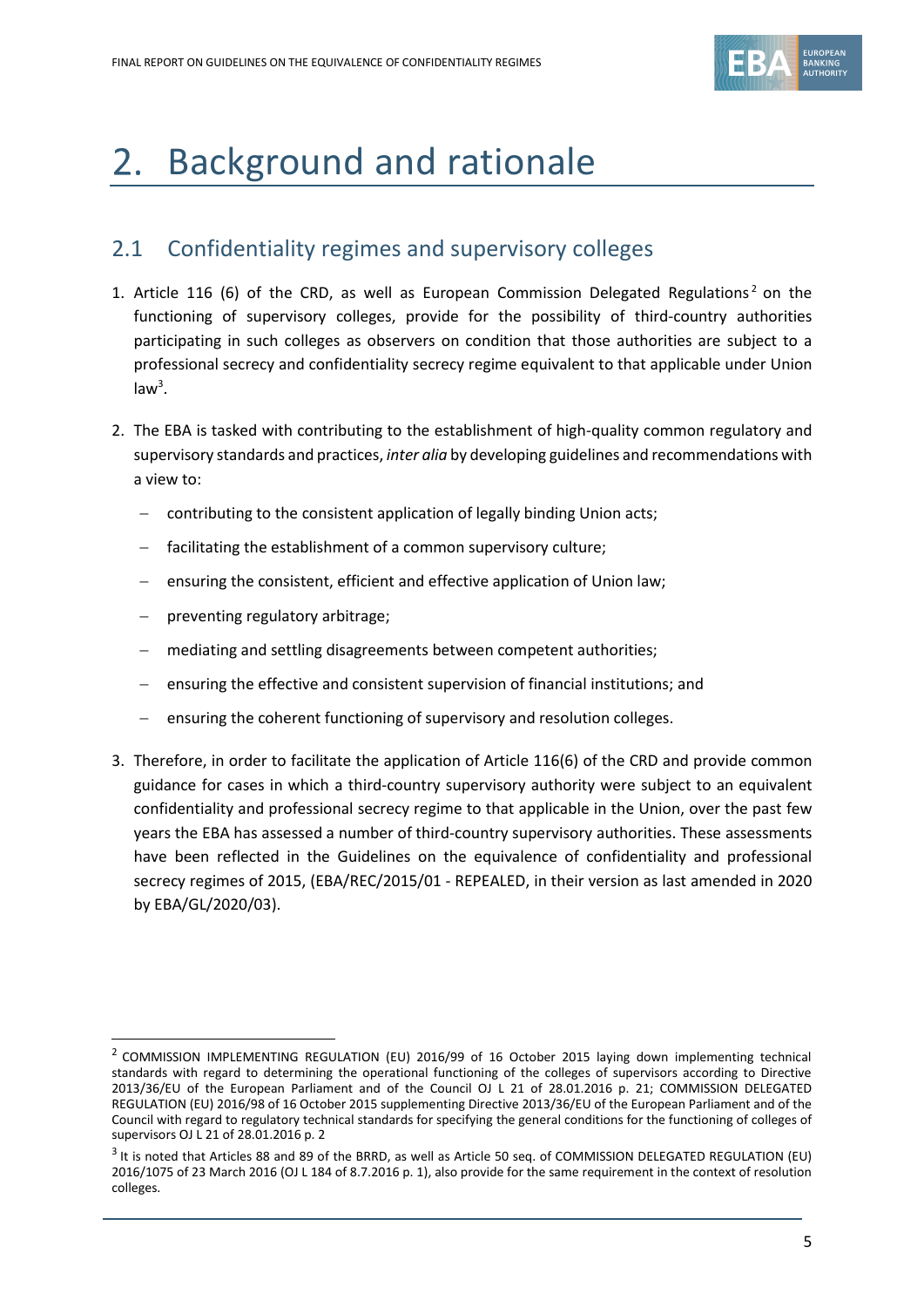

## <span id="page-5-0"></span>2.2 Confidentiality and cooperation arrangements

- 4. In addition to the efficient functioning of supervisory colleges, equivalent confidentiality and professional secrecy frameworks in third-country authorities are also relevant for international cooperation and collaboration arrangements.
- 5. To this extent, Article 33(4) of the EBA Regulation states that the EBA shall cooperate *'with the relevant competent authorities, and where applicable, also with resolution authorities, of third countries whose regulatory and supervisory regimes have been recognised as equivalent'* through administrative arrangements concluded with the relevant authorities of those third countries. In a similar manner, Article 55 of the CRD, also applicable by virtue of Article 24(3) of the Payment Services Directive (PSD2) for cooperation in supervision in the area of payment services, Article 97 and 98 (1) of the Bank Recovery and Resolution Directive (BRRD) and Article 57a (5) of the Anti-Money Laundering Directive (AMLD), all provide for the possibility for EU authorities to conclude cooperation arrangements with authorities from third countries.
- 6. A key precondition for such arrangements to be concluded is that the third-country authorities are subject to a professional secrecy and confidentiality regime that is deemed equivalent to that applicable under Union law, as the latter is set out in Title VII, Chapter 1, Section II of the CRD (also relevant in the PSD2 context in accordance with Article 24 PSD2), Article 84 of the BRRD and Chapter VI, Section 3, Subsection IIIa of the AMLD.
- 7. In light of the above, the EBA is widening the scope and purpose of the assessment so that it can facilitate:
	- − the functioning of supervisory colleges under Article 116 (6) of the CRD and where relevant – resolution colleges under Articles 88 and 89 of the BRRD and AML/CFT colleges under the AML/CFT Guidelines<sup>4</sup>;
	- − cooperation with third-country authorities within the remit of banking, payment services, AML/CFT supervision and resolution matters.

## 2.3 Purpose of the Guidelines

8. The Guidelines provide guidance that should inform the opinions of competent authorities (including tasks such as consolidating supervisors or group level resolution authorities) as to whether the third-country authorities are deemed to be subject to a professional secrecy and confidentiality regime equivalent to that applicable under Union law, as set out in Title VII, Chapter 1, Section II of the CRD (relevant also within the PSD2 context and in accordance with Article 24 PSD2), Article 84 and 98 of the BRRD and Chapter VI, Section 3, Sub-section IIIa of the AMLD, for the purposes both of the functioning of the supervisory and resolution colleges under Article 116 (6) of the CRD and Articles 88 and 89 of the BRRD and for the conclusion of cooperation

<sup>&</sup>lt;sup>4</sup> See joint guidelines on cooperation and information exchange for the purpose of Directive (EU) 2015/849 between competent authorities supervising credit and financial institutions:

[https://www.eba.europa.eu/sites/default/documents/files/document\\_library//Joint%20Guidelines%20on%20cooperation](https://www.eba.europa.eu/sites/default/documents/files/document_library/Joint%20Guidelines%20on%20cooperation%20and%20information%20exchange%20on%20AML%20-%20CFT.pdf) [%20and%20information%20exchange%20on%20AML%20-%20CFT.pdf](https://www.eba.europa.eu/sites/default/documents/files/document_library/Joint%20Guidelines%20on%20cooperation%20and%20information%20exchange%20on%20AML%20-%20CFT.pdf)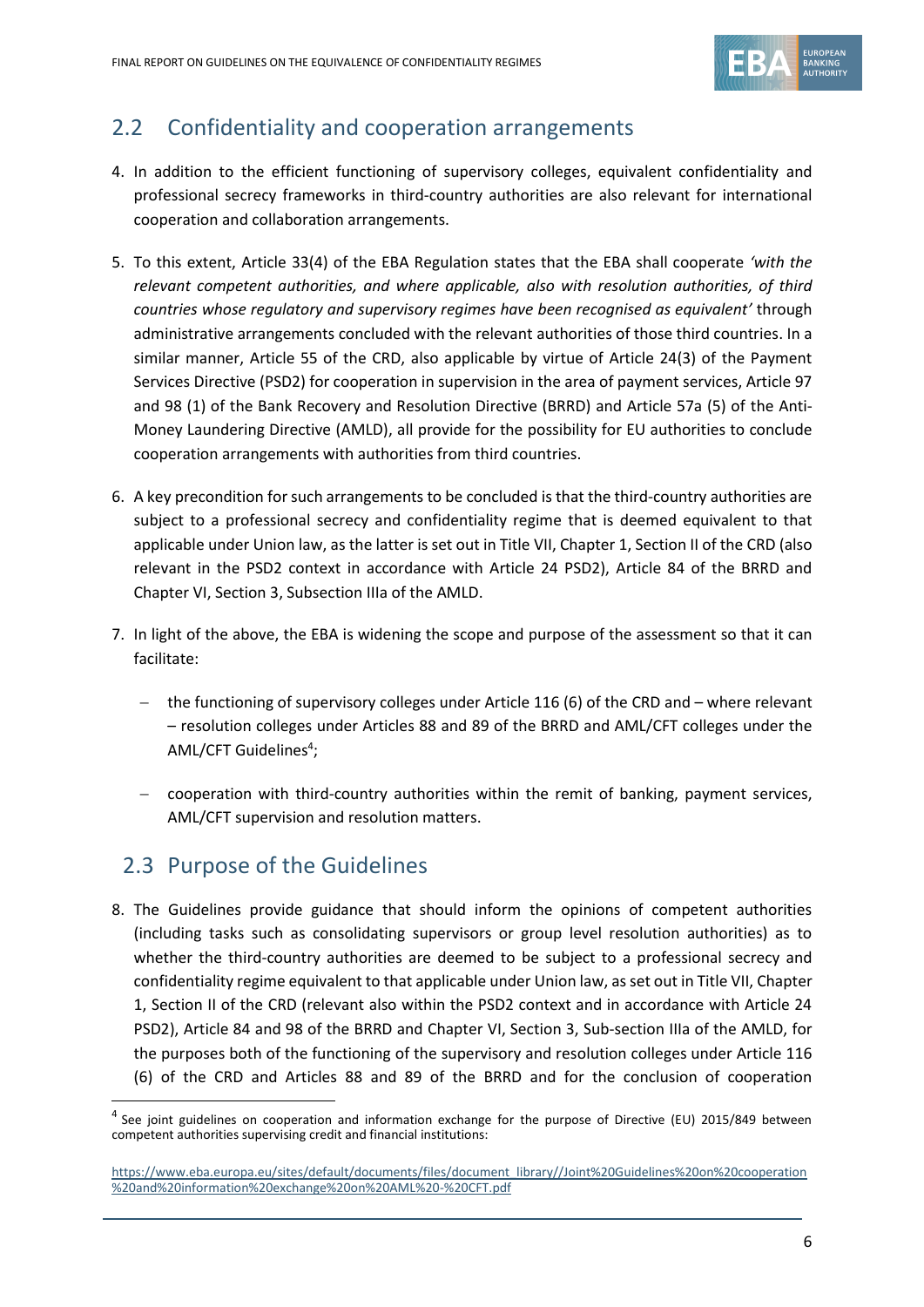

arrangements. To this extent, the present Guidelines also apply for the purpose of cooperation arrangements signed with third-country authorities in accordance with Article 57a(5) of the AMLD to support the establishment of AML/CFT colleges in line with the AML/CFT Guidelines.

- 9. The Guidelines do not include guidance on whether there is a need for a cooperation arrangement between a competent and a third-country authority or on whether a third-country authority should participate in a supervisory or resolution college.
- 10. The content of the previous Guidelines will therefore be incorporated into the present Guidelines without any change in substance.

## <span id="page-6-0"></span>2.4 Scope of the assessment

- 11. The EBA has performed the assessment evaluating the professional secrecy and confidentiality regime applicable to each third-country supervisory authority included in these Guidelines. In particular, the legal regime applicable to each third-country authority was assessed with respect to the four principles that are deemed to be the key characteristics of the EU professional secrecy regime as set out in the CRD, PSD2, BRRD and AMLD:
	- i. PRINCIPLE 1: the regime contains the notion of confidential information [Article 53(1) CRD; Article 57a(1) AMLD; Article 84(3) BRRD; Article 24 PSD2];
	- ii. PRINCIPLE 2: the regime contains specifications on the existence of professional secrecy obligations [Article 53 and 54a CRD; Article 24 PSD2; Article 57a AMLD; Article 84 (1-3) BRRD];
	- iii. PRINCIPLE 3: the regime restricts the use of confidential information [Article 54, 56, 57, 58, 58a and 59 CRD; Article 84(3), 84(5) BRRD; Article 57a, 57b AMLD; Article 24 PSD2];
	- iv. PRINCIPLE 4: the regime establishes restrictions on the transfer of confidential information [Article 56-61 CRD; Article 84(4), 84(5) and 98 BRRD; Article 57a and 57b AMLD; Article 24 PSD2].
- 12. The table in the Annex provides information on:
	- a. whether the provisions applicable to each third-country authority have been assessed with respect to relevant provisions in the CRD, PSD2, BRRD, AMLD, as applicable;
	- b. the legal references of the third-country authorities' regime, for each of the principles above.
- 13. These Guidelines are issued on the basis of Article 16 of the EBA Regulation and aim to fully inform the opinion of the relevant authorities referred to as competent authorities in Article 4 (2) of the EBA Regulation. The EBA expects to receive confirmation of the competent authorities' compliance or of their intention to comply irrespective of whether there is an actual case of a cooperation arrangement's conclusion or college participation.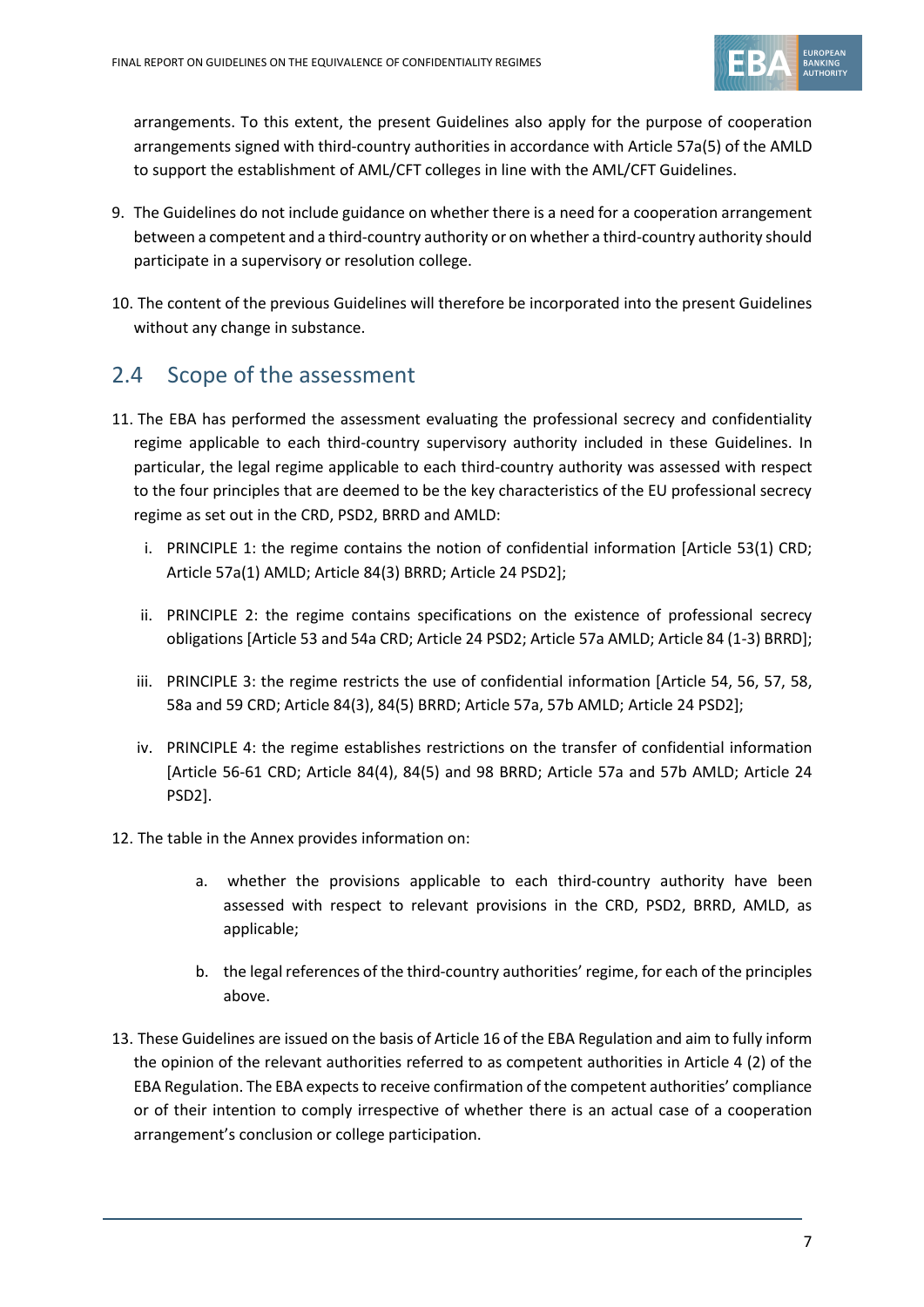

14. In accordance with Article 16(2) of Regulation (EU) No 1093/2010, the EBA must, where appropriate, conduct open public consultations and analyse the costs and benefits of guidelines (CBA) and request advice from the Banking Stakeholder Group (BSG). In this instance, the EBA has not conducted an open public consultation and CBA because these measures would be disproportionate considering that these Guidelines, the majority of whose content is a consolidation of previous EBA guidelines on the equivalence of confidentiality regimes, are addressed exclusively to competent authorities, concern their practices in relation to other authorities, and do not directly affect financial institutions.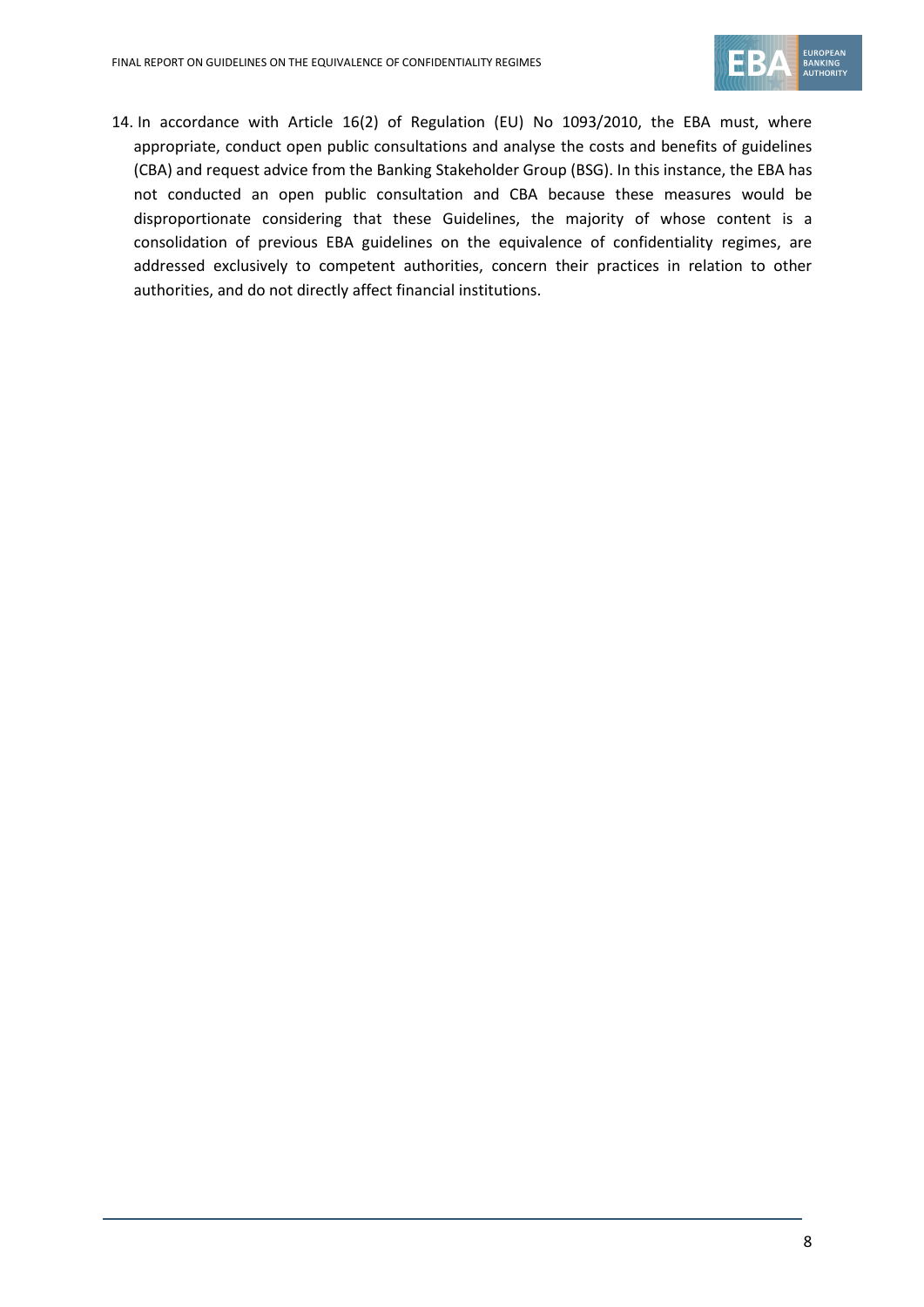

# <span id="page-8-0"></span>3. Guidelines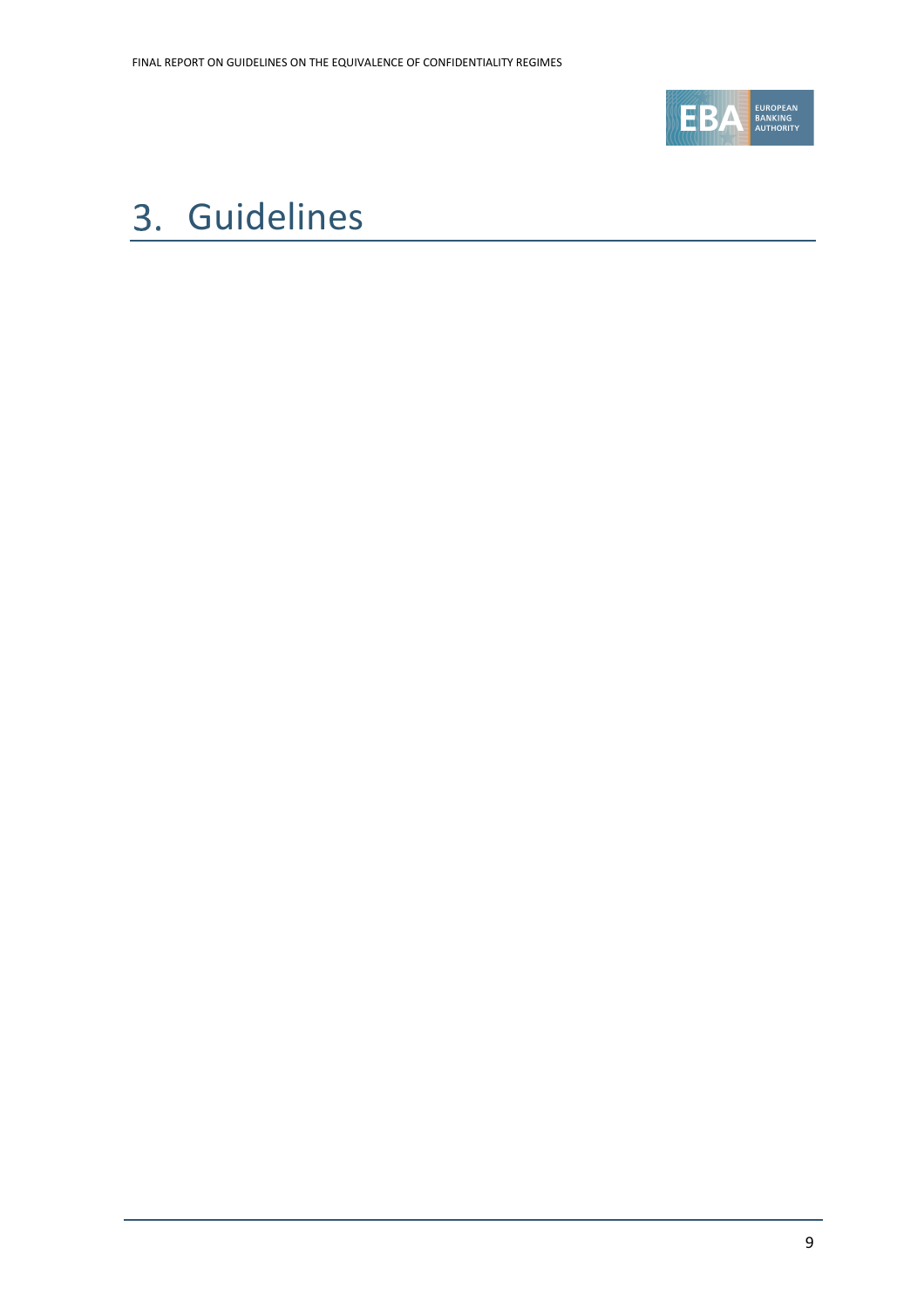

EBA/GL/2022/04

3 May 2022

# Guidelines on the equivalence of confidentiality regimes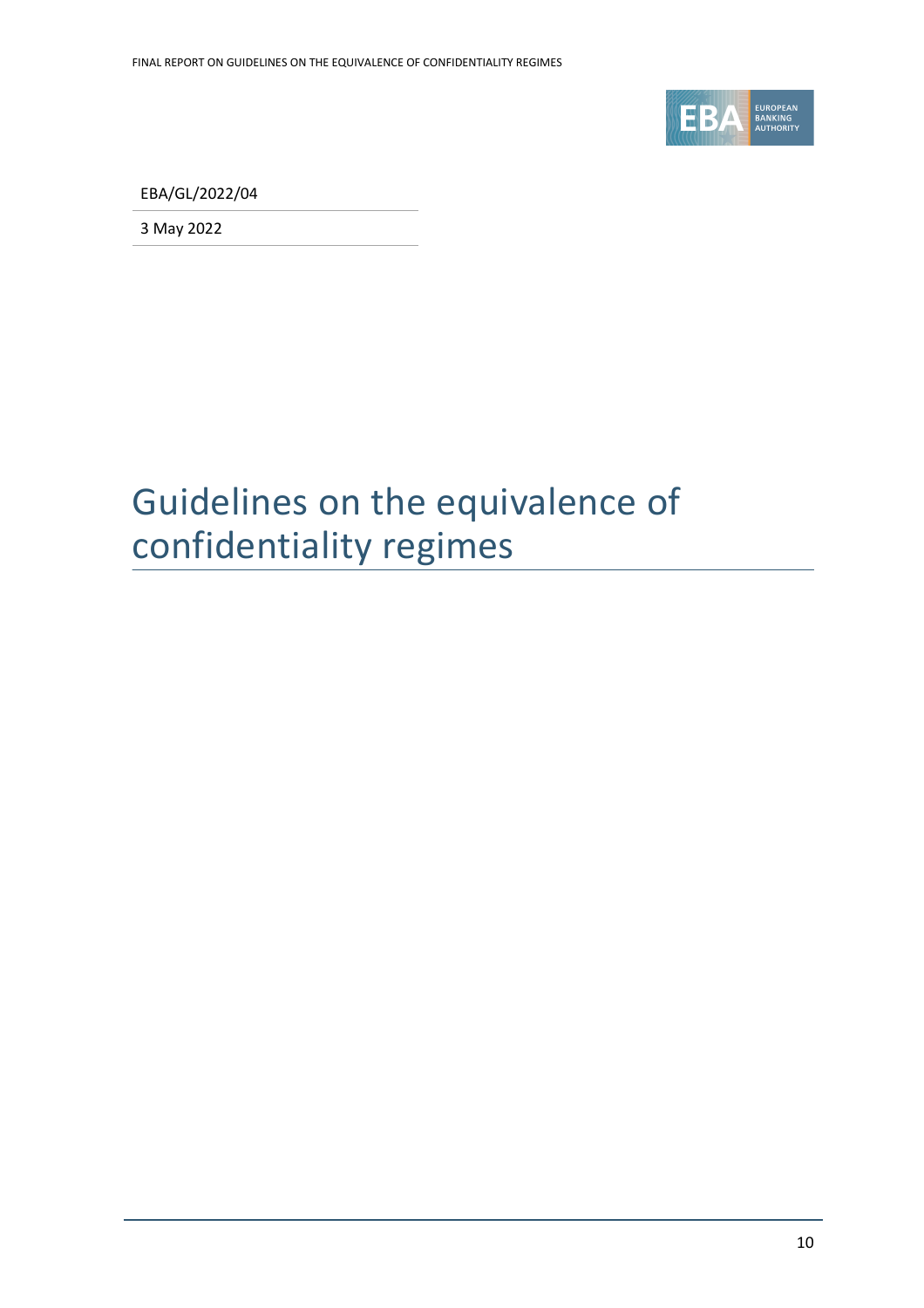

# <span id="page-10-0"></span>1. Compliance and reporting obligations

## Status of these Guidelines

- 1. This document contains Guidelines issued pursuant to Article 16 of Regulation (EU) No 1093/2010<sup>5</sup>. In accordance with Article 16(3) of Regulation (EU) No 1093/2010, competent authorities and financial institutions must make every effort to comply with the Guidelines.
- 2. Guidelines set out the EBA view of appropriate supervisory practices within the European System of Financial Supervision or of how Union law should be applied in a particular area. Competent authorities as defined in Article 4(2) of Regulation (EU) No 1093/2010 to whom Guidelines apply should comply by incorporating them into their practices as appropriate (e.g. by amending their legal framework or their supervisory processes), including where Guidelines are directed primarily at institutions.

### Reporting requirements

- 3. According to Article 16(3) of Regulation (EU) No 1093/2010, competent authorities must notify the EBA as to whether they comply or intend to comply with these Guidelines, or otherwise with reasons for non-compliance, by  $(\frac{dd \cdot m \cdot y \cdot y \cdot y}{d \cdot h \cdot y \cdot y})$ . In the absence of any notification by this deadline, competent authorities will be considered by the EBA to be non-compliant. Notifications should be sent by submitting the form available on the EBA website with the reference 'EBA/GL/2022/04'. Notifications should be submitted by persons with appropriate authority to report compliance on behalf of their competent authorities. Any change in the status of compliance must also be reported to the EBA.
- 4. Notifications will be published on the EBA website, in line with Article 16(3).

<sup>&</sup>lt;sup>5</sup> Regulation (EU) No 1093/2010 of the European Parliament and of the Council of 24 November 2010 establishing a European Supervisory Authority (European Banking Authority), amending Decision No 716/2009/EC and repealing Commission Decision 2009/78/EC, (OJ L 331, 15.12.2010, p.12).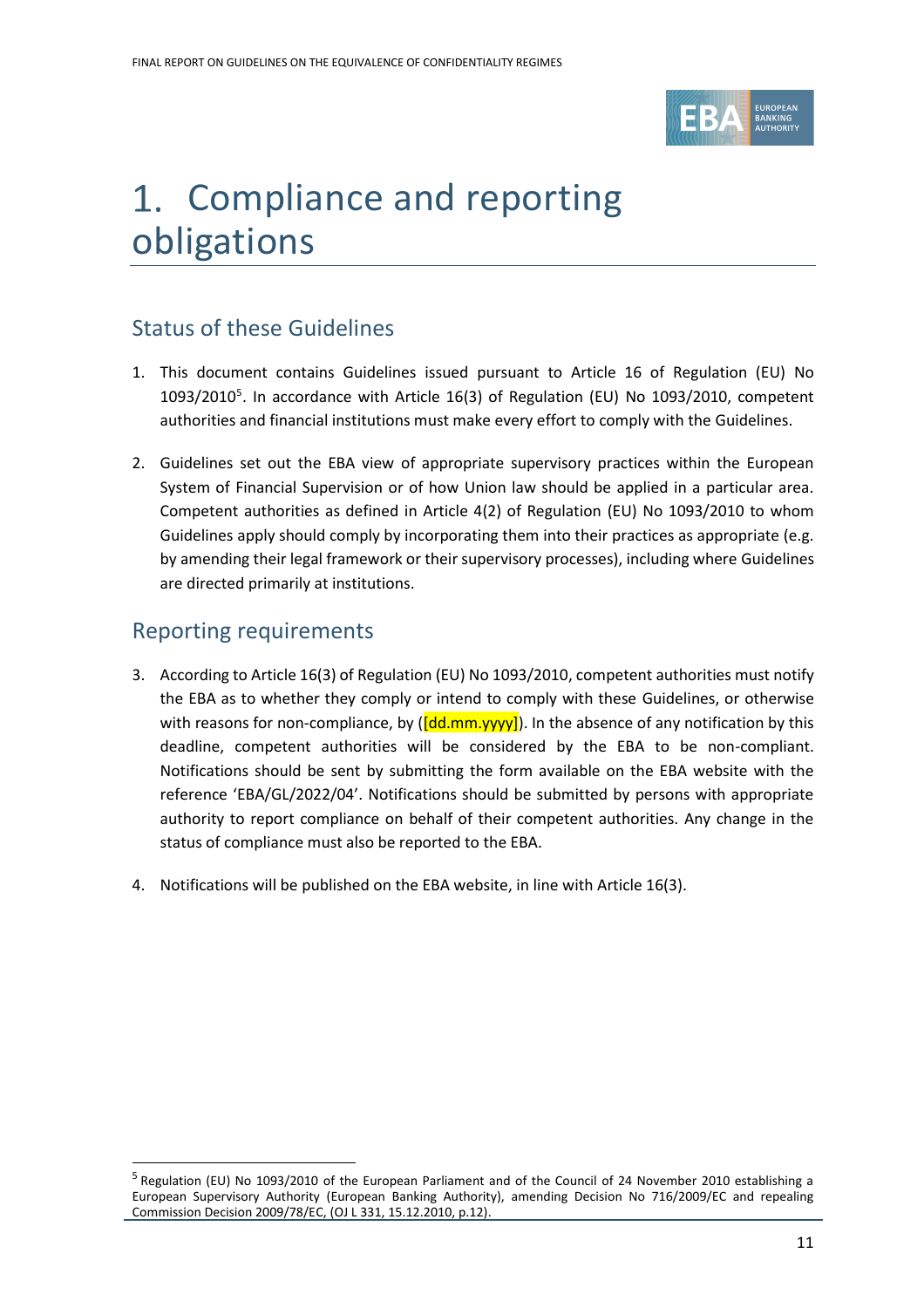

# <span id="page-11-0"></span>2. Subject matter, scope and definitions

### Subject matter

2. These Guidelines concern the assessment by competent authorities of whether the confidentiality and professional secrecy regime to which the third-country authorities mentioned in the Annex are subject is equivalent to the conditions set out in Title VII, Chapter 1, Section II of Directive 2013/36/EU; in Article 24 of Directive (EU) 2015/2366; in Article 84 and 98 of Directive 2014/59/EU; and in Chapter VI, Section 3, Subsection IIIa of Directive (EU) 2015/849.

### Scope of application

- 3. These Guidelines apply to competent authorities' assessment of the equivalence of the confidentiality regime to which the third-country competent authorities listed in the Annex are subject to for the following purposes:
	- a. in order to conclude cooperation arrangements with the third-country authority in accordance with Article 55 of Directive 2013/36/EU $<sup>6</sup>$  and also for the purposes of</sup> Article 24 of Directive (EU) 2015/2366<sup>7</sup> and Article 57a (5) of Directive (EU) 2015/849 $^{\rm 8}$ , or in accordance with Article 97 and 98 (1) of Directive 2014/59/EU<sup>9</sup>; and
	- b. in order to enable the participation of the third-country authority in supervisory and resolution colleges in accordance with Article 116 (6) of Directive 2013/36/EU and Articles 88 and 89 of Directive 2014/59/EU; and in AML/CFT colleges in accordance with Chapter VI, Section 3, Subsection IIIa of Directive (EU) 2015/849 and the AML/CFT Colleges Guidelines<sup>10</sup>.

 $6$  Directive 2013/36/EU of the European Parliament and of the Council of 26 June 2013 on access to the activity of credit institutions and the prudential supervision of credit institutions and investment firms, amending Directive 2002/87/EC and repealing Directives 2006/48/EC and 2006/49/EC (OJ L 176, 27.6.2013, p. 338)

<sup>&</sup>lt;sup>7</sup> Directive (EU) 2015/2366 of the European Parliament and of the Council of 25 November 2015 on payment services in the internal market and amending Directives 2002/65/EC, 2009/110/EC, 2013/36/EU and Regulation (EU) No 1093/2010 and repealing Directive 2007/64/EC (OJ L 337, 23.12.2015, p. 35)

<sup>8</sup> Directive (EU) 2015/849 of the European Parliament and of the Council of 20 May 2015 on the prevention of the use of the financial system for the purposes of money laundering or terrorist financing, amending Regulation (EU) No 648/2012 of the European Parliament and of the Council, and repealing Directive 2005/60/EC of the European Parliament and of the Council and Commission Directive 2006/70/EC (OJ L 141, 5.6.2015, p. 73)

 $9$  Directive 2014/59/EU of the European Parliament and of the Council of 15 May 2014 establishing a framework for the recovery and resolution of credit institutions and investment firms and amending Council Directive 82/891/EEC, and Directives 2001/24/EC, 2002/47/EC, 2004/25/EC, 2005/56/EC, 2007/36/EC, 2011/35/EU, 2012/30/EU and 2013/36/EU, and Regulations (EU) No 1093/2010 and (EU) No 648/2012, of the European Parliament and of the Council (OJ L 173, 12.6.2014, p. 190)

<sup>&</sup>lt;sup>10</sup> Joint guidelines on cooperation and information exchange for the purpose of Directive (EU) 2015/849 between competent authorities supervising credit and financial institutions (the AML/CFT Colleges Guidelines) of 16 December 2019, (JC 2019/81)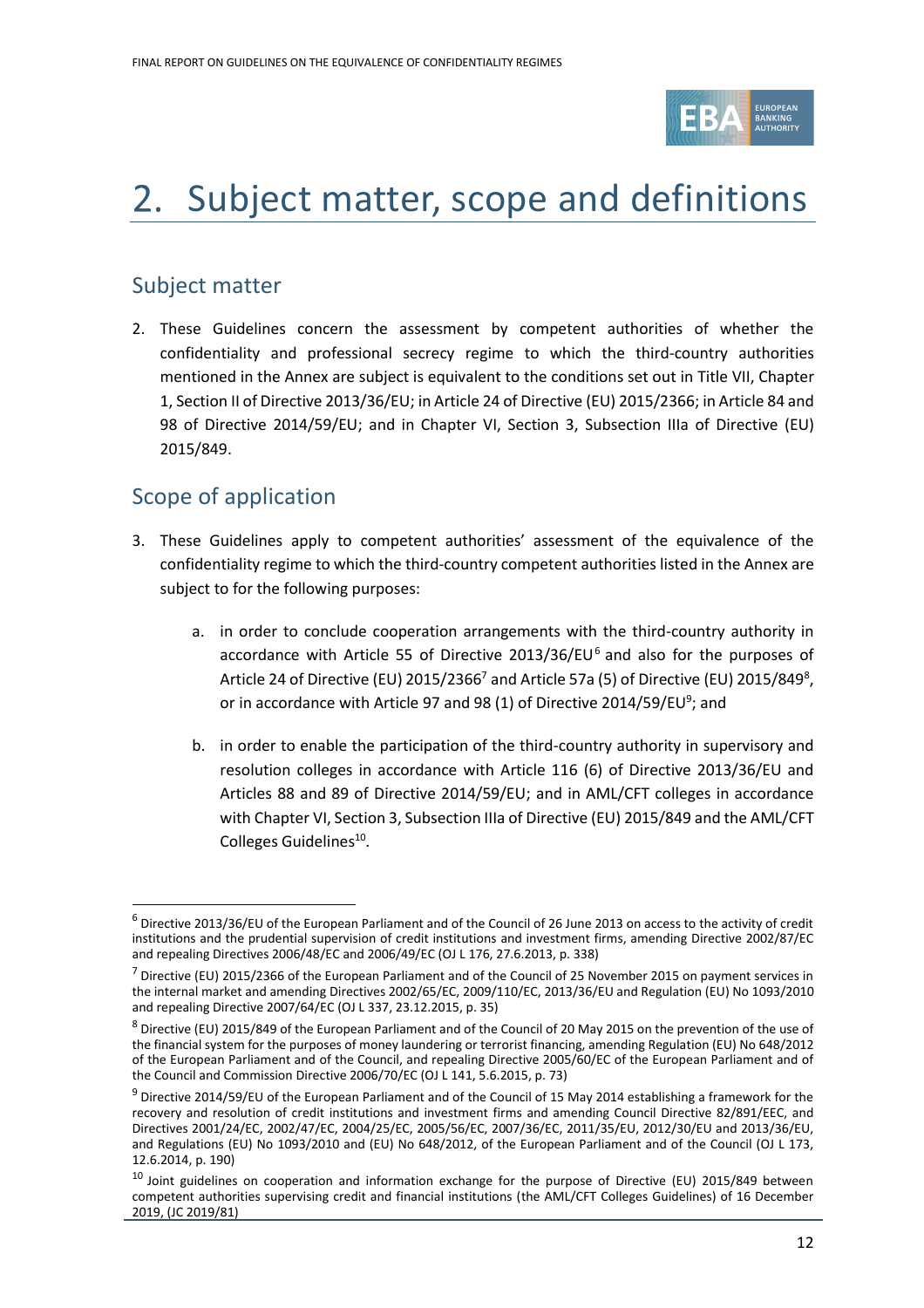

#### Addressees

4. These Guidelines are addressed to competent authorities as defined in point (2) of Article 4 of Regulation (EU) No 1093/2010.

### Definitions

5. Unless otherwise specified, terms used and defined in Directive 2013/36/EU, Directive (EU) 2015/2366, Directive 2014/59/EU and Directive (EU) 2015/849 have the same meaning in the Guidelines.

#### <span id="page-12-0"></span>Implementation 3.

## Date of application

6. These Guidelines apply, at the latest, by  $ddmm.$ yyy  $\{$ [...]Insert date 2 months after publication}.

#### Repeal

7. The Guidelines on the equivalence of confidentiality regimes (EBA/REC/2015/01)<sup>11</sup> are repealed with effect from xx month xxxx {Insert same date as application date}.

#### <span id="page-12-1"></span>Assessment of equivalence 4.

9. For the purposes of applying Article 55 of Directive 2013/36/EU also in accordance with Article 24 of Directive (EU) 2015/2366 and 57a (5) of Directive (EU) 2015/849, Article 97 and 98 (1) of Directive 2014/59/EU, Article 116 (6) of Directive 2013/36/EU and Articles 88 and 89 of Directive 2014/59/EU and the AML/CFT Colleges Guidelines, competent authorities should consider that the professional secrecy and confidentiality regime applicable to the thirdcountry authorities referred to in the Annex is equivalent to the regime set out in in Title VII, Chapter 1, Section II of Directive 2013/36/EU, in Article 24 of Directive (EU) 2015/2366, in Article 84 and 98 of Directive 2014/59/EU and in Chapter VI, Section 3, Subsection IIIa of Directive (EU) 2015/849, where relevant depending on the competences of the third-country authority.

<sup>&</sup>lt;sup>11</sup> The EBA/GL/2020/03 Guidelines were originally issued as EBA/REC/2015/REC recommendations and were subsequently amended.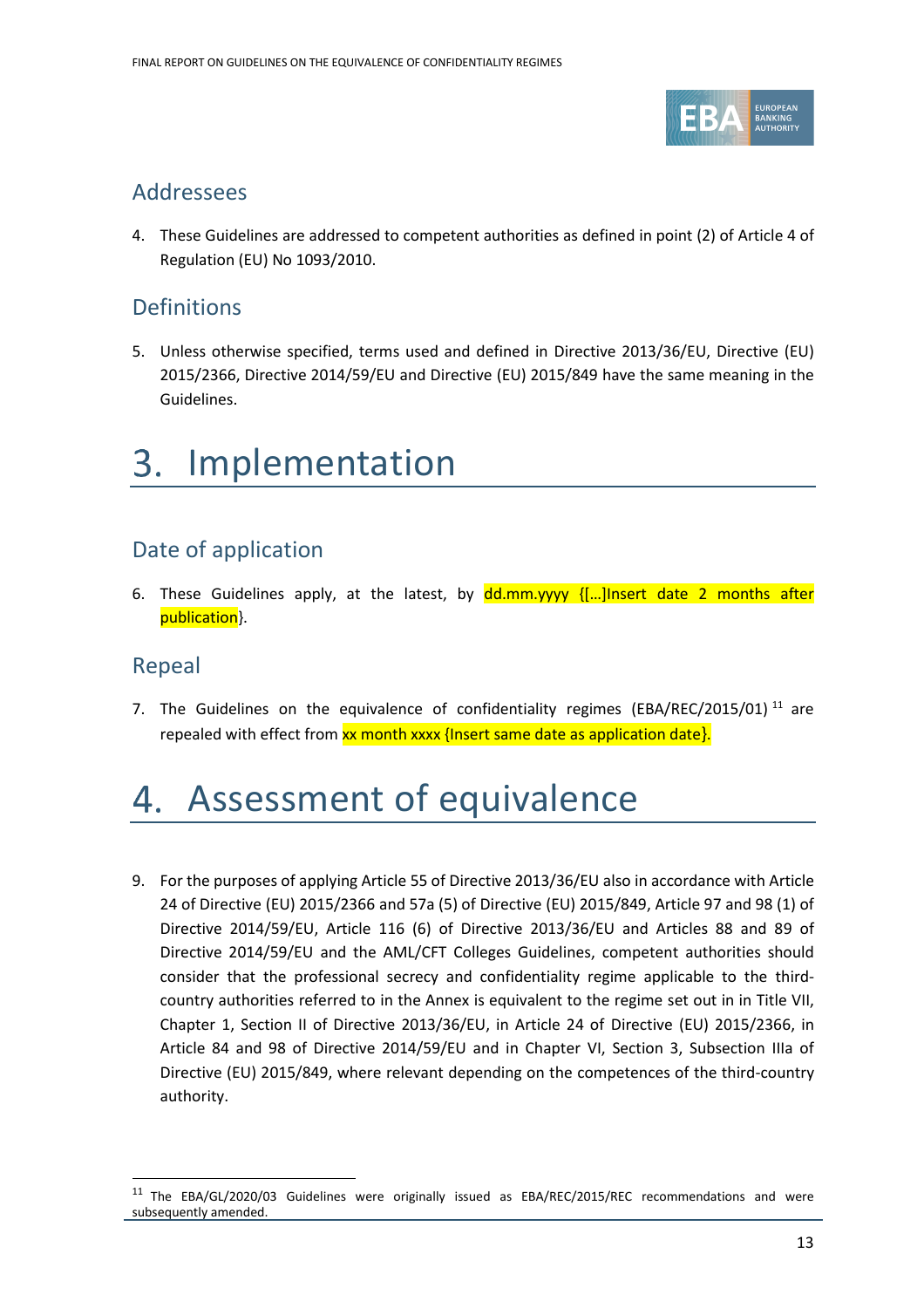

10. For the purposes of the previous paragraph, competent authorities should have regard to the Annex.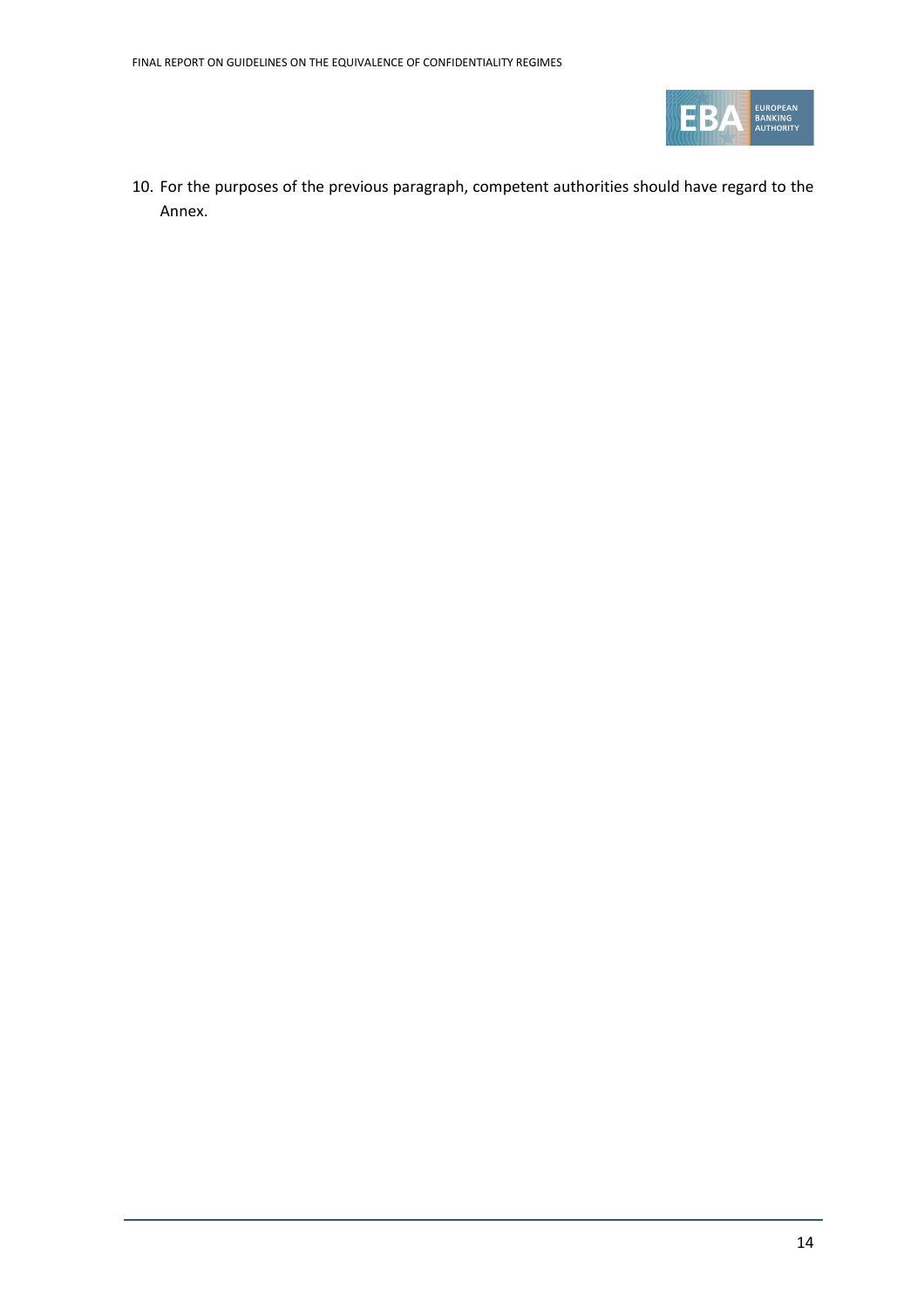

# 5. Annex

| <b>AUTHORITY</b><br><b>ASSESSED</b>                                                                                                                                                                                                             | <b>SCOPE OF</b><br><b>ASSESSMENT</b><br>12 | <b>PRINCIPLE 1</b><br><b>NOTION OF</b><br><b>CONFIDENTIAL</b><br><b>INFORMATION</b>                | <b>PRINCIPLE 2</b><br><b>OBLIGATION OF</b><br><b>PROFESSIONAL</b><br><b>SECRECY</b>                                                                                                                                                                                                                                                            | <b>PRINCIPLE 3</b><br><b>USE OF</b><br><b>CONFIDENTIAL</b><br><b>INFORMATION</b>               | <b>PRINCIPLE 4</b><br><b>RESTRICTIONS ON</b><br>THE DISCLOSURE OF<br><b>CONFIDENTIAL</b><br><b>INFORMATION</b>                                | <b>ADDITIONAL</b><br><b>INFORMATION</b><br><b>SANCTIONS IN</b><br><b>CASES OF BREACHES</b><br>OF OBLIGATIONS       | <b>Overall</b><br>Assessment |
|-------------------------------------------------------------------------------------------------------------------------------------------------------------------------------------------------------------------------------------------------|--------------------------------------------|----------------------------------------------------------------------------------------------------|------------------------------------------------------------------------------------------------------------------------------------------------------------------------------------------------------------------------------------------------------------------------------------------------------------------------------------------------|------------------------------------------------------------------------------------------------|-----------------------------------------------------------------------------------------------------------------------------------------------|--------------------------------------------------------------------------------------------------------------------|------------------------------|
| <b>ABU DHABI</b><br><b>GLOBAL</b><br><b>MARKET</b><br><b>Financial</b><br><b>Services</b><br><b>Regulation</b><br><b>Authority</b><br>https://www.a<br>dgm.com/doin<br>$g_{-}$<br>business/financ<br>ial-services-<br>regulatory-<br>authority/ | (1)                                        | Sections 198, 203,<br>204 and 258 of the<br>Services<br>Financial<br>Markets<br>and<br>Regulations | Article 12(16) of Law<br>No (4) of 2013<br>Sections 198 and 204<br>the<br>of<br>Financial<br>Services and Markets<br>Regulations<br>Paragraph 2.10 of the<br><b>FSRA Code of Conduct</b><br>Paragraphs 3 and 4.2<br><b>FSRA</b><br>of<br>the<br><b>Confidentiality Policy</b><br>Section 2.10 of the<br><b>FSRA</b><br>Employment<br>Contracts | Sections 199, 215<br>and 216 of the<br><b>Financial Services</b><br>and Markets<br>Regulations | Sections 198 and 199<br>the<br>of<br>Financial<br>Services and Markets<br>Regulations<br>The Application of<br>English Law<br>Regulation 2015 | Section 2.10 of the<br>FSRA's<br>Code<br>of<br>Conduct<br>Article 379<br>of the<br>Penal Code of the<br><b>UAE</b> | Equivalent                   |

<span id="page-14-0"></span> $12$  This column indicates whether the provisions applicable to a third-country authority have been assessed with respect to relevant provisions in CRD (1), PSD2 (2), AMLD (3) and BRRD (4).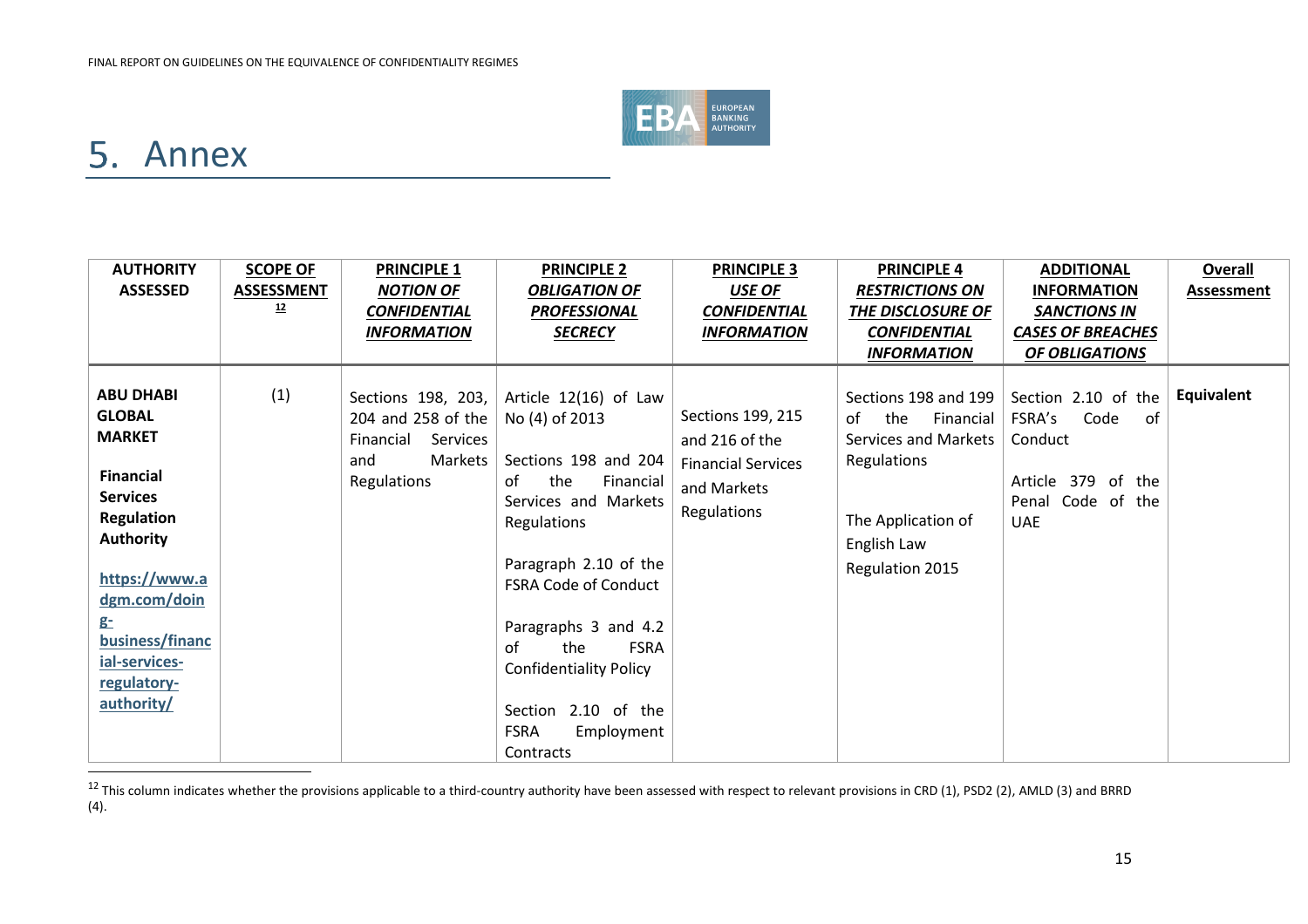

|                                                                            |     |                                                                                                                                                                                                                                                                                                                   | Article 379 of the UAE                                                                                                           |                                                                                                                                                                                        |                                                                                                                               |                                                                  |            |
|----------------------------------------------------------------------------|-----|-------------------------------------------------------------------------------------------------------------------------------------------------------------------------------------------------------------------------------------------------------------------------------------------------------------------|----------------------------------------------------------------------------------------------------------------------------------|----------------------------------------------------------------------------------------------------------------------------------------------------------------------------------------|-------------------------------------------------------------------------------------------------------------------------------|------------------------------------------------------------------|------------|
|                                                                            |     |                                                                                                                                                                                                                                                                                                                   | Penal Code                                                                                                                       |                                                                                                                                                                                        |                                                                                                                               |                                                                  |            |
|                                                                            |     |                                                                                                                                                                                                                                                                                                                   |                                                                                                                                  |                                                                                                                                                                                        |                                                                                                                               |                                                                  |            |
| <b>ALBANIA</b><br><b>Bank of Albania</b><br>(BANKA E<br><b>SHQIPËRISË)</b> | (1) | Article 58 (1) 1 of<br>the Law on the<br>Bank of Albania<br>(BoA Law)                                                                                                                                                                                                                                             | Article 58(1) BoA Law<br>Article 91 (1) Banking<br>Law                                                                           | Article 58(1) BoA<br>Law<br>Article 91 (1) Banking<br>Law                                                                                                                              | Article 58 BoA Law<br>Article 91 (2) Banking<br>Law                                                                           | Article 91 Banking<br>Law<br>Article 91(3) Banking<br>Law        | Equivalent |
|                                                                            |     |                                                                                                                                                                                                                                                                                                                   |                                                                                                                                  |                                                                                                                                                                                        |                                                                                                                               |                                                                  |            |
| http://www.ba<br>nkofalbania.org                                           |     | Article 91(1) Law<br>on Banks in the<br>Republic of Albania<br>(Banking Law)<br><b>Regulation No 42</b><br>(on transparency<br>and confidentially<br>at the BoA)<br>Governor's<br>Decision No 2005<br>(on the use and<br>classification of the<br>information<br>classified as<br>'banking secret' at<br>the BoA) | Article 19 of the<br>Statute of the Bank of<br>Albania dated 19<br>December 2000<br>Articles 13 and 27 of<br>the Code of Conduct | Article 19 of the<br>Statute of the Bank<br>of Albania dated 19<br>December 2000<br>Articles 13 and 27 of<br>the Code of Conduct<br>Article 6 of the<br>Governor's Decision<br>No 2005 | Article 23 BoA Law<br>Article 58 (2) Banking<br>Law Regulation No<br>42 (on transparency<br>and confidentially in<br>the BoA) | <b>Supervisory Council</b><br>Decision No 21,<br>Articles 30, 54 |            |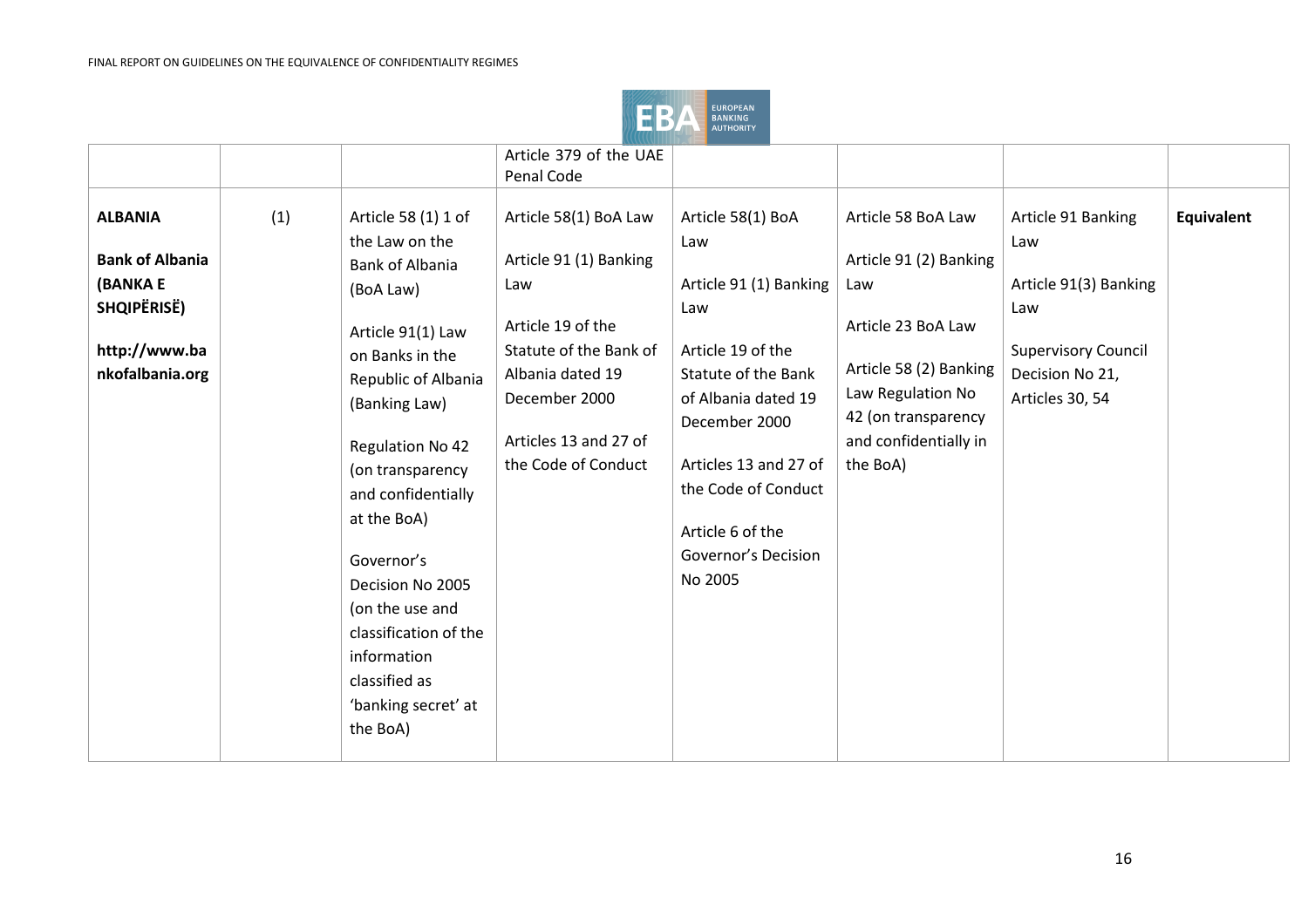

| <b>ARGENTINA</b><br><b>Banco Central</b><br>República<br>Argentina<br>(BCRA) | $(1)$ $(2)$ $(4)$ | Law on Financial<br>Institutions (Law<br>No 21,526), Article<br>40<br>Law of Access to<br><b>Public Information</b><br>(Law No 27,275),<br>Section 7-8<br><b>BCRA Charter,</b><br>Section 53<br><b>BCRA Code of</b><br>Ethics, Section 4.1 | Law on Ethics for<br><b>Government Officials</b><br>(Law No 25,188),<br>Section 1 and Section<br>2f<br>Code of Ethics for<br>Government Officials,<br>Section 3 and Section<br>19<br>Law on Labour<br>Contract, Section 85<br>Law on Financial<br>Institutions (Law No<br>21,526), Article 40<br><b>BCRA Charter, Section</b><br>53<br><b>BCRA Code of Ethics,</b><br>Section 4.1<br><b>BCRA Staff</b><br>Regulations, Article 13 | <b>BCRA Charter,</b><br>Section 4, 46, 47<br><b>BCRA Code of Ethics,</b><br>Section 2 and 4.1<br>Law on Ethics for<br><b>Government Officials</b><br>(Law No 25,188),<br>Section 2f | Section 27 of Law on<br>Capital Markets No<br>26,831<br>Article 74 of Law No<br>20,091 on the<br><b>Insurance Supervisor</b><br>Law No 24,485 on<br>the Deposit<br>Insurance System<br><b>Civil and Commercial</b><br>Procedural Code,<br>Sections 397, 444<br>Law on Access to<br>Public Information,<br>Sections 8b and 8f<br>Law on Financial<br>Institutions, Section<br>46, Section 35bis<br><b>BCRA's Internal Rule</b><br>No 5160 | Labour Contract Law<br><b>BCRA Code of Ethics</b> | <b>Equivalent</b> |
|------------------------------------------------------------------------------|-------------------|--------------------------------------------------------------------------------------------------------------------------------------------------------------------------------------------------------------------------------------------|-----------------------------------------------------------------------------------------------------------------------------------------------------------------------------------------------------------------------------------------------------------------------------------------------------------------------------------------------------------------------------------------------------------------------------------|-------------------------------------------------------------------------------------------------------------------------------------------------------------------------------------|------------------------------------------------------------------------------------------------------------------------------------------------------------------------------------------------------------------------------------------------------------------------------------------------------------------------------------------------------------------------------------------------------------------------------------------|---------------------------------------------------|-------------------|
|------------------------------------------------------------------------------|-------------------|--------------------------------------------------------------------------------------------------------------------------------------------------------------------------------------------------------------------------------------------|-----------------------------------------------------------------------------------------------------------------------------------------------------------------------------------------------------------------------------------------------------------------------------------------------------------------------------------------------------------------------------------------------------------------------------------|-------------------------------------------------------------------------------------------------------------------------------------------------------------------------------------|------------------------------------------------------------------------------------------------------------------------------------------------------------------------------------------------------------------------------------------------------------------------------------------------------------------------------------------------------------------------------------------------------------------------------------------|---------------------------------------------------|-------------------|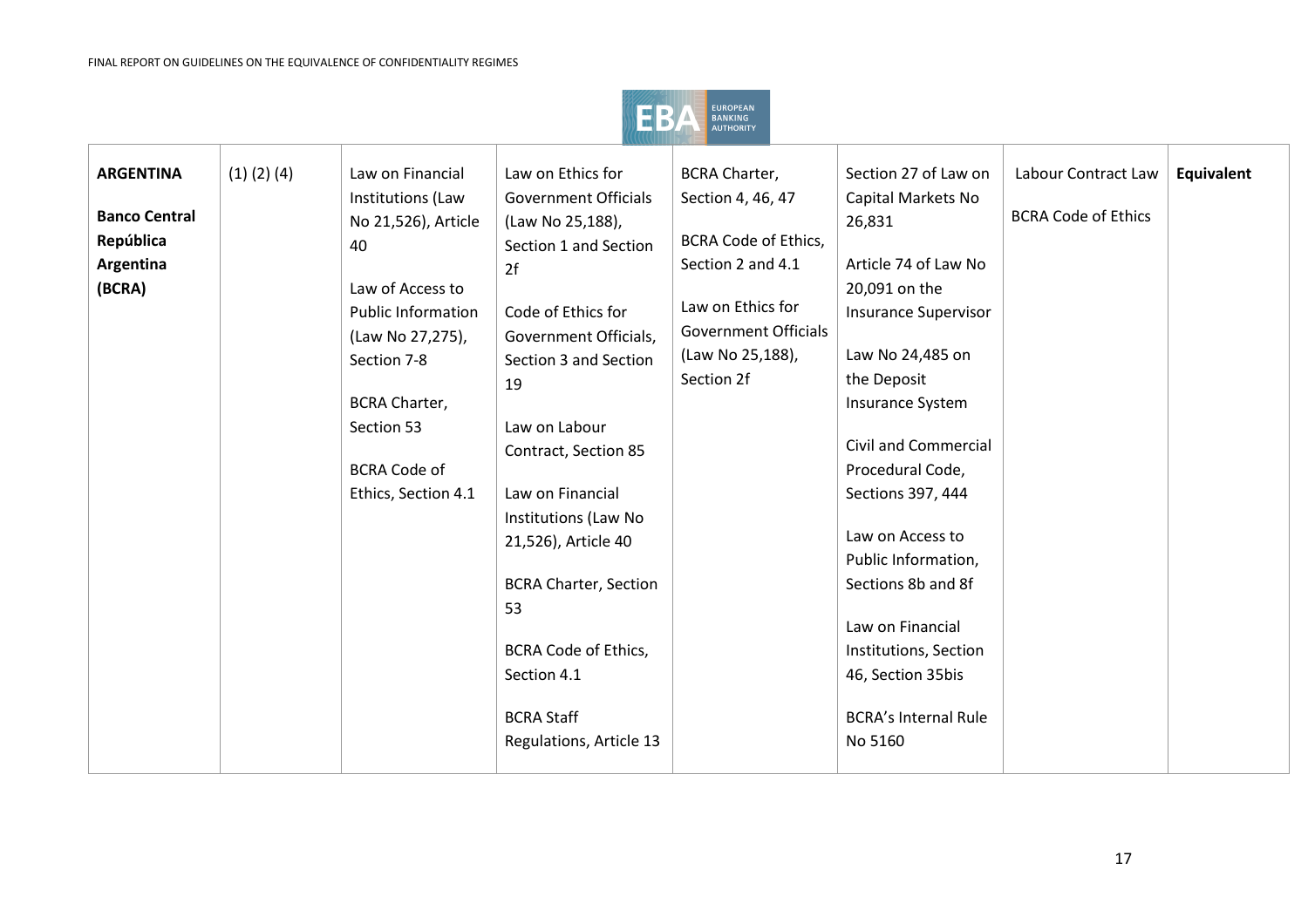

| <b>AUSTRALIA</b><br><b>Reserve Bank of</b>                                      | (1) | Section S79A of the<br>Reserve Bank Act                         | Code of Ethics of the<br>(CPCECABA), Sections<br>19, 20, 26<br><b>Communication A</b><br>6434 amending BCRA<br><b>Minimum Regulations</b><br>on External Audits<br>Section S79 A,B of the<br>Reserve Bank Act | Section S79 of the<br>Reserve Bank Act                                                                 | Reserve Bank Act<br>1959, No 4, 1959,                                                                                                             | Section S79A of the<br>Reserve Bank Act                                              | Equivalent        |
|---------------------------------------------------------------------------------|-----|-----------------------------------------------------------------|---------------------------------------------------------------------------------------------------------------------------------------------------------------------------------------------------------------|--------------------------------------------------------------------------------------------------------|---------------------------------------------------------------------------------------------------------------------------------------------------|--------------------------------------------------------------------------------------|-------------------|
| Australia (RBA)                                                                 |     | 1959, No 4, 1959                                                | 1959, No 4, 1959                                                                                                                                                                                              | 1959, No 4, 1959                                                                                       | Section S79, Section                                                                                                                              | 1959, No 4, 1959                                                                     |                   |
|                                                                                 |     |                                                                 |                                                                                                                                                                                                               |                                                                                                        | 10A(1)                                                                                                                                            |                                                                                      |                   |
| http://www.rb<br>a.gov.au/                                                      |     |                                                                 |                                                                                                                                                                                                               |                                                                                                        | <b>RBA Protected</b><br>Information,<br>Protected<br>Documents and<br>Maintaining<br>Confidentiality-<br>Instructions, October<br>2016, Section 7 |                                                                                      |                   |
| <b>AUSTRALIA</b><br><b>Australian</b><br><b>Prudential</b><br><b>Regulation</b> | (1) | Section 56 (1) of<br>the Australian<br>Prudential<br>Regulation | Section 56 of the<br><b>Australian Prudential</b>                                                                                                                                                             | Section 56, Section<br>10 $A(1)$ of the<br><b>Australian Prudential</b><br><b>Regulation Authority</b> | Section 56 of the<br>Australian Prudential<br><b>Regulation Authority</b><br>Act 1998, No 50,                                                     | Section 56 (2) of the<br><b>Australian Prudential</b><br><b>Regulation Authority</b> | <b>Equivalent</b> |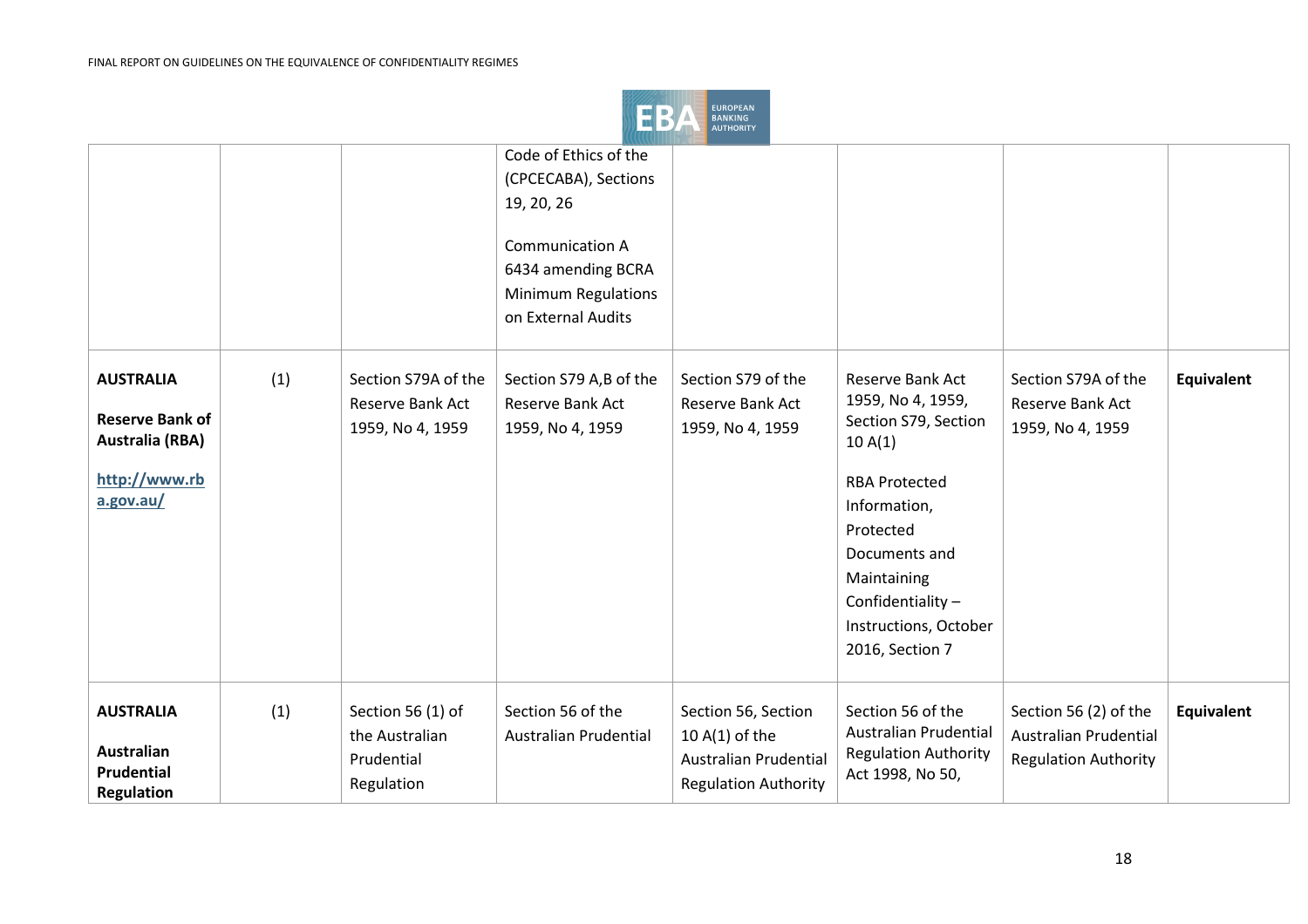

| <b>Authority</b><br>(APRA)<br>http://www.ap<br>ra.gov.au/Page<br>s/default.aspx                               |                    | Authority Act 1998,<br>No 50, 1998                                                                                  | <b>Regulation Authority</b><br>Act 1998, No 50, 1998                                                                 | Act 1998, No 50,<br>1998                                                                                                                                                           | 1998 Section 56,<br>Section 10A<br>Article 2 of the APRA<br><b>Protocol for Release</b><br>of Documents to<br>Third Parties so as to<br>Maintain<br>confidentiality,<br>February 2013 | Act 1998, No 50,<br>1998                                                                                                                                                          |            |
|---------------------------------------------------------------------------------------------------------------|--------------------|---------------------------------------------------------------------------------------------------------------------|----------------------------------------------------------------------------------------------------------------------|------------------------------------------------------------------------------------------------------------------------------------------------------------------------------------|---------------------------------------------------------------------------------------------------------------------------------------------------------------------------------------|-----------------------------------------------------------------------------------------------------------------------------------------------------------------------------------|------------|
| <b>BOSNIA-</b><br><b>HERZEGOVINA</b><br><b>Banking Agency</b><br>of Republika<br><b>Srpska</b><br>www.abrs.ba | (1), (2), (3), (4) | Article 29(1) of the<br>Law on Banking<br>Agency of<br>Republika Srpska<br>(BARS Law)<br>Article 29 (5) BARS<br>Law | Article 29 (1) BARS<br>Law<br>Article 29 (3) BARS<br>Law<br>Article 29 (4) BARS<br>Law<br>Article 29 (7) BARS<br>Law | Article 29 (3), (5) +<br>(6) BARS Law)<br>Article 30 BARS Law<br>Article 31(1), (1)(a-h)<br>$+$ (2) BARS Law<br>Article 32(2) BARS<br>Law<br>Article 125 and 125 a<br>Law on Banks | Article 29(6)<br>Article 31(1) a)-i)<br><b>BARS Law</b><br>Article 31(2)<br>Article 32(2)                                                                                             | Article 269 of the<br><b>Criminal Code</b><br>Articles $17 + 19$ of<br>the Rules on<br>professional secrecy<br>of BARS<br>Article 66 of the<br>Work Regulations of<br><b>BARS</b> | Equivalent |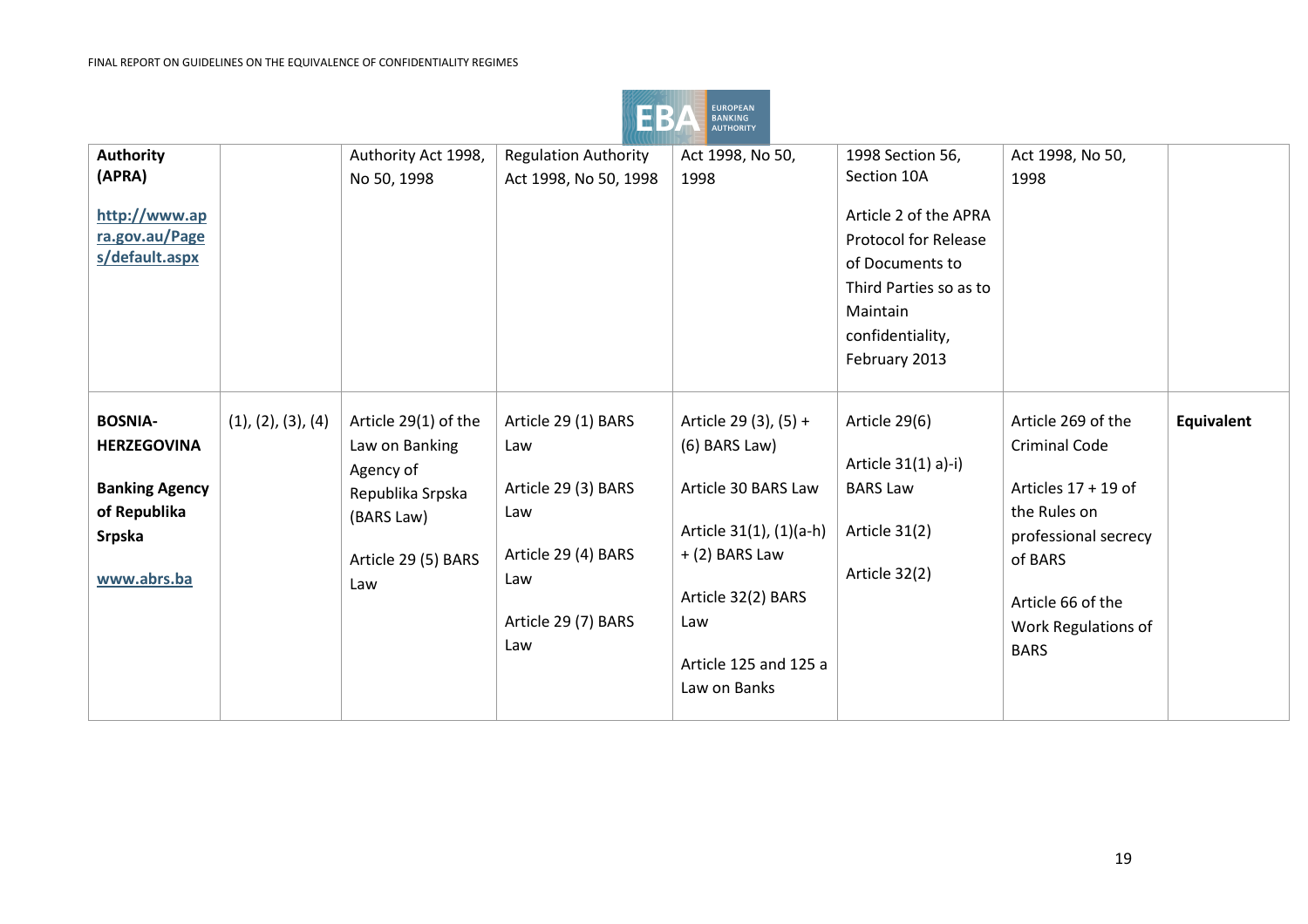

| <b>BOSNIA-</b><br><b>HERZEGOVINA</b><br><b>Banking Agency</b><br>of the<br><b>Federation of</b><br><b>BiH</b><br>www.fba.ba | (1), (2), (3), (4) | Article 19(1) of the<br>Law on the Banking<br>Agency (FBA Law)<br>Article 19(2) FBA<br>Law<br>Article $1(3)+(4)$ FBA<br>Law | Article 19(1) FBA Law<br>Article 19b (1) FBA<br>Law<br>Article 19 (4) FBA Law<br>Article 19b.(2) FBA<br>Law | Article 4 FBA Law<br>Article 9b FBA Law<br>Article 19 (2) FBA<br>Law<br>Article 19 (3)FBA Law<br>Article 19a FBA Law<br>Article 19b (including<br>a)-j)) FBA Law<br>Article 19b (2) FBA<br>Law<br>Article 19c (2) FBA<br>Law<br>Article 65 Law on<br><b>Banks</b> | Article 19 (1)<br>Article 19 a<br>Article $19b(1) + (2)$<br>FBA Law<br>Article 19b (including<br>a)-k)) FBA Law<br>Article 19b (1+2)<br>Article 19c | Article 19 (1)<br>Article 28b FBA Law<br>Article 258 of the<br><b>FB&amp;H Criminal Law</b><br>Article 47, item j) of<br>the FBA Staff<br>Rulebook<br>Article 32 together<br>with Article 33 of the<br>FBA Code of Ethics | Equivalent |
|-----------------------------------------------------------------------------------------------------------------------------|--------------------|-----------------------------------------------------------------------------------------------------------------------------|-------------------------------------------------------------------------------------------------------------|-------------------------------------------------------------------------------------------------------------------------------------------------------------------------------------------------------------------------------------------------------------------|-----------------------------------------------------------------------------------------------------------------------------------------------------|---------------------------------------------------------------------------------------------------------------------------------------------------------------------------------------------------------------------------|------------|
| <b>BRAZIL</b><br><b>Central Bank of</b><br><b>Brazil (Banco</b>                                                             | (1)                | Article 1 of<br>Complementary<br>Law No 105, of 10<br>January 2001 (Lei                                                     | Articles 1 and 2 of the<br>Secrecy Law                                                                      | Article 2, Section 1 of<br>the Secrecy Law                                                                                                                                                                                                                        | Article 1, Section 3 of<br>the Secrecy Law<br>Section II, IV-VI                                                                                     | Article 10 of the<br>Secrecy Law                                                                                                                                                                                          | Equivalent |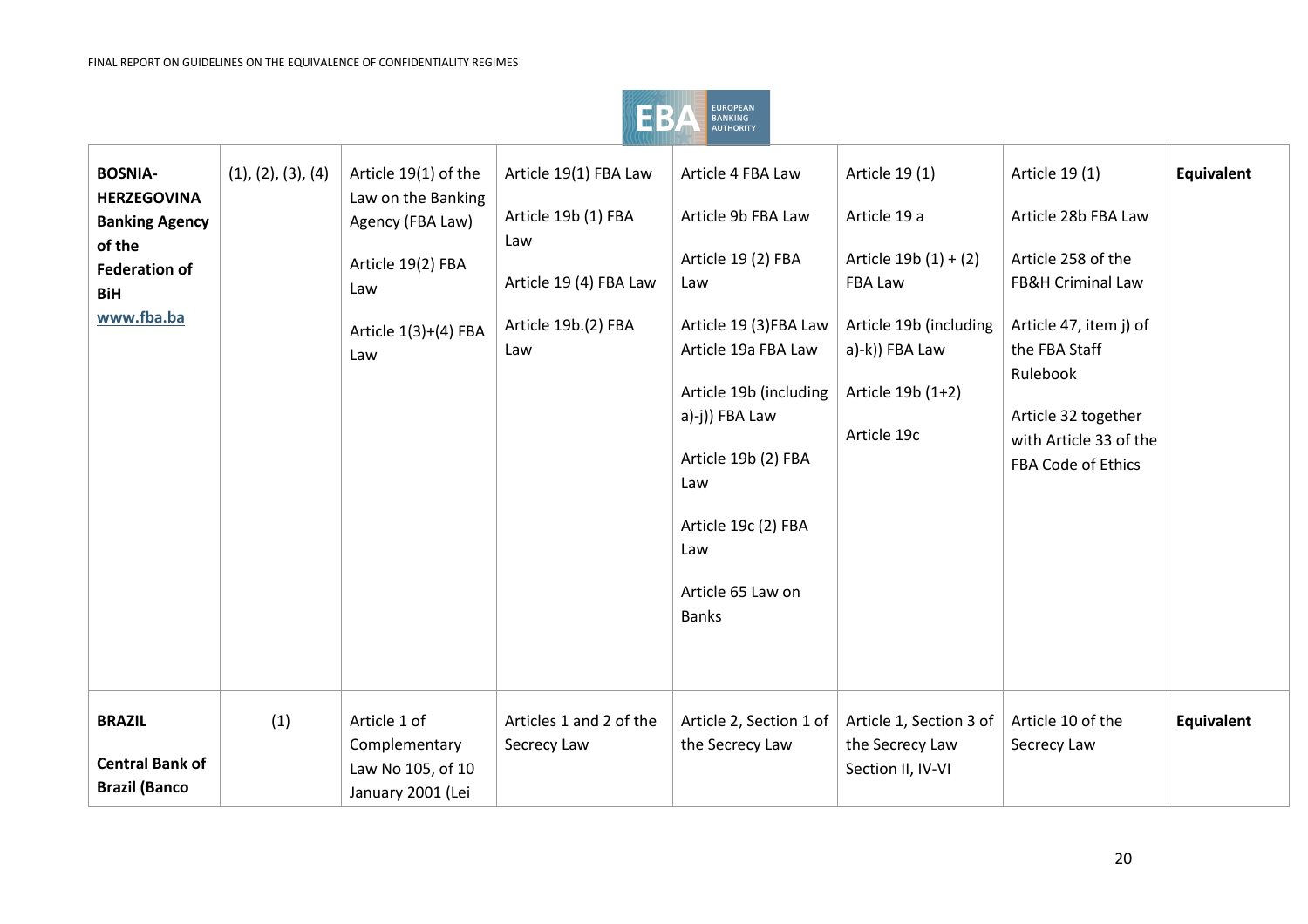

| Central do     | Complementar n.º      | Article 2 Section 5 of   | Article 2, Section 2 of | Article 1, Section 4 of     | Article 11 of the             |
|----------------|-----------------------|--------------------------|-------------------------|-----------------------------|-------------------------------|
| <b>Brasil)</b> | 105, de 10 de         | the Secrecy Law          | the Secrecy Law         | the Secrecy Law             | Secrecy Law                   |
|                | Janeiro de 2001 -     |                          |                         |                             |                               |
| www.bcb.gov.b  | 'Secrecy Law')        | Article 17 of Law No     | Article 7 of the        | Article 2, Sections 4 -     | Article 121 of the            |
| $\overline{r}$ |                       | 9,650 of 27 May 1998     | Secrecy Law             | 7 of the Secrecy Law        | Public Servants' Law          |
|                | Article 2 of the      | (Lei n.º 9.650, de 27    |                         |                             |                               |
|                | Secrecy Law           | de Maio de 1998 -        | Article 10, Sections    | Article 3 of the            | Article 132, Section          |
|                |                       | 'BCB's Public Officers'  | VI, VII, IX and X and   | Secrecy Law                 | IX of the Public              |
|                | Article 2, Section 3  | $Law$ )                  | Article 44 of Law       | including $§1+3$            | Servants' Law                 |
|                |                       |                          | 4.595 of 31             |                             |                               |
|                | Law No 12,527 of      | Law No 8,112 of 11       | December 1964 - Lei     | Article 4, Sections 1       | Article 17 of the             |
|                | 18 November 2011      | December 1990 (Lei       | n.º 4.595, de 31 de     | and 2 of the Secrecy<br>Law | <b>BCB's Public Officers'</b> |
|                |                       | n.º 8.112, de 11 de      | Dezembro de 1964 -      |                             | Law                           |
|                | Decree No 7,724,      | Dezembro de 1990 -       | 'Financial System       |                             |                               |
|                | of 16 May 2012        | 'Public Servants' Law')  | Law'                    | Article 9 of the            | Article 11, Section III       |
|                | Article 5 Section (X) |                          |                         | Secrecy Law                 | and Article 12,               |
|                | of Brazil's Federal   | Article 116, Section III | Law 10,124 of 27        | (including Section 2)       | Section III of Law No         |
|                |                       |                          | March 2001 - Lei n.º    |                             | 8,429 of 2 June 1992          |
|                | Constitution          | Article 117, Section II  | 10,124, de 27 de        | Article 10, sole            |                               |
|                |                       |                          | Março de 2011 -         | section, of the             |                               |
|                |                       | Article 117, Section VII | 'Payments' System       | Secrecy Law                 |                               |
|                |                       |                          | Law'                    | Article 5, Section (X)      |                               |
|                |                       |                          |                         | of Brazil's Federal         |                               |
|                |                       |                          | Law 6,024 of 13         |                             |                               |
|                |                       |                          | March 1974 - Lei n.º    | Constitution                |                               |
|                |                       |                          | 6,024, de 13 de         |                             |                               |
|                |                       |                          | Março de 1974 - and     |                             |                               |
|                |                       |                          | Decree Law 2,321 of     |                             |                               |
|                |                       |                          |                         |                             |                               |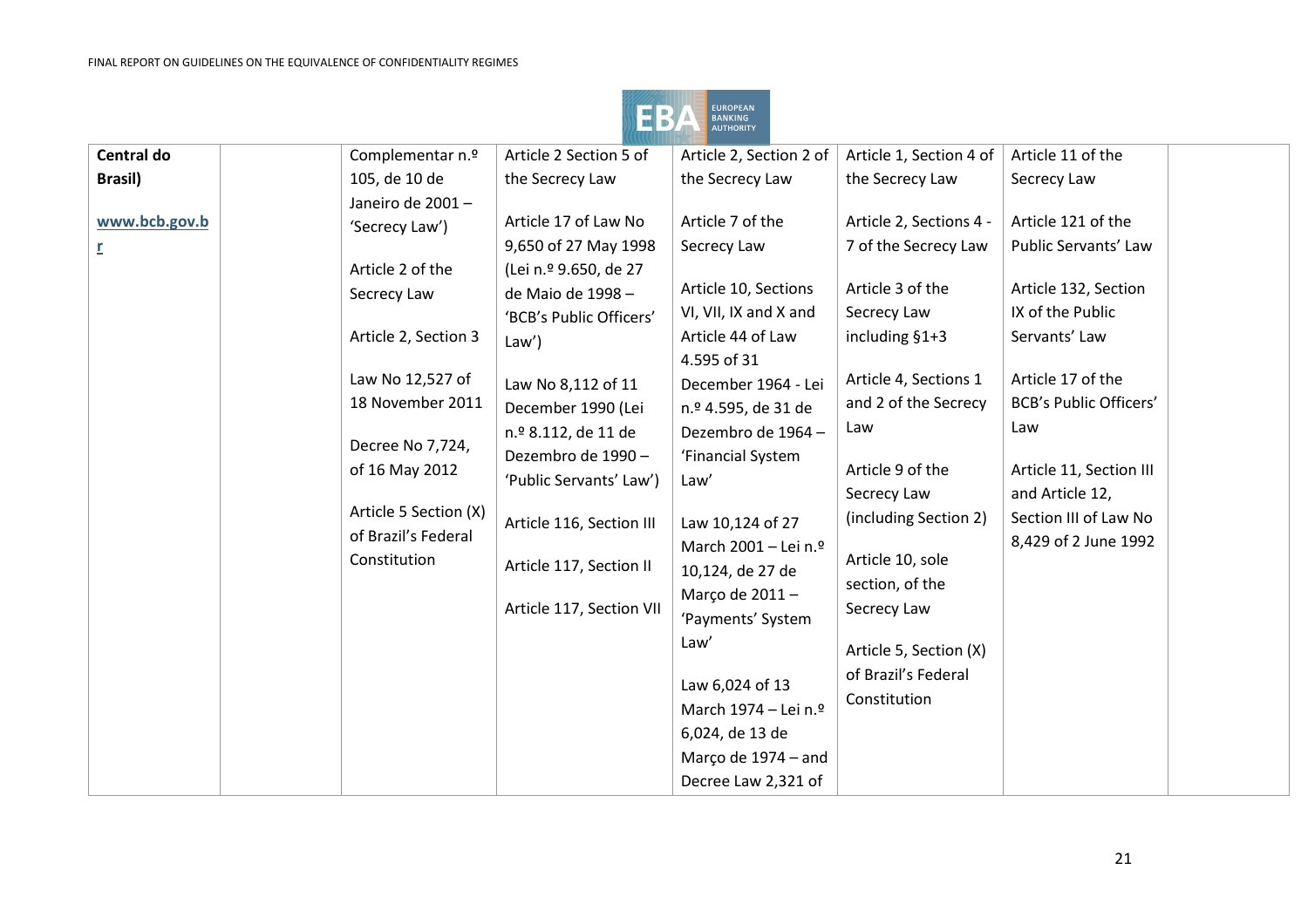

|                                                                                                                                                                                                                                                              |     |                                                                                                                                                                                                                                    |                                                                                                                    | 25 February 1987-<br>Decreto-Lei n.º<br>2.321, de 25 de<br>Fevereiro de 1987<br>Law 9,447 of 14<br>March 1997 - Lei n.º<br>9.447, de 14 de<br>Março de 1997                                                                                                                         | in Article 3 of Decree<br>3,724 of 10 January<br>2001                                                                                                                                                                                                |                                     |                   |
|--------------------------------------------------------------------------------------------------------------------------------------------------------------------------------------------------------------------------------------------------------------|-----|------------------------------------------------------------------------------------------------------------------------------------------------------------------------------------------------------------------------------------|--------------------------------------------------------------------------------------------------------------------|-------------------------------------------------------------------------------------------------------------------------------------------------------------------------------------------------------------------------------------------------------------------------------------|------------------------------------------------------------------------------------------------------------------------------------------------------------------------------------------------------------------------------------------------------|-------------------------------------|-------------------|
| <b>CANADA</b><br>Office of the<br>Super-<br>intendent of<br><b>Financial</b><br><b>Institutions</b><br>(Office of the<br>Super-<br>intendent of<br><b>Financial</b><br>Institutions/<br><b>Bureau du</b><br>surintendant<br>des institutions<br>financières) | (1) | Section 18(1+5) of<br>the OSFI Act<br>Section 22 OSFI Act<br>Section 22(1)(a) of<br>the OSFI Act<br>Sections 606, 636<br>and 955 + 980 of<br>the Bank Act<br>522.27 of the Bank<br>Act<br>Sections 435 + 465<br>of the Cooperative | Section 22 of the OSFI<br>Act<br>Sections 4.5 to 4.8 +<br>Section 5.2 from OSFI<br>Code of Professional<br>Conduct | Sections 18, 22,<br>$22(1)(b)$ , 22 (1.1) of<br>the OSFI Act<br>Sections 606, 636<br>and 955 + 980 of the<br><b>Bank Act</b><br>522.27 of the Bank<br>Act<br>Sections 435 + 465<br>of the Cooperative<br><b>Credit Associations</b><br>Act<br>Sections 672 and 998<br>+ 1023 of the | Section 22 of the<br><b>OSFI Act</b><br>Paragraphs 5, 11 and<br>12 OSFI Act<br>Section 980 of the<br><b>Bank Act</b><br>Section 465 of the<br>Cooperative Credit<br><b>Associations Act</b><br>Section 533 of the<br>Trust and Loan<br>Companies Act | Section 22 (1+3) of<br>the OSFI Act | <b>Equivalent</b> |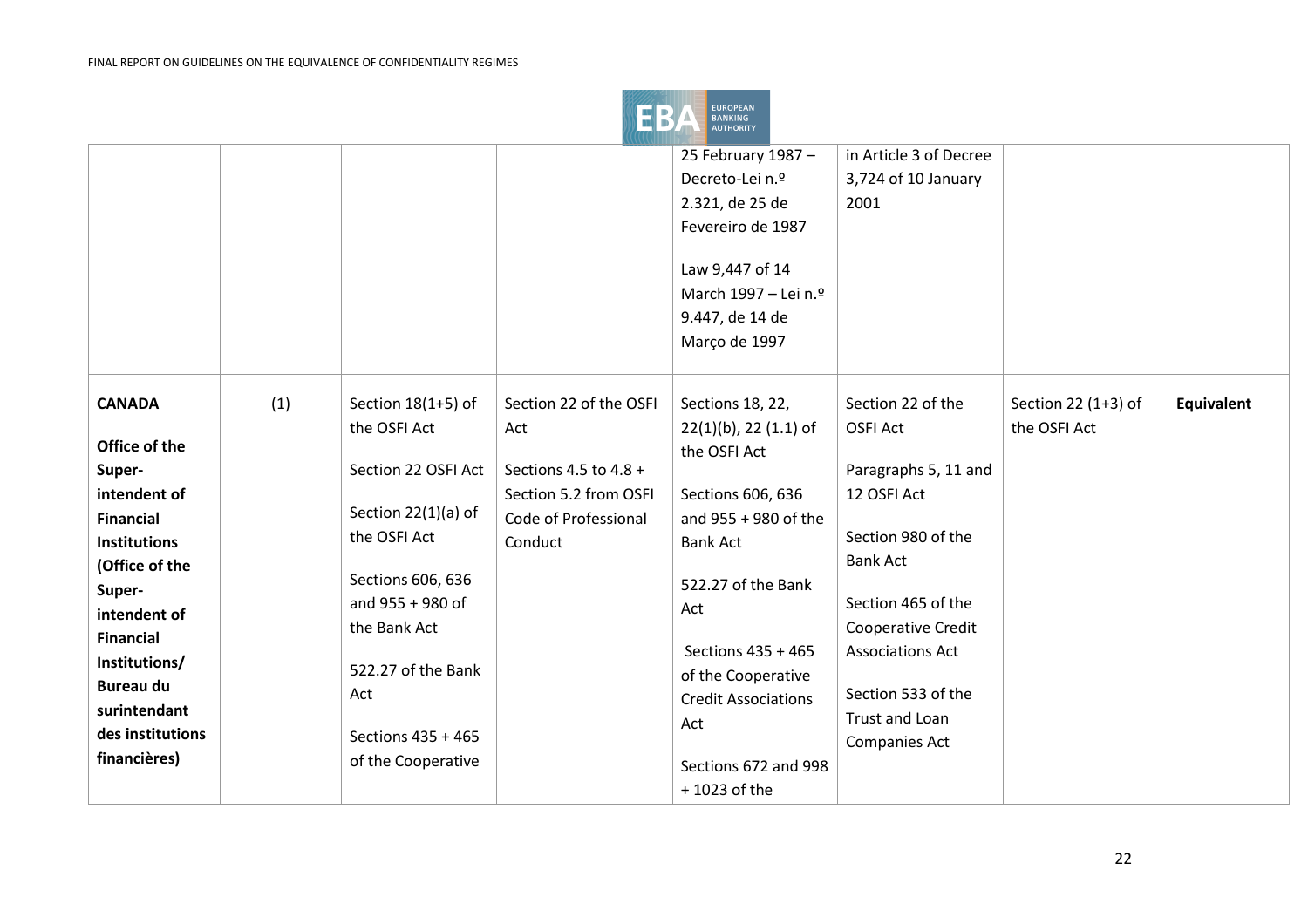

| www.osfi-  | <b>Credit Associations</b> | Insurance                   |
|------------|----------------------------|-----------------------------|
| bsif.gc.ca | Act                        | Companies Act               |
|            |                            |                             |
|            | Sections 672 and           | Sections 503 +533 of        |
|            | 998 + 1023 of the          | the Trust and Loan          |
|            | Insurance                  | Companies Act.]             |
|            | Companies Act              |                             |
|            |                            | Sections 4.5 to 4.8 +       |
|            | Sections 503 +533          | Section 5.2 from            |
|            | of the Trust and           | OSFI Code of                |
|            | Loan Companies             | <b>Professional Conduct</b> |
|            | Act.]                      |                             |
|            |                            | OSFI Act paragraphs         |
|            |                            | 5, 11 and 12                |
|            |                            |                             |
|            |                            | Access to                   |
|            |                            | Information Act 1983        |
|            |                            |                             |
|            |                            | Part 1 of the               |
|            |                            | Proceeds of Crime           |
|            |                            | (Money Laundering)          |
|            |                            | and Terrorist               |
|            |                            | <b>Financing Act</b>        |
|            |                            |                             |
|            |                            | Section 37 of the           |
|            |                            | Canada Evidence Act         |
|            |                            |                             |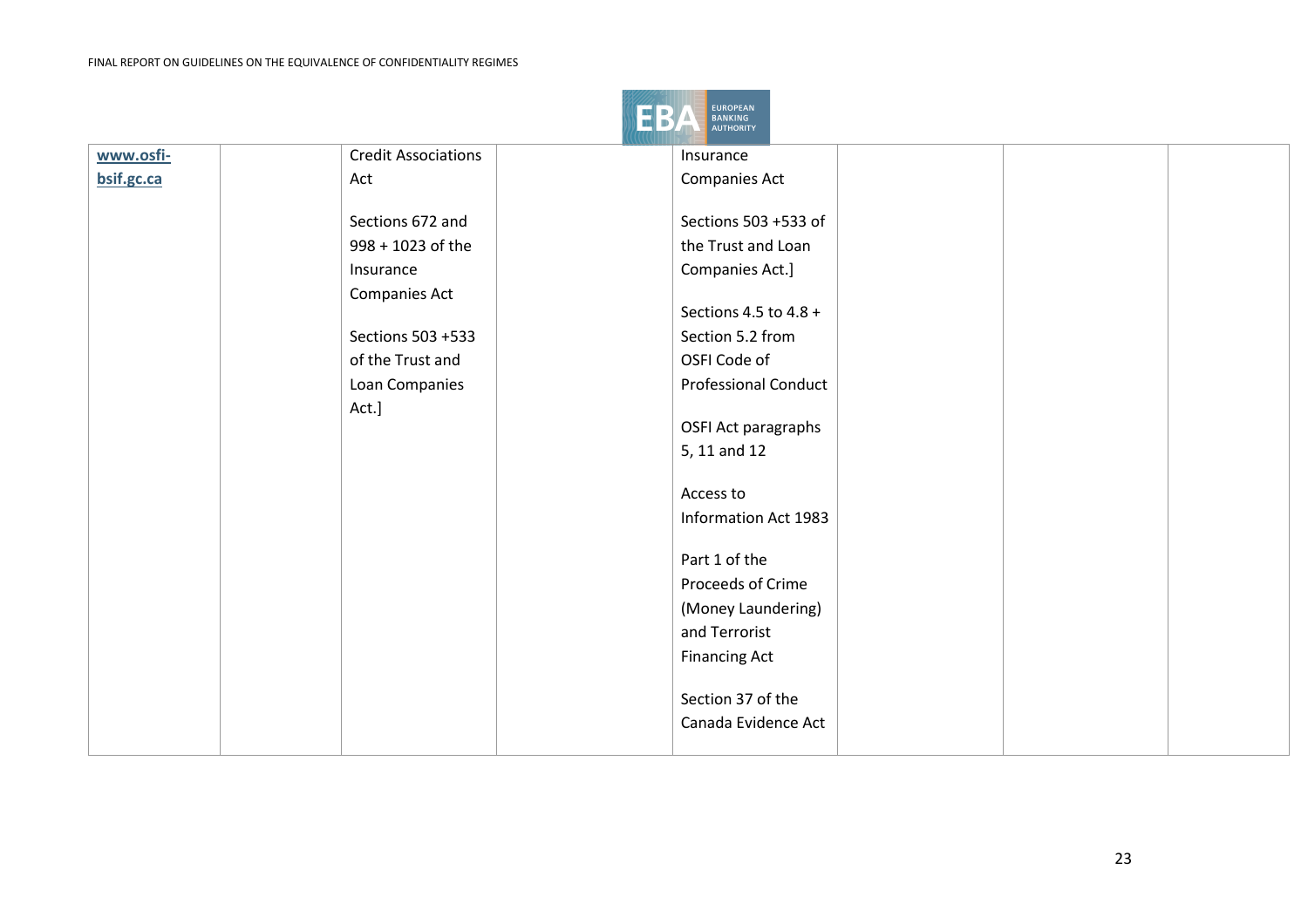

| <b>CHINA</b><br><b>China Banking</b><br>and Insurance<br><b>Regulatory</b><br><b>Commission</b> | $(1)$ $(4)$ | Administrative<br>Rules on<br>Professional<br>Secrecy and<br>Confidentiality<br>(ARPSC), Chapter<br>10<br>Civil Servant Law of<br>the People's<br>Republic of China<br>(CSL, the Order of<br>the PRC President,<br>2003) | Article 11 of the Law<br>of the People's<br>Republic of China on<br><b>Banking Regulation</b><br>and Supervision (LBRS,<br>the Order of the PRC<br>President, 2006)<br>Article 14 and Article<br>59 of CSL<br>Article 63, Chapter 10<br>and Article 32 of<br><b>ARPSC</b><br><b>CBIRC Interim</b><br>Measures of the<br>Administration of<br><b>Seconded Personnel</b><br><b>CBIRC Interim</b><br>Measures of the<br>Administration of<br><b>Contract Personnel</b><br>Rules on<br>Confidentiality<br>Management for | Article 11 of LBRS<br>Article 59 of ARPSC | Article 14 and 15<br>Regulation of the<br>People's Republic of<br>China on the<br>Disclosure of<br>Government<br>Information (RDGI,<br>issued by the State<br>Council in 2007)<br>Article 63, Article 77<br>of ARPSC<br>Articles 6, 11 and 14<br>of LBRS<br>Civil Servant Law of<br>the People's<br>Republic of China<br>(CSL, 2018)<br>Regulation on the<br><b>Punishment of Civil</b><br>Servants of<br>Administrative<br>Agencies (2007) | Article 43 of LBRS<br>Articles 77 - 78 of<br><b>ARPSC</b><br>Civil Servant Law of<br>the People's<br>Republic of China<br>(CSL, 2018)<br>Regulation on the<br><b>Punishment of Civil</b><br>Servants of<br>Administrative<br>Agencies (2007) | Equivalent |
|-------------------------------------------------------------------------------------------------|-------------|--------------------------------------------------------------------------------------------------------------------------------------------------------------------------------------------------------------------------|----------------------------------------------------------------------------------------------------------------------------------------------------------------------------------------------------------------------------------------------------------------------------------------------------------------------------------------------------------------------------------------------------------------------------------------------------------------------------------------------------------------------|-------------------------------------------|---------------------------------------------------------------------------------------------------------------------------------------------------------------------------------------------------------------------------------------------------------------------------------------------------------------------------------------------------------------------------------------------------------------------------------------------|----------------------------------------------------------------------------------------------------------------------------------------------------------------------------------------------------------------------------------------------|------------|
|-------------------------------------------------------------------------------------------------|-------------|--------------------------------------------------------------------------------------------------------------------------------------------------------------------------------------------------------------------------|----------------------------------------------------------------------------------------------------------------------------------------------------------------------------------------------------------------------------------------------------------------------------------------------------------------------------------------------------------------------------------------------------------------------------------------------------------------------------------------------------------------------|-------------------------------------------|---------------------------------------------------------------------------------------------------------------------------------------------------------------------------------------------------------------------------------------------------------------------------------------------------------------------------------------------------------------------------------------------------------------------------------------------|----------------------------------------------------------------------------------------------------------------------------------------------------------------------------------------------------------------------------------------------|------------|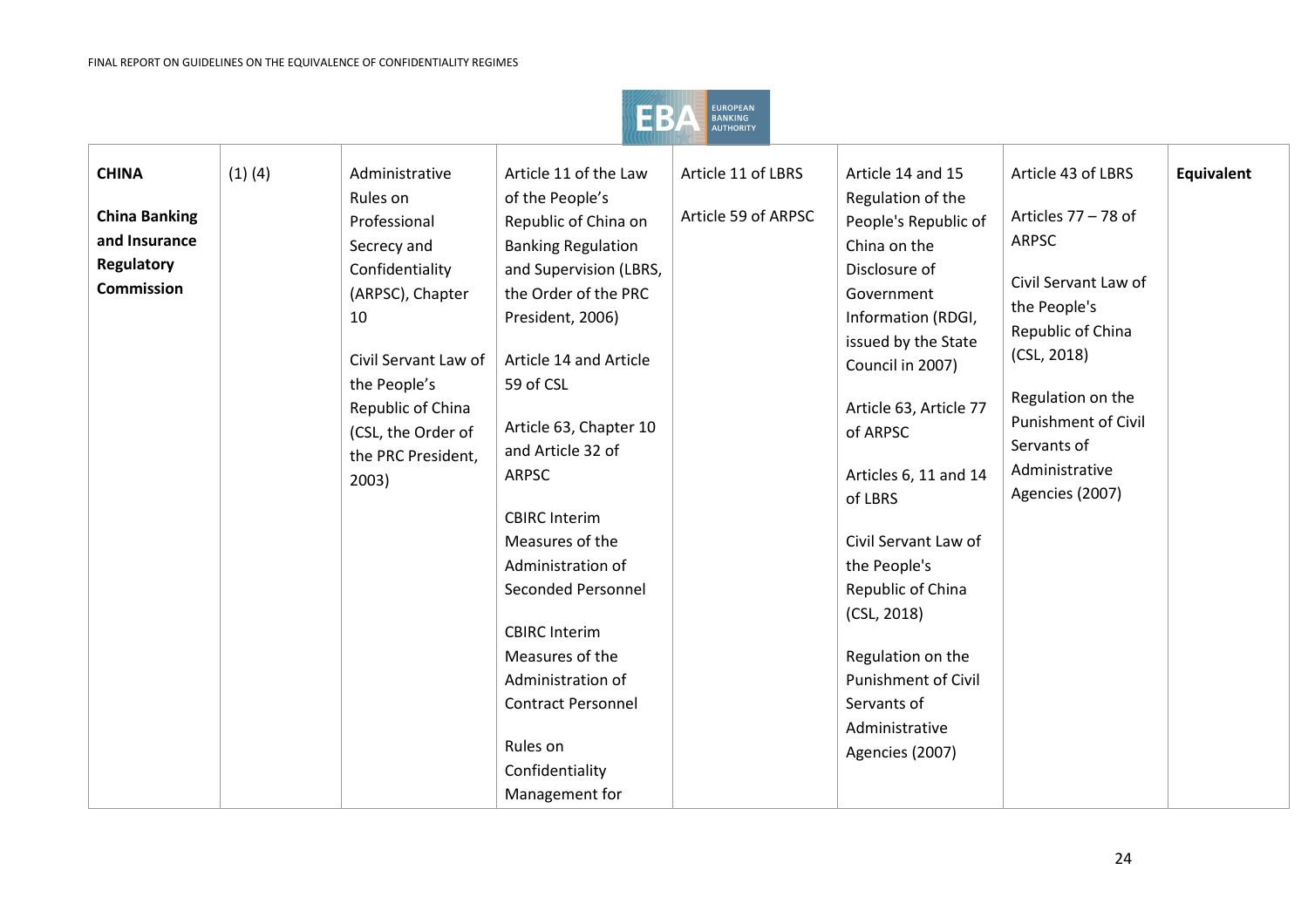Protection of

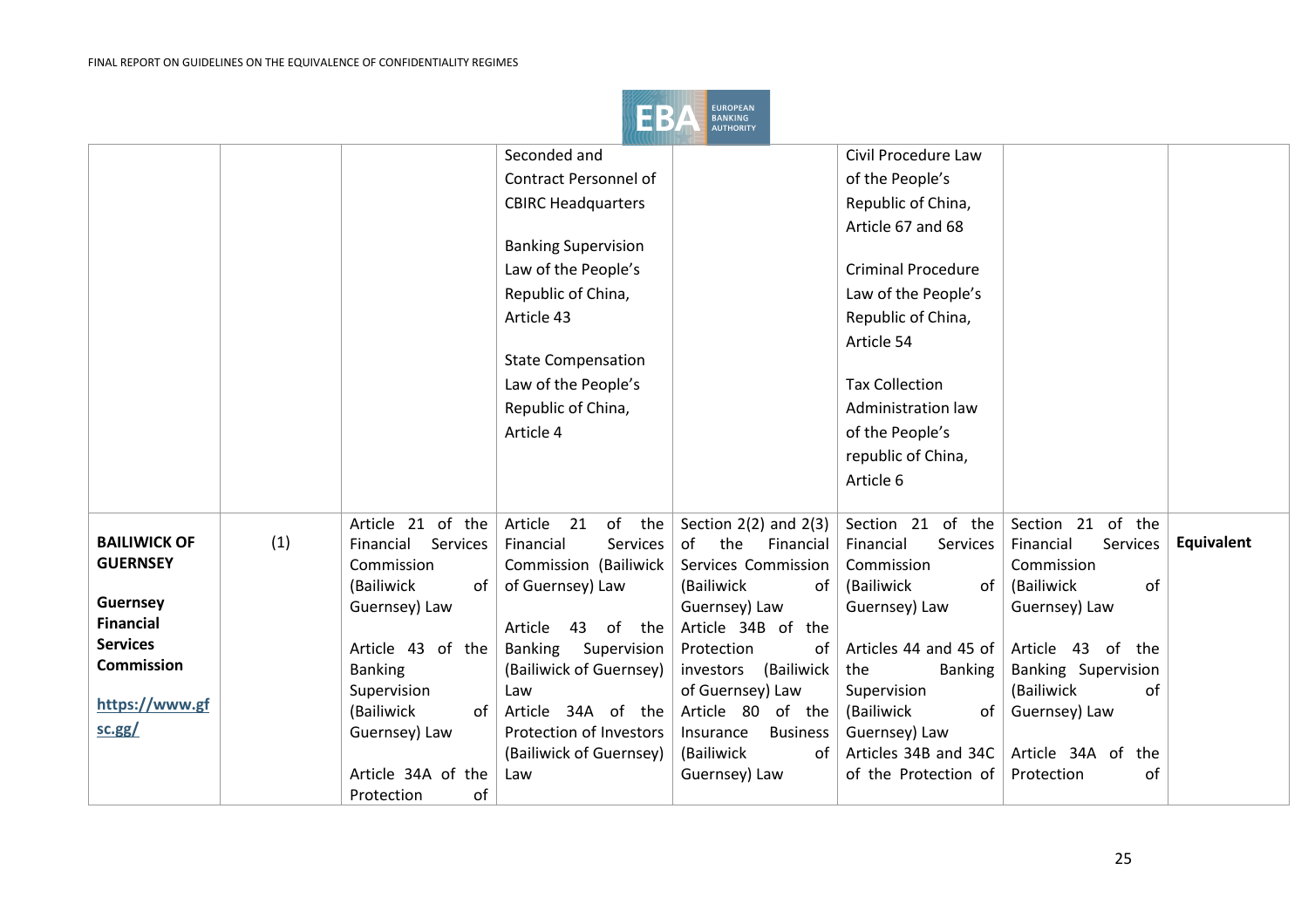

| Investors (Bailiwick<br>of Guernsey) Law<br>Article 79 of the<br>Insurance Business<br>(Bailiwick<br>0f<br>Guernsey) Law<br>Article 56 of the<br>Insurance<br>Managers<br>and<br>Insurance<br>Intermediaries<br>of<br>(Bailiwick<br>Guernsey) Law<br>Article 43 of the<br>Regulation of<br>Fiduciaries,<br>Administration<br>businesses and<br><b>Company Directors</b><br>etc. (Bailiwick of<br>Guernsey) Law | 79<br>of the<br>Article<br><b>Business</b><br>Insurance<br>(Bailiwick of Guernsey)<br>Law<br>of the<br>Article 56<br>Managers<br>Insurance<br>and<br>Insurance<br>Intermediaries<br>(Bailiwick of Guernsey)<br>Law<br>Article 43 of the<br>Regulation of<br>Fiduciaries,<br>Administration<br>businesses and<br><b>Company Directors</b><br>etc. (Bailiwick of<br>Guernsey) Law | Article 57 of the<br>Insurance Managers<br>Insurance<br>and<br>Intermediaries<br>(Bailiwick<br>of<br>Guernsey) Law<br>Article 44 of the<br>Regulation of<br>Fiduciaries,<br>Administration<br>businesses and<br><b>Company Directors</b><br>etc. (Bailiwick of<br>Guernsey) Law | (Bailiwick<br>Investors<br>of Guernsey) Law<br>Articles 80, 84, 81A of<br>the<br>Insurance<br><b>Business (Bailiwick of</b><br>Guernsey) Law<br>Articles 57, 58, 58A of<br>the<br>Insurance<br>Managers<br>and<br>Insurance<br>Intermediaries<br>(Bailiwick<br>of  <br>Guernsey) Law<br>Articles 44 and 45 of<br>the Regulation of<br>Fiduciaries,<br>Administration<br>businesses<br>and<br>Company Directors<br>etc. (Bailiwick of<br>Guernsey) Law<br>Paragraph 2.7 of the<br>Instrument of<br>Delegation | (Bailiwick<br>Investors<br>of Guernsey) Law<br>Article 79<br>of the<br><b>Business</b><br>Insurance<br>(Bailiwick<br>of<br>Guernsey) Law<br>Article 56 of the<br>Insurance Managers<br>and<br>Insurance<br>Intermediaries<br>of<br>(Bailiwick<br>Guernsey) Law<br>Article 43<br>the<br>0f<br>of<br>Regulation<br>Fiduciaries,<br>Administration<br>businesses<br>and<br><b>Directors</b><br>Company<br>etc. (Bailiwick of<br>Guernsey) Law |  |
|----------------------------------------------------------------------------------------------------------------------------------------------------------------------------------------------------------------------------------------------------------------------------------------------------------------------------------------------------------------------------------------------------------------|---------------------------------------------------------------------------------------------------------------------------------------------------------------------------------------------------------------------------------------------------------------------------------------------------------------------------------------------------------------------------------|---------------------------------------------------------------------------------------------------------------------------------------------------------------------------------------------------------------------------------------------------------------------------------|--------------------------------------------------------------------------------------------------------------------------------------------------------------------------------------------------------------------------------------------------------------------------------------------------------------------------------------------------------------------------------------------------------------------------------------------------------------------------------------------------------------|--------------------------------------------------------------------------------------------------------------------------------------------------------------------------------------------------------------------------------------------------------------------------------------------------------------------------------------------------------------------------------------------------------------------------------------------|--|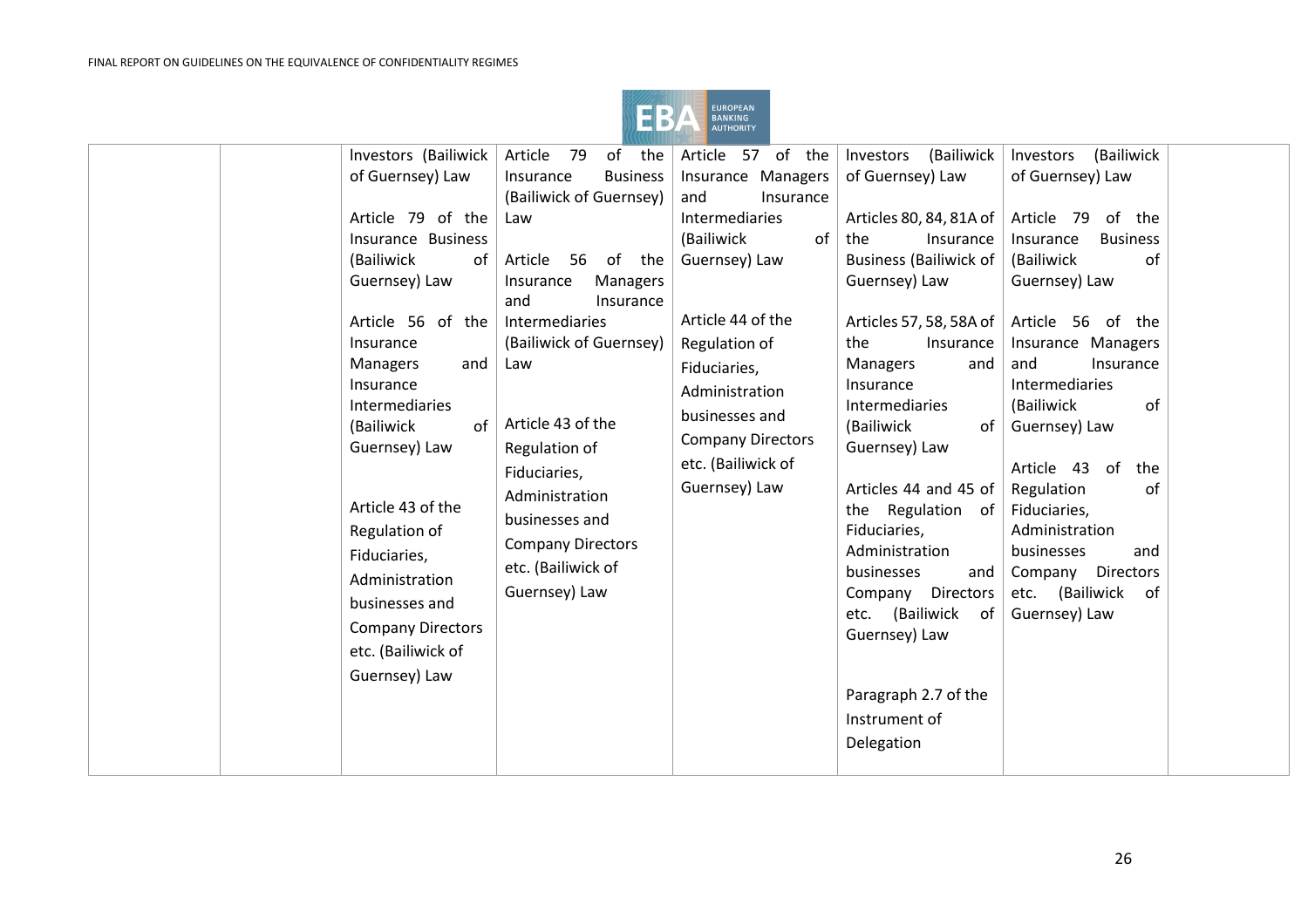

| <b>HONG KONG</b><br><b>Hong Kong</b><br><b>Monetary</b><br><b>Authority</b><br>(HKMA)<br>http://www.hk<br>ma.gov.hk/eng/<br>index.shtml | (1) | Section 120.1-4 of<br>the Hong Kong<br><b>Banking Ordinance</b>                                                            | Section 120.1.a-c; and<br>Section 120.2 of the<br>Hong Kong Banking<br>Ordinance<br>Chapter 521, Hong<br>Kong Official Secrets<br>Ordinance<br>Paragraphs 2-5<br>(Integrity) of the<br><b>HKMA Administration</b><br>Circular No 4/2014<br>Code of conduct<br>Paragraphs 7-8, and<br>para. 27 of the HKMA<br><b>Policy and Procedures</b><br>on Post-Termination<br><b>Employment of HKMA</b><br>Staff | Section 120.1 and<br>Section 7.1-2 of the<br>Hong Kong Banking<br>Ordinance   | Section 120.5 of the<br>Hong Kong Banking<br>Ordinance                                                    | Section 120.6 of the<br>Hong Kong Banking<br>Ordinance                                       | Equivalent |
|-----------------------------------------------------------------------------------------------------------------------------------------|-----|----------------------------------------------------------------------------------------------------------------------------|--------------------------------------------------------------------------------------------------------------------------------------------------------------------------------------------------------------------------------------------------------------------------------------------------------------------------------------------------------------------------------------------------------|-------------------------------------------------------------------------------|-----------------------------------------------------------------------------------------------------------|----------------------------------------------------------------------------------------------|------------|
| <b>HONG KONG</b><br><b>Securities</b><br>and<br><b>Futures</b><br><b>Commission</b>                                                     | (1) | Chapter 571,<br>Section 378.1.a and<br>c and Schedule 1,<br>Part 1.1 (definitions<br>in alphabetical<br>order) of the Hong | Chapter 571, Section<br>378.1 of the Hong<br>Kong Securities and<br><b>Futures Ordinance</b><br>(SFO)                                                                                                                                                                                                                                                                                                  | Section 5.1. of the<br>Hong Kong Securities<br>and Futures<br>Ordinance (SFO) | Section 378.2-3, 5, 7<br>and 9 of the Hong<br>Kong Securities and<br>Ordinance<br><b>Futures</b><br>(SFO) | Section 378.10-11 of<br>the Hong Kong<br>Securities and<br><b>Futures Ordinance</b><br>(SFO) | Equivalent |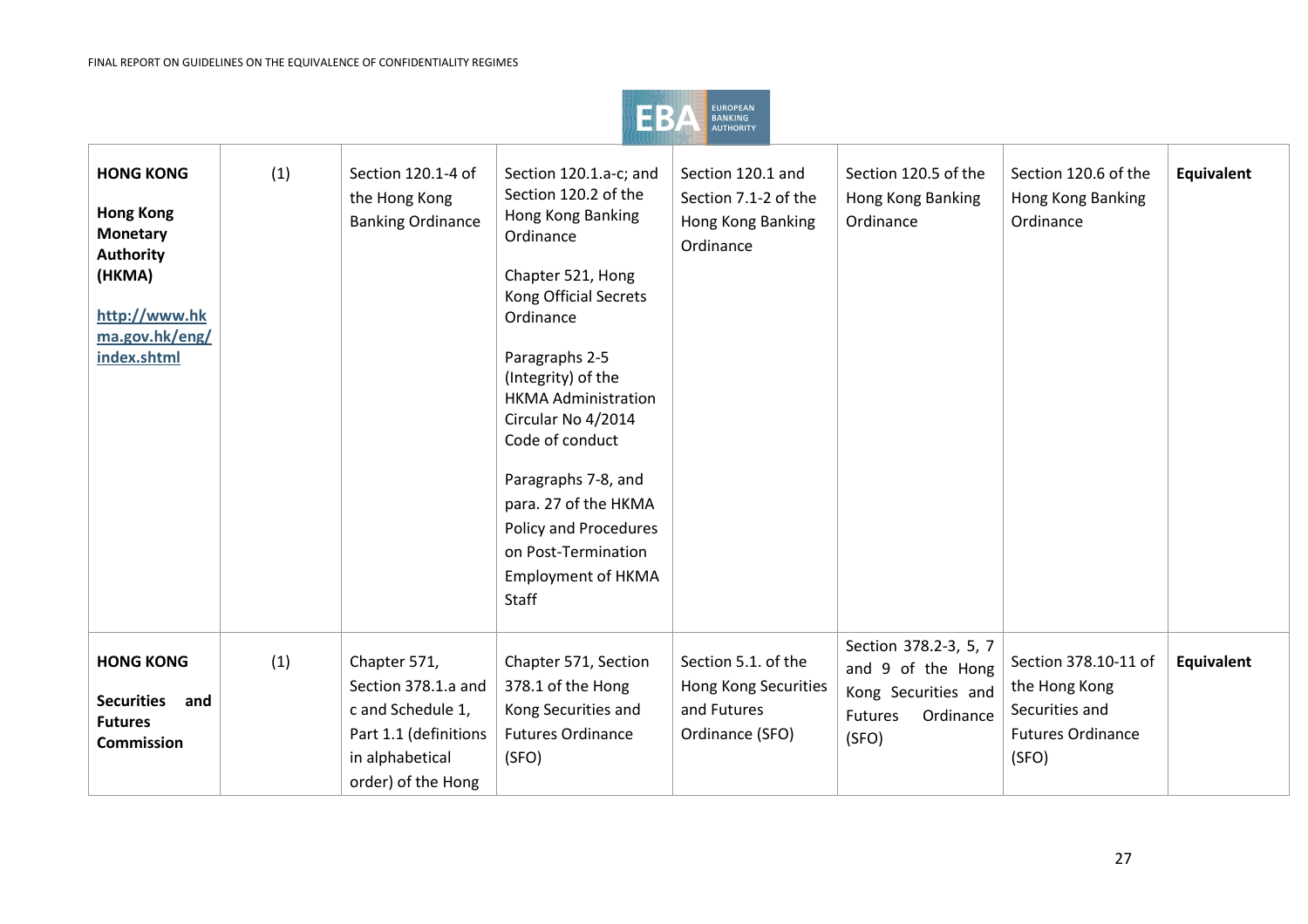

| https://www.sf<br>c.hk/                                                        |     | Kong Securities and<br><b>Futures Ordinance</b><br>(SFO)                                                                                                                                                                                                                                                  |                                                                                                                                                                                                    |                                      | of<br>the<br>Manual<br>Intermediaries<br>Supervision<br>$(ISD)$ ,<br>Department<br>Section VII, Article<br>7.1, 7.2, 7.3                                                                                                                                                                                                                                         |                                        |            |
|--------------------------------------------------------------------------------|-----|-----------------------------------------------------------------------------------------------------------------------------------------------------------------------------------------------------------------------------------------------------------------------------------------------------------|----------------------------------------------------------------------------------------------------------------------------------------------------------------------------------------------------|--------------------------------------|------------------------------------------------------------------------------------------------------------------------------------------------------------------------------------------------------------------------------------------------------------------------------------------------------------------------------------------------------------------|----------------------------------------|------------|
| <b>JAPAN</b><br><b>Bank of Japan</b><br>(BoJ)<br>https://www.b<br>oj.or.jp/en/ | (1) | Article 29 of the<br>Bank of Japan Act<br>Article 100 (1) of<br>the National<br>Service Public Act<br>Supreme Court<br>sentence (only<br>available in<br>Japanese)<br>Judgement date: 31<br>May 1978; case<br>number: 1976 (A)<br>1581;<br>http://www.courts.<br>go.jp/app/hanrei_j<br>p/detail2?id=51114 | Article 29 of the Bank<br>of Japan Act<br>Article 23 of the<br>Attorney Act<br>Article 27 of the<br><b>Certified Public</b><br><b>Accountants Act</b><br>(courtesy translation<br>provided by BoJ) | Article 1,29 of Bank<br>of Japan Act | Article 1,29 of the<br>Bank of Japan Act<br>Article 4 of the Act<br>for the<br>Establishment of the<br>Ministry of Finance<br>Article 4 of the Act<br>for the<br>Establishment of the<br><b>Financial Services</b><br>Agency<br>Articles 22, 23, 34 of<br>the Deposit<br>Insurance Act<br>Article 1-3 of the<br>Internal Rule on<br>Treatment of<br>Confidential | Article 63 of the<br>Bank of Japan Act | Equivalent |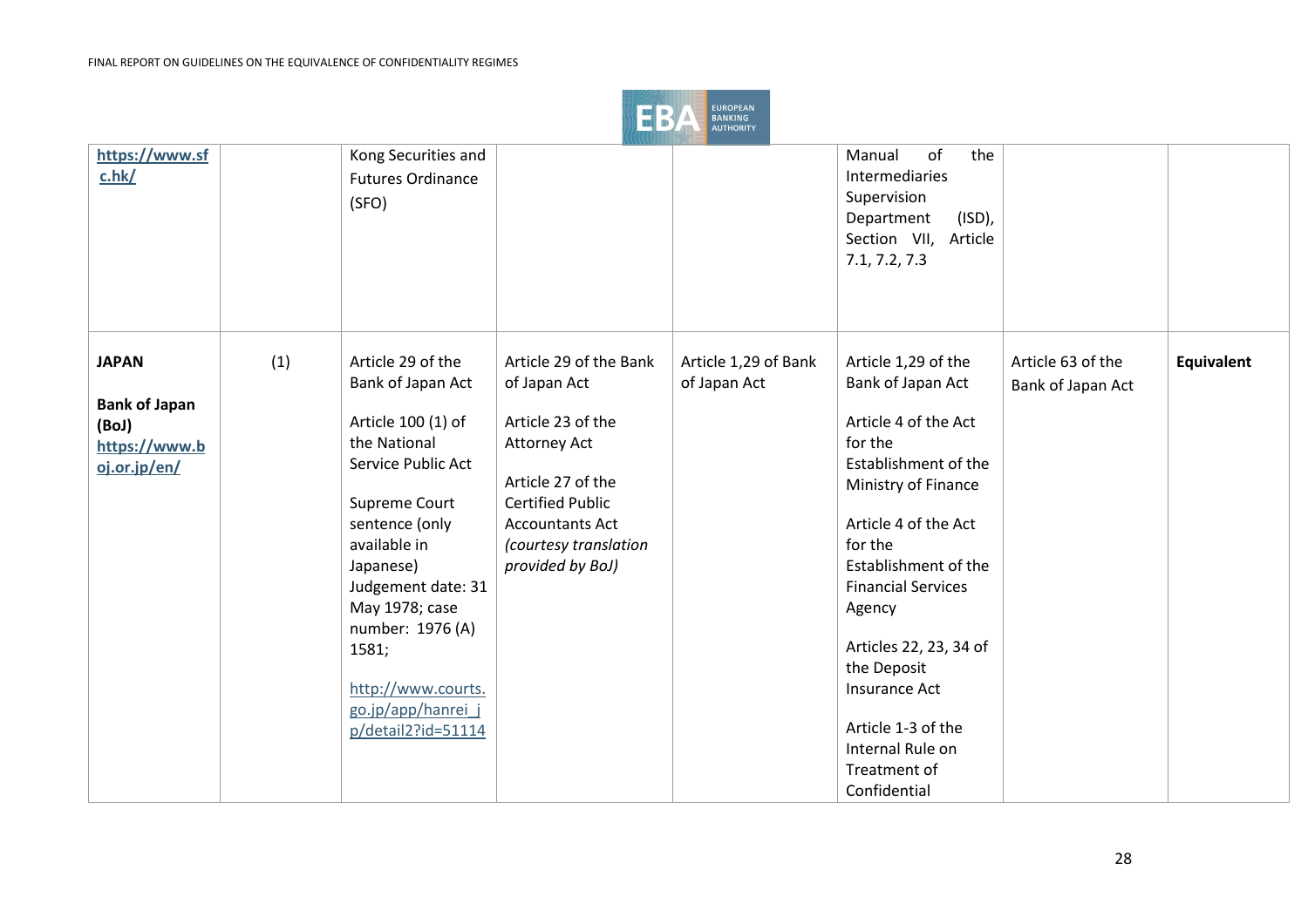

|                                                                                                            |     |                                                                                                                                                                                                                                                                       |                                                                |                                                                                                                                                                                                                                                                                                                | Information<br>Received from<br>Foreign Authorities<br>Articles 190, 197,<br>220 of the Code of<br>Civil Procedure<br>Article 218 of the<br>Code of Criminal<br>Procedure                                                                                                                  |                                                                            |                   |
|------------------------------------------------------------------------------------------------------------|-----|-----------------------------------------------------------------------------------------------------------------------------------------------------------------------------------------------------------------------------------------------------------------------|----------------------------------------------------------------|----------------------------------------------------------------------------------------------------------------------------------------------------------------------------------------------------------------------------------------------------------------------------------------------------------------|--------------------------------------------------------------------------------------------------------------------------------------------------------------------------------------------------------------------------------------------------------------------------------------------|----------------------------------------------------------------------------|-------------------|
| <b>JAPAN</b><br>Japan Financial<br><b>Services</b><br><b>Agency (JFSA)</b><br>http://www.fs<br>a.go.jp/en/ | (1) | Article 100(1)<br><b>National Public</b><br>Service Act (NPSA)<br>Supreme Court<br>sentence (only<br>available in<br>Japanese)<br>Judgement date: 31<br>May 1978<br>Case number: 1976<br>$(A)$ 1581<br>http://www.courts.<br>go.jp/app/hanrei j<br>p/detail2?id=51114 | Article 100(1) of the<br><b>National Public Service</b><br>Act | Article 100(1) of the<br><b>National Public</b><br>Service Act<br>Article 4 of the Act<br>for the<br>Establishment of the<br>JFSA (AEJFSA) -<br>courtesy translation<br>provided by JFSA<br>Chapter III, Article<br>3.1.1 of the JFSA<br><b>Information Security</b><br>Policy (only available<br>in Japanese) | Articles 191, 197,<br>223 of the Code of<br>Civil Procedure<br>- Articles 103, 144 of<br>the Code of Criminal<br>Procedure<br>Articles 97 (5), (6) of<br>the Labor Bank Act<br>Article 37 of the<br>Deposit Insurance<br>Act<br>Act on International<br>Assistance in<br>Investigation and | Article 82 and Article<br>109 of the National<br><b>Public Service Act</b> | <b>Equivalent</b> |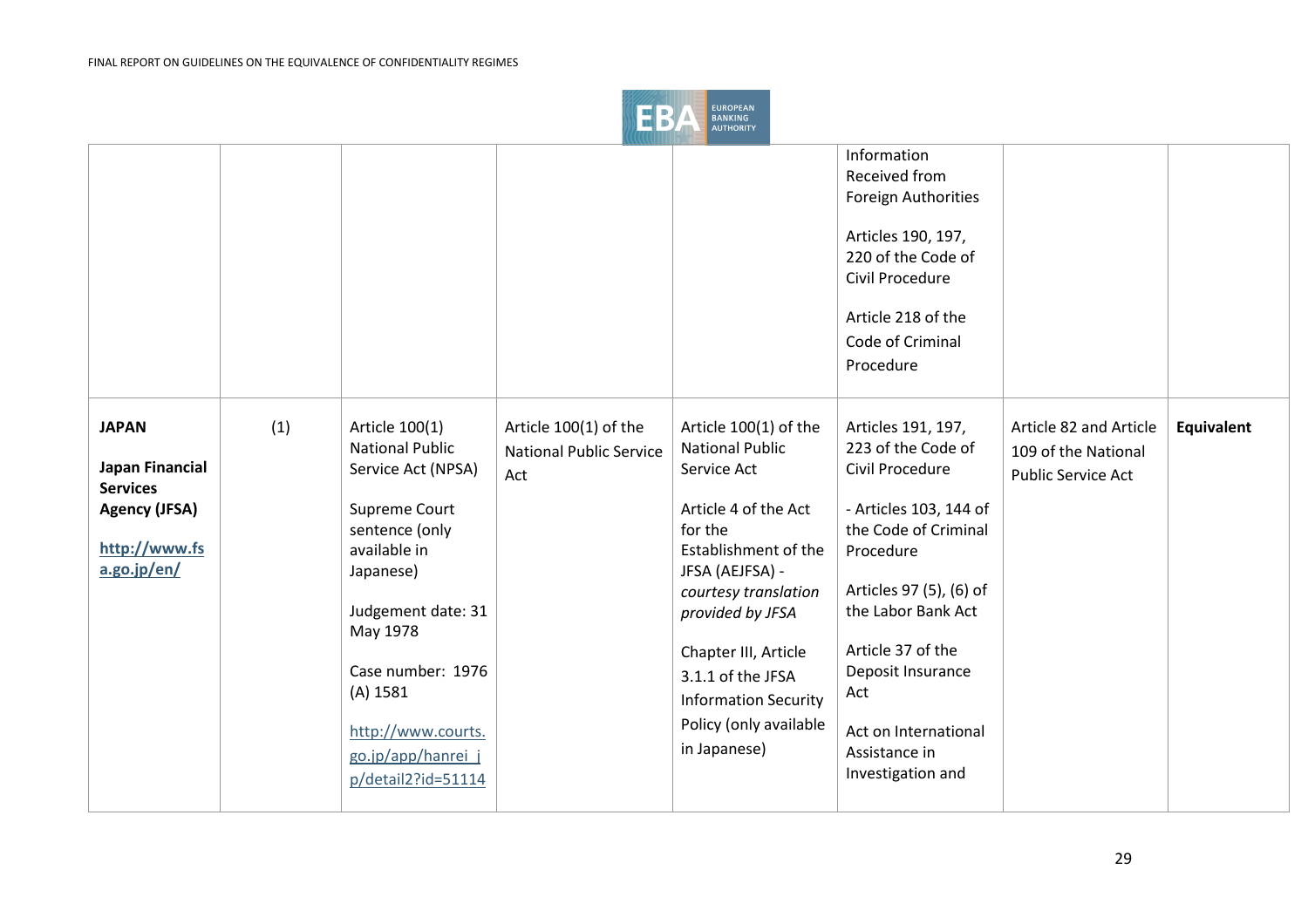

|                                                          |     |                                                                                                                                                                                                                             |                                                                                                                                                                                                                                                                            |                                                     | <b>Other Related</b><br>Matters<br>Implementing rules<br>on grading and<br>handling of<br>information, Article 7                                                                                                                                                                                   |                                                                                                                                                            |            |
|----------------------------------------------------------|-----|-----------------------------------------------------------------------------------------------------------------------------------------------------------------------------------------------------------------------------|----------------------------------------------------------------------------------------------------------------------------------------------------------------------------------------------------------------------------------------------------------------------------|-----------------------------------------------------|----------------------------------------------------------------------------------------------------------------------------------------------------------------------------------------------------------------------------------------------------------------------------------------------------|------------------------------------------------------------------------------------------------------------------------------------------------------------|------------|
| <b>SOUTH KOREA</b>                                       | (1) | Article 42 of the<br>Bank of Korea Act                                                                                                                                                                                      | Article 42 of the Bank<br>of Korea Act                                                                                                                                                                                                                                     | Articles 1, 28, 42, 56-                             | Article 94 of the Bank<br>of Korea Act                                                                                                                                                                                                                                                             | Article 104 of the<br>Bank of Korea Act                                                                                                                    | Equivalent |
| <b>Bank of Korea</b><br>http://www.bo<br>k.or.kr/eng/eng |     | Article 9 of the<br>Official Information<br>and Disclosure Act<br>Articles 31, 33 of<br>the Statistics Act<br>Article 4(1) of the<br>Act on Real Name<br>Financial<br>Transactions<br>Articles 313 and<br>314 of the Debtor | Article 34 of the<br><b>Statistics Act</b><br>Article 4 of the Act on<br>Real Name Financial<br>Transactions<br>Article 127 of the<br><b>Criminal Act</b><br>Article 20 of the<br>Certified<br>Public<br><b>Accountant Act</b><br>Article 26 of the<br>Attorney-at-law Act | 59, 64-65, 68-69, 81<br>of the Bank of Korea<br>Act | Article 20 of the<br>Exchange<br>Foreign<br><b>Transactions Act</b><br>Articles 303, 315 and<br>3017 of the Civil<br>Procedure Act<br>Articles 106 - 109<br>and 111 of the<br>Criminal Procedure<br>Act<br>Article 4 of the Act on<br>Real Name Financial<br>Transactions<br>Article 11, 21 of the | Article 127 of the<br><b>Criminal Act</b><br>Article 4 and 6 of the<br>Act on Real name<br>Financial<br><b>Transactions and</b><br>Guarantee of<br>Secrecy |            |
|                                                          |     | Rehabilitation and<br><b>Bankruptcy Act</b>                                                                                                                                                                                 |                                                                                                                                                                                                                                                                            |                                                     | Official Information<br>and Disclosure Act                                                                                                                                                                                                                                                         |                                                                                                                                                            |            |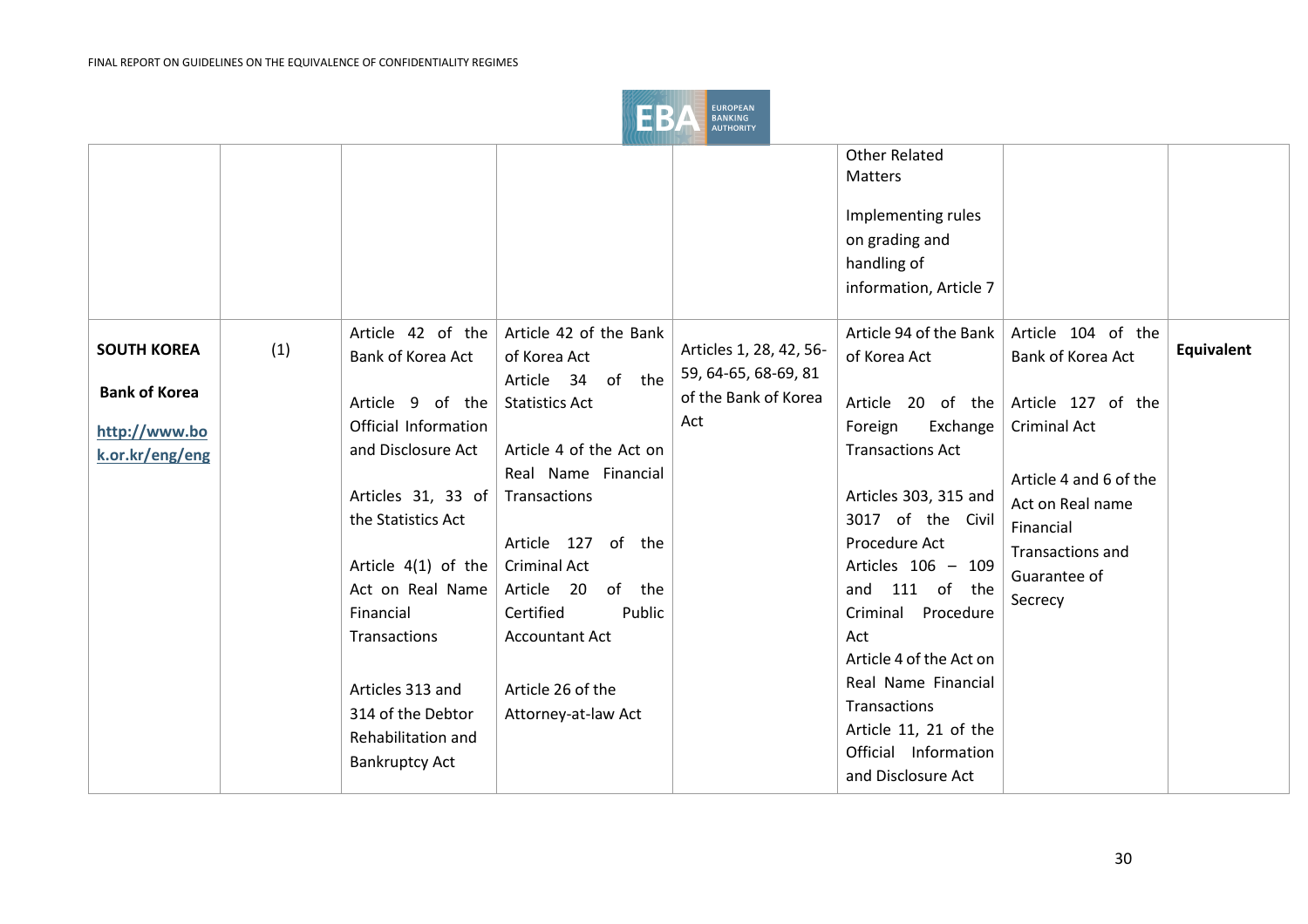

|                                                                                                                                      |     |                                                                                                                                                                                                                                                                                                                                                                 |                                                                                                                                                                                                                                                                                                                                                                                                    |                                                                                                            | Article 4 of the<br>Regulation on<br>exchange of<br>information<br>according to Article<br>94 of the Bank of<br>Korea Act                                                                                                                                                                                                                |                                                                                                                                                                                                                                                                                                |                   |
|--------------------------------------------------------------------------------------------------------------------------------------|-----|-----------------------------------------------------------------------------------------------------------------------------------------------------------------------------------------------------------------------------------------------------------------------------------------------------------------------------------------------------------------|----------------------------------------------------------------------------------------------------------------------------------------------------------------------------------------------------------------------------------------------------------------------------------------------------------------------------------------------------------------------------------------------------|------------------------------------------------------------------------------------------------------------|------------------------------------------------------------------------------------------------------------------------------------------------------------------------------------------------------------------------------------------------------------------------------------------------------------------------------------------|------------------------------------------------------------------------------------------------------------------------------------------------------------------------------------------------------------------------------------------------------------------------------------------------|-------------------|
| <b>SOUTH KOREA</b><br><b>Financial</b><br><b>Supervisory</b><br><b>Service</b><br>https://english.<br>fss.or.kr/fss/en<br>g/main.jsp | (1) | Articles 3 and 35 of<br>the Act on the<br>of<br>establishment<br>the<br>Financial<br>Services<br>Commission<br>Article 9<br>of the<br>Official Information<br>and Disclosure Act<br>Article 22 of the<br>Foreign Exchange<br><b>Transaction Act</b><br>Article 4 of the Act<br>Real<br>Name<br>on<br>Financial<br>and<br><b>Transactions</b><br>Confidentiality | Article 35<br>of the<br>Financial<br>Services<br><b>Commission Act</b><br>of the<br>Article 20<br>Certified<br>Public<br><b>Accountant Act</b><br>Article 26 of the<br>Attorney-at-Law Act<br>Article 4 (1), (4) of the<br>Act on Real Name<br><b>Financial Transactions</b><br>Confidentiality<br>and<br>(ARNFTC)<br>Article 22<br>of the<br>Exchange<br>Foreign<br>Transactions<br>Act<br>(FETA) | Articles 17, 35 (2),<br>$37, 38, 51 - 57,$ and<br>65 of the Financial<br><b>Services Commission</b><br>Act | Articles 17 and 21 (4)<br>the Depositor<br>of<br><b>Protection Act</b><br>Article 65 of the<br>Financial<br>Services<br><b>Commission Act</b><br>Articles 9 (1) 5, 11<br>and 21 of the Official<br>Information<br>Disclosure Act<br>Article 4 (1), (6) of the<br>Act on Real Name<br>Financial<br>Transactions<br>and<br>Confidentiality | Articles 127 and 317<br>of the Criminal Act<br>Article 68<br>of the<br>Financial<br>Services<br><b>Commission Act</b><br>Article 6 of the Act on<br>Real Name Financial<br>Transactions<br>and<br>Confidentiality<br>Article 28 of the<br>Foreign<br>Exchange<br>Transactions<br>Act<br>(FETA) | <b>Equivalent</b> |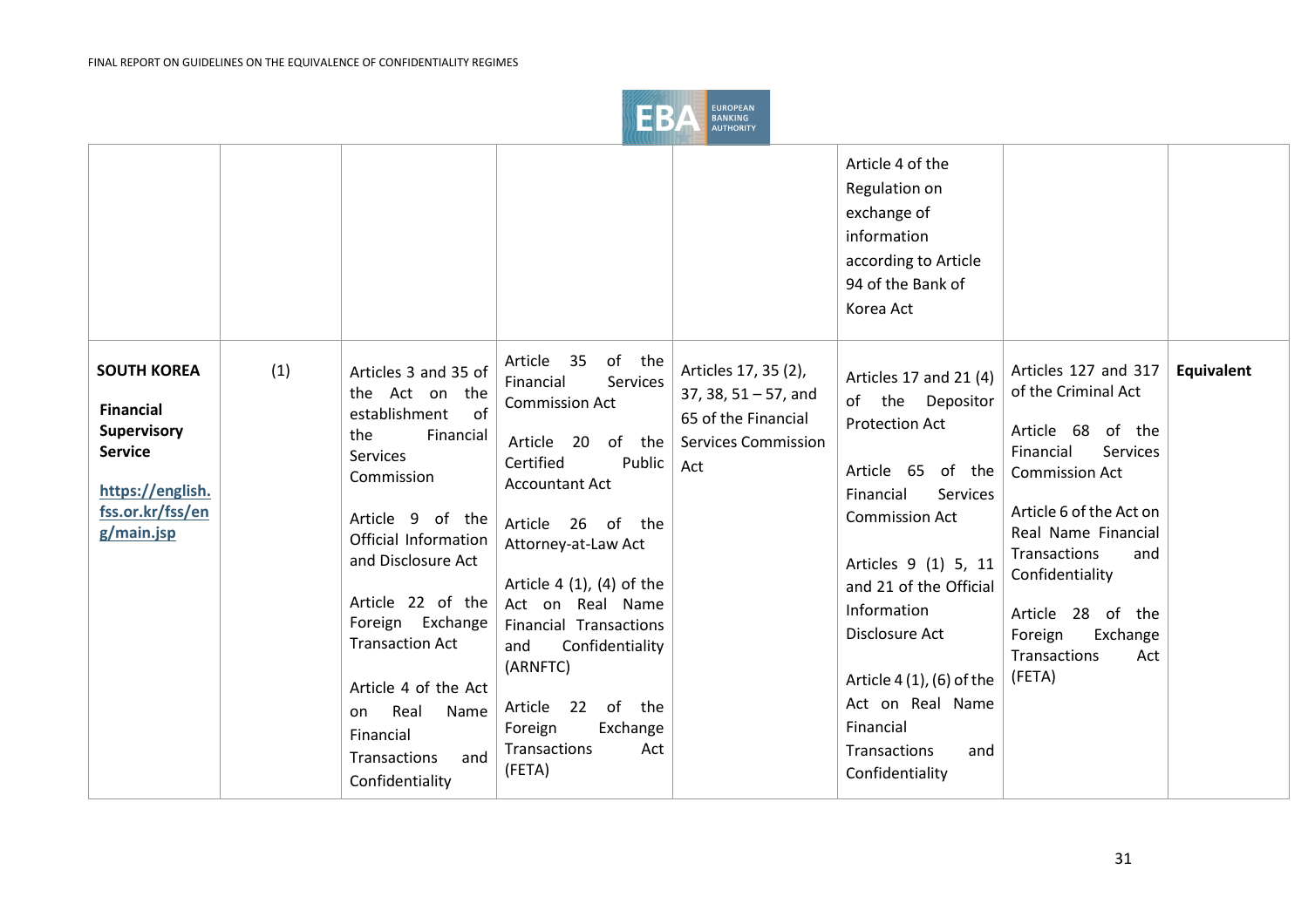

| Articles 303, 315 and   |
|-------------------------|
| 344 of the Civil        |
| Procedure Act           |
|                         |
| Articles 106-109 of     |
| Criminal<br>the         |
| Procedures Code         |
|                         |
| Articles 24 and 25 of   |
| the Board of Audit      |
| and Inspection Act      |
|                         |
| Articles 4 and 5 of the |
| the<br>Act<br>on        |
| Submission<br>and       |
| of<br>Management        |
| <b>Taxation Data</b>    |
|                         |
| Article 128 of the      |
| National<br>Assembly    |
| Act                     |
|                         |
| Article 127 of the      |
| <b>Criminal Act</b>     |
|                         |
| Article 7 of            |
| Regulation on           |
| exchange of             |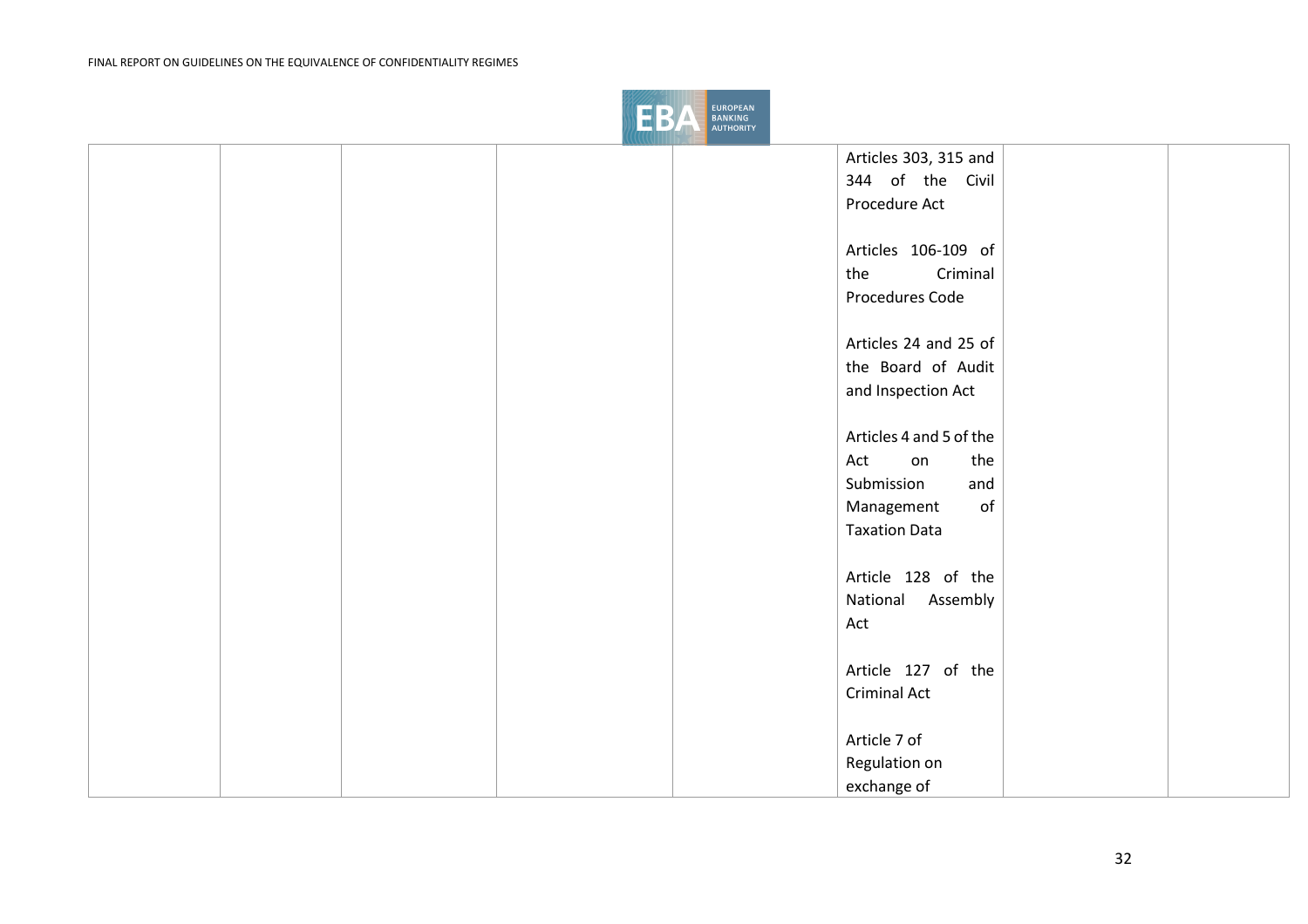

|                                                                                                                     |     |                                                                                                                                                                                                                                                                                                                                                                            |                                                                                                                                                                                                                                                                                                                                                                     |                                                                                                                                                                                                                                          | information with<br>foreign financial<br>supervisory<br>authorities                                                                                                                                                                                                                                                                                                                |                                                                                                                                                                                                                                                                                                        |                   |
|---------------------------------------------------------------------------------------------------------------------|-----|----------------------------------------------------------------------------------------------------------------------------------------------------------------------------------------------------------------------------------------------------------------------------------------------------------------------------------------------------------------------------|---------------------------------------------------------------------------------------------------------------------------------------------------------------------------------------------------------------------------------------------------------------------------------------------------------------------------------------------------------------------|------------------------------------------------------------------------------------------------------------------------------------------------------------------------------------------------------------------------------------------|------------------------------------------------------------------------------------------------------------------------------------------------------------------------------------------------------------------------------------------------------------------------------------------------------------------------------------------------------------------------------------|--------------------------------------------------------------------------------------------------------------------------------------------------------------------------------------------------------------------------------------------------------------------------------------------------------|-------------------|
| <b>KOSOVO</b><br><b>Central Bank of</b><br>the Republic of<br><b>Kosovo</b><br>http://bqk-<br>kos.org/index.p<br>hp | (1) | Articles 74, 23 (4)<br>of Law No 03/L-209<br>on the Central Bank<br>of the Republic of<br>Kosovo<br>Articles 4 and 9 of<br>the Central Bank of<br>the Republic of<br>Kosovo - Internal<br>Rule on<br>Confidentiality, 3<br>October 2014<br>Articles 79 and 80<br>of Law No 04/L-093<br>on Banks,<br>Microfinance<br>institutions and<br>Non-bank financial<br>institutions | Articles 74 and 23 (4)<br>of Law No 03/L-209 on<br>the Central Bank of<br>the Republic of Kosovo<br>Articles 18 and 22 of<br>the Central Bank of<br>the Republic of Kosovo<br>- Internal Rule on<br>Confidentiality, 3<br>October 2014<br>Article 80 (2) of Law<br>No 04/L-093 on Banks,<br>Microfinance<br>institutions and Non-<br>bank financial<br>institutions | Articles 8 (1), 32 (4),<br>and 74 of Law No<br>03/L-209 on the<br>Central Bank of the<br>Republic of Kosovo<br>Article 79 (1) of Law<br>No 04/L-093 on<br>Banks, Microfinance<br>institutions and Non-<br>bank financial<br>institutions | Articles 32 (4), 74 (1)<br>and (2) of Law No<br>03/L-209 on the<br>Central Bank of the<br>Republic of Kosovo<br>Article 21 of the<br>Central Bank of the<br>Republic of Kosovo -<br>Internal Rule on<br>Confidentiality, 3<br>October 2014<br>Articles 79 (1) and 80<br>of Law No 04/L-093<br>on Banks,<br>Microfinance<br>institutions and Non-<br>bank financial<br>institutions | Article 203 of Code<br>No 04/L-082 Criminal<br>Code of the Republic<br>of Kosovo<br>Article 25 of the<br>Central Bank of the<br>Republic of Kosovo -<br>Internal Rule on<br>Confidentiality, 3<br>October 2014<br>Article 67 of Law No<br>03/L-209 on the<br>Central Bank of the<br>Republic of Kosovo | <b>Equivalent</b> |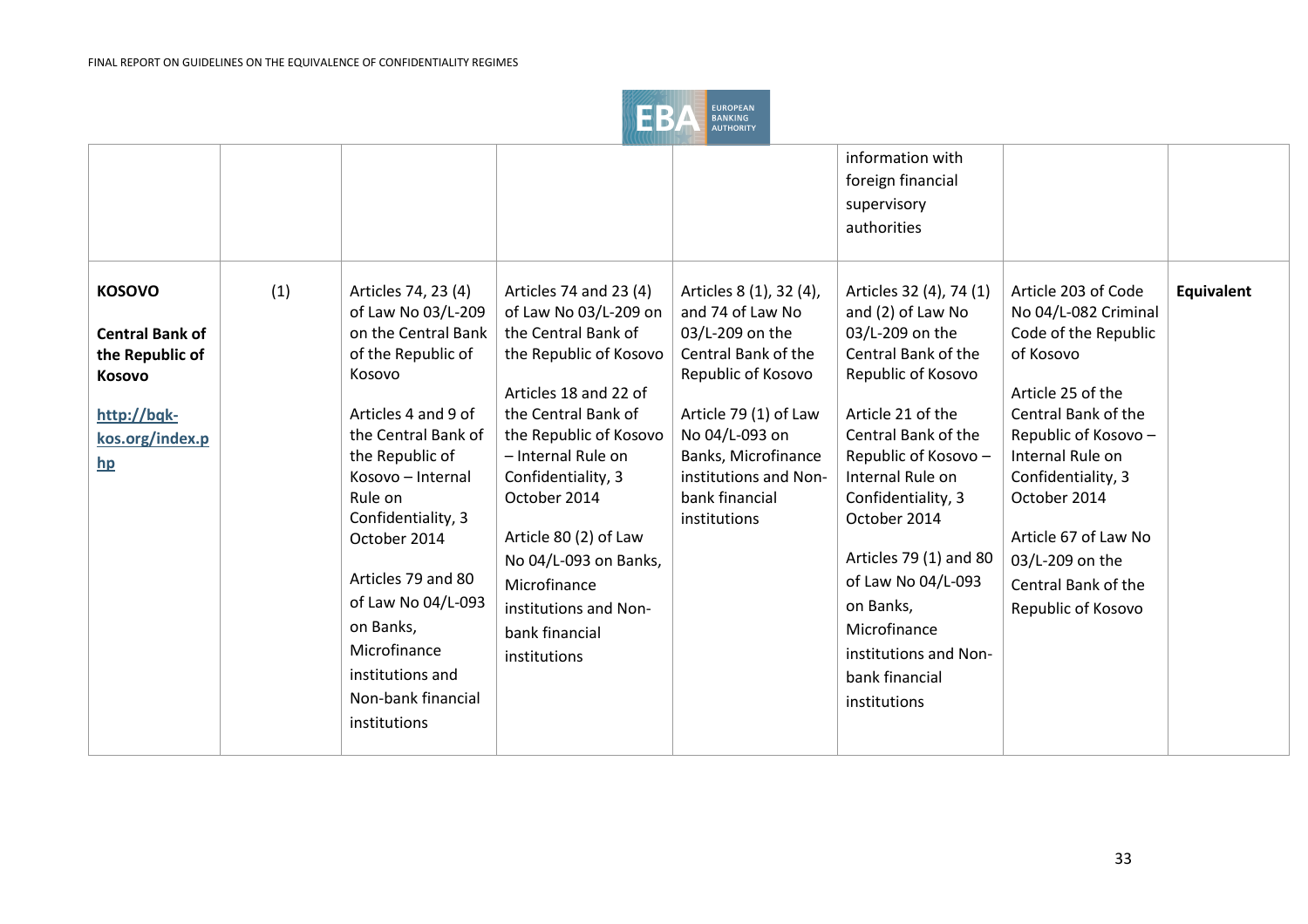

|                      |     |                    | Article 126(6) of the $\vert$ Article 126 of the Law $\vert$ | Articles 126 and 127 | Articles<br>$126(3)$ ,              | Article $245^{10}$ of the             |            |
|----------------------|-----|--------------------|--------------------------------------------------------------|----------------------|-------------------------------------|---------------------------------------|------------|
| <b>MOLDOVA</b>       | (1) | Banks'<br>Law on   | on Banks' Activity                                           | of the Law on Banks' | $127(1)$ ,<br>$128(2)$ ,            | Criminal Code of the                  | Equivalent |
| <b>National Bank</b> |     | Activities         |                                                              | Activity             | $129(1)$ ,<br>$130(2)$ ,            | Republic of Moldova                   |            |
| of Moldova           |     |                    | Article 36 (Profesional                                      |                      | $130(3)(c)$ , 131, 132(2)           | (Law No 985-XV                        |            |
|                      |     | Decision of the    | secrecy) of Law No                                           | Articles 5 and 44 of | and 134(3) of the Law $\vert$       | dated 18 April 2002)                  |            |
| https://www.b        |     | Executive          | 548/1995<br>the<br>on                                        | the Law on the       | on Banks' Activities                |                                       |            |
| nm.md/en             |     | Committee of the   | National<br>Bank<br>. of                                     | National Bank of     |                                     | Article 107 of the                    |            |
|                      |     | National Bank of   | Moldova                                                      | Moldova              | Article 214 of the                  | Contravention Code                    |            |
|                      |     | Moldova No 91 of 6 |                                                              |                      |                                     | Criminal Procedure of the Republic of |            |
|                      |     | April<br>2017,     | Decision<br>of<br>the                                        |                      | Code of the Republic   Moldova (Law | No                                    |            |
|                      |     | paragraph 17       | Executive Committee                                          |                      | of Moldova (Law)                    | 218<br>24<br>dated                    |            |
|                      |     |                    | of the National Bank of                                      |                      | No122-XV of<br>14                   | October 2008)                         |            |
|                      |     |                    | Moldova No 91 of 6                                           |                      | March 2003)                         |                                       |            |
|                      |     |                    | April 2017, paragraph                                        |                      |                                     | Articles 53 and 211 <sup>1</sup>      |            |
|                      |     |                    | 17                                                           |                      | Article $36(4)$ of the              | of the Labour Code of                 |            |
|                      |     |                    |                                                              |                      | Law on the National $\vert$ the     | Republic<br>-of                       |            |
|                      |     |                    |                                                              |                      | Bank of Moldova                     | Moldova (Law<br>No                    |            |
|                      |     |                    |                                                              |                      |                                     | 154-XV dated<br>28                    |            |
|                      |     |                    |                                                              |                      | Article 7(4) of the                 | March 2003)                           |            |
|                      |     |                    |                                                              |                      | Law on access to                    |                                       |            |
|                      |     |                    |                                                              |                      | information No 982                  |                                       |            |
|                      |     |                    |                                                              |                      |                                     |                                       |            |
|                      |     |                    |                                                              |                      |                                     |                                       |            |
|                      |     |                    |                                                              |                      |                                     |                                       |            |
|                      |     |                    |                                                              |                      |                                     |                                       |            |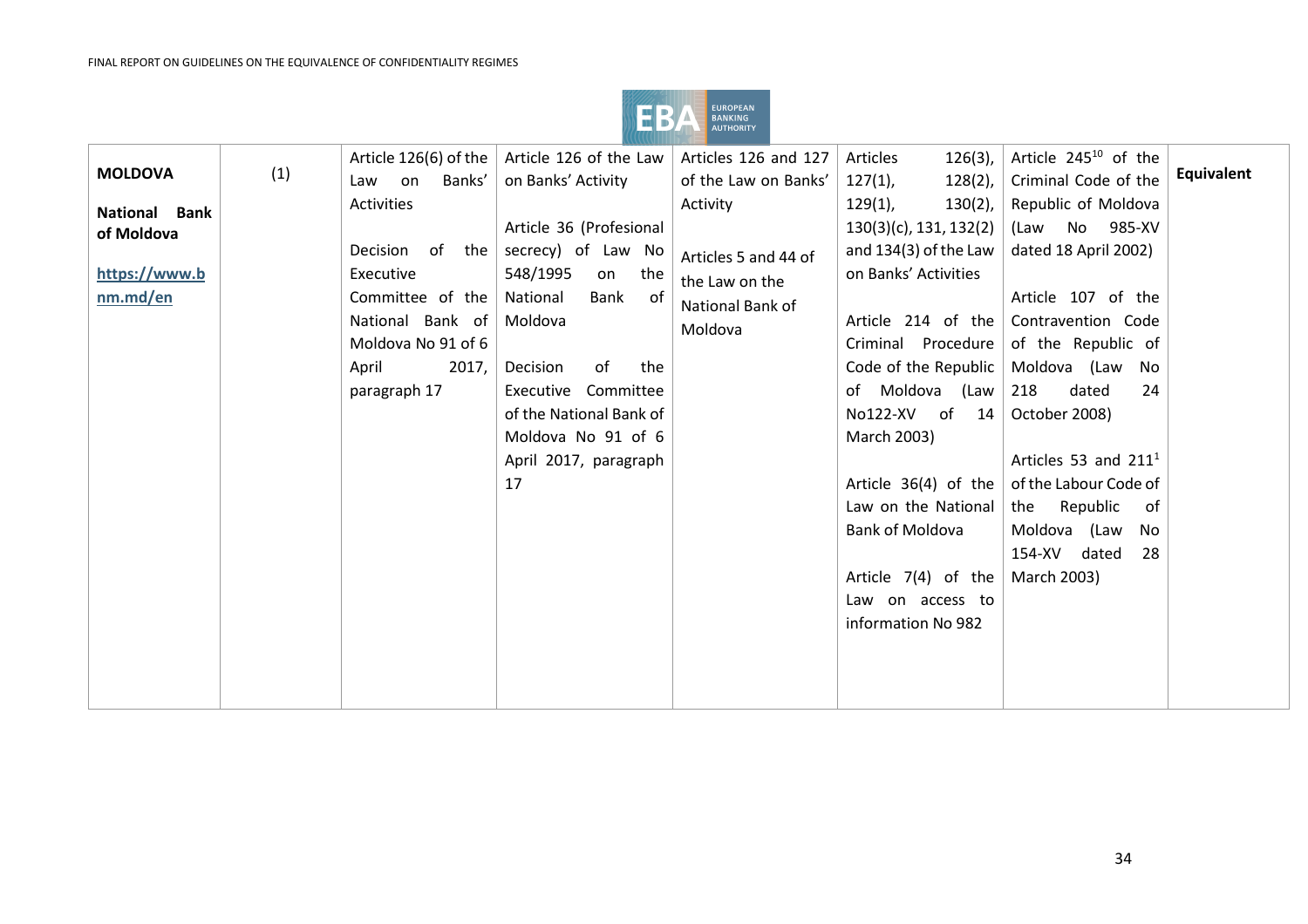

| <b>NORTH</b><br><b>MACEDONIA</b><br><b>National Bank</b><br>of the Republic<br>of North<br>Macedonia<br>www.nbrm.mk | (1), (2), (3) | Article 74<br>(paragraphs 1 to 3)<br>of the Law on the<br>National Bank of<br>the Republic of<br>Macedonia/NBRM<br>('Official Gazette of<br>the Republic of<br>Macedonia' No<br>158/10, 123/12 and<br>43/14)<br>Article 2 item 2,<br>Article 3<br>Article 12<br>paragraphs 1 and 2 | Article 74 paragraph 1<br>of the Law on the<br><b>NBRM</b> | Article 7 item 9 of<br>the Law on the<br><b>NBRM</b><br>Article 34 paragraphs<br>1, 2 and 3 of the Law<br>on the NBRM<br>Article 74 paragraph<br>1, 2+5 of the Law on<br><b>NBRM</b><br>Article 6 paragraph 1<br>of the Memorandum<br>of understanding for<br>maintaining the<br>financial stability and<br>crisis management in<br>the Republic of<br>Macedonia<br>Article 37 paragraph<br>1 of the Audit Law<br>Article 17 of the Law<br>on the Deposit<br>Insurance Fund | Article 74<br>(paragraphs 1 and 2)<br>of the Law on the<br><b>NBRM</b><br>Article 34 paragraphs<br>3, 4 and 5 of the Law<br>on the NBRM<br>Item 15 paragraph 2<br>of the Decision on<br>the manner of<br>conducting<br>supervision and<br>inspection ('Official<br>Gazette of the<br>Republic of<br>Macedonia' No<br>31/2008, 74/2012<br>and 100/2012)<br>Articles 133 + 139 of<br>the Banking Law<br>Article 11,<br>paragraphs 1 and 2<br>of the Memorandum | Article 122 item 3,<br>123 of the Law on<br>the NBRM<br>Article 360 of the<br><b>Criminal Code</b><br>(Disclosing a<br>professional secret) | Equivalent |
|---------------------------------------------------------------------------------------------------------------------|---------------|------------------------------------------------------------------------------------------------------------------------------------------------------------------------------------------------------------------------------------------------------------------------------------|------------------------------------------------------------|-----------------------------------------------------------------------------------------------------------------------------------------------------------------------------------------------------------------------------------------------------------------------------------------------------------------------------------------------------------------------------------------------------------------------------------------------------------------------------|--------------------------------------------------------------------------------------------------------------------------------------------------------------------------------------------------------------------------------------------------------------------------------------------------------------------------------------------------------------------------------------------------------------------------------------------------------------|---------------------------------------------------------------------------------------------------------------------------------------------|------------|
|---------------------------------------------------------------------------------------------------------------------|---------------|------------------------------------------------------------------------------------------------------------------------------------------------------------------------------------------------------------------------------------------------------------------------------------|------------------------------------------------------------|-----------------------------------------------------------------------------------------------------------------------------------------------------------------------------------------------------------------------------------------------------------------------------------------------------------------------------------------------------------------------------------------------------------------------------------------------------------------------------|--------------------------------------------------------------------------------------------------------------------------------------------------------------------------------------------------------------------------------------------------------------------------------------------------------------------------------------------------------------------------------------------------------------------------------------------------------------|---------------------------------------------------------------------------------------------------------------------------------------------|------------|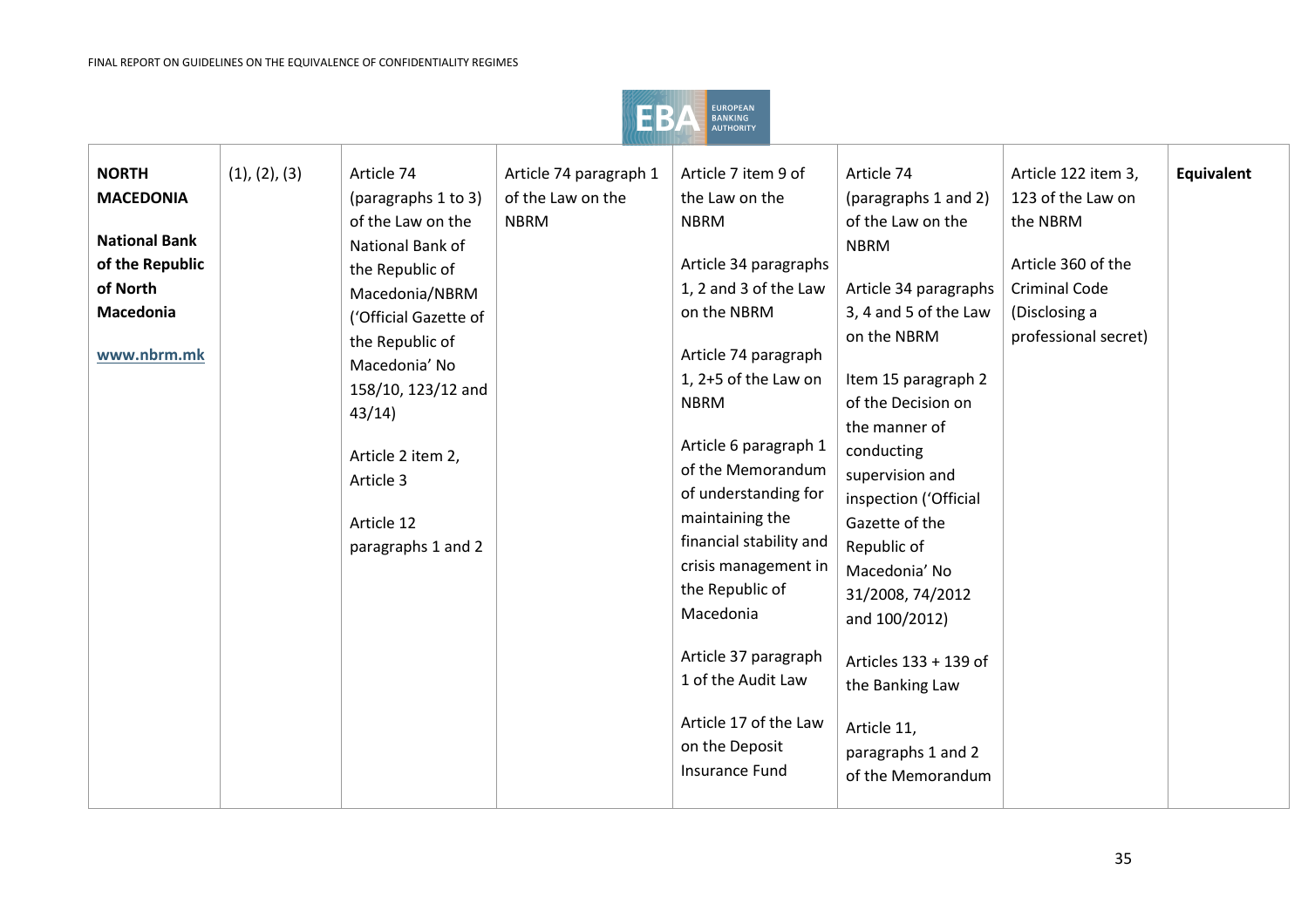

| <b>Mexico</b>        | (1) | Ley Federal de        | Articles $14 + 63$ of the    | Articles 2 and 4-5 bis | Articles 4 +9 of the  | Articles 91, 108, 109,  | <b>Equivalent</b> |
|----------------------|-----|-----------------------|------------------------------|------------------------|-----------------------|-------------------------|-------------------|
|                      |     | Transparencia y       | <b>LTA</b>                   | $1, 9 + 19$ of the     | CNBV's Law            | bis 5, 112, 113, bis 5, |                   |
| - Bank of            |     | Acceso a la           |                              | CNBV's Law             |                       | 142, all from the LIC,  |                   |
| <b>Mexico (Banco</b> |     | información           | Articles $21 + 60$ of the    |                        | Articles 29 bis 8 and | Articles 63 and 64, of  |                   |
| de México) -         |     | pública               | <b>PDPL</b>                  | Articles 29 bis 8 and  | bis 10, 97, 142-143   | the LTA or Article 43   |                   |
| www.banxico.o        |     | gubernamental -       |                              | bis 10, 97, 101, bis 1 | of the LIC            | (V) of the BM's Law,    |                   |
| rg.mx                |     | 'LTA'                 | Articles $8 + 9$ of the      | and 142 of the LIC     |                       | inter alia              |                   |
|                      |     |                       | Public Officers'             |                        |                       |                         |                   |
| - National           |     | Articles 13-15, 18 +  | Responsibilities Law         |                        |                       | Article 13 of the       |                   |
| <b>Banking and</b>   |     | 19 of the LTA         | (Ley Federal de              |                        |                       | <b>PORL</b>             |                   |
| <b>Securities</b>    |     |                       | Responsabilidades            |                        |                       |                         |                   |
| <b>Commission</b>    |     | Guidelines for        | Administrativas de los       |                        |                       | Articles 108, and       |                   |
| (Comisión            |     | Classifying and       | Servidores Públicos -        |                        |                       | 109, bis 5 of the LIC   |                   |
| <b>Nacional</b>      |     | Declassifying         | 'PORL')                      |                        |                       |                         |                   |
| Bancaria y de        |     | Information by        |                              |                        |                       | Articles 1918 and       |                   |
| Valores) -           |     | <b>Federal Public</b> | Articles 97 +142 of the      |                        |                       | 2028 of the Federal     |                   |
| www.cnbv.gob.        |     | Administration        | LIC                          |                        |                       | Civil Code              |                   |
| <b>mx</b>            |     | <b>Bodies</b>         |                              |                        |                       |                         |                   |
|                      |     | (Lineamientos         | BM's Law Article 58          |                        |                       | Articles 210 and 211    |                   |
|                      |     | Generales para la     |                              |                        |                       | of the Federal          |                   |
|                      |     | clasificación y       | CNBV's Code of               |                        |                       | <b>Criminal Code</b>    |                   |
|                      |     | desclasificación de   | <b>Conduct Principle VII</b> |                        |                       |                         |                   |
|                      |     | la información de     |                              |                        |                       |                         |                   |
|                      |     | las dependencias y    |                              |                        |                       |                         |                   |
|                      |     | entidades de la       |                              |                        |                       |                         |                   |
|                      |     |                       |                              |                        |                       |                         |                   |
|                      |     | Administración        |                              |                        |                       |                         |                   |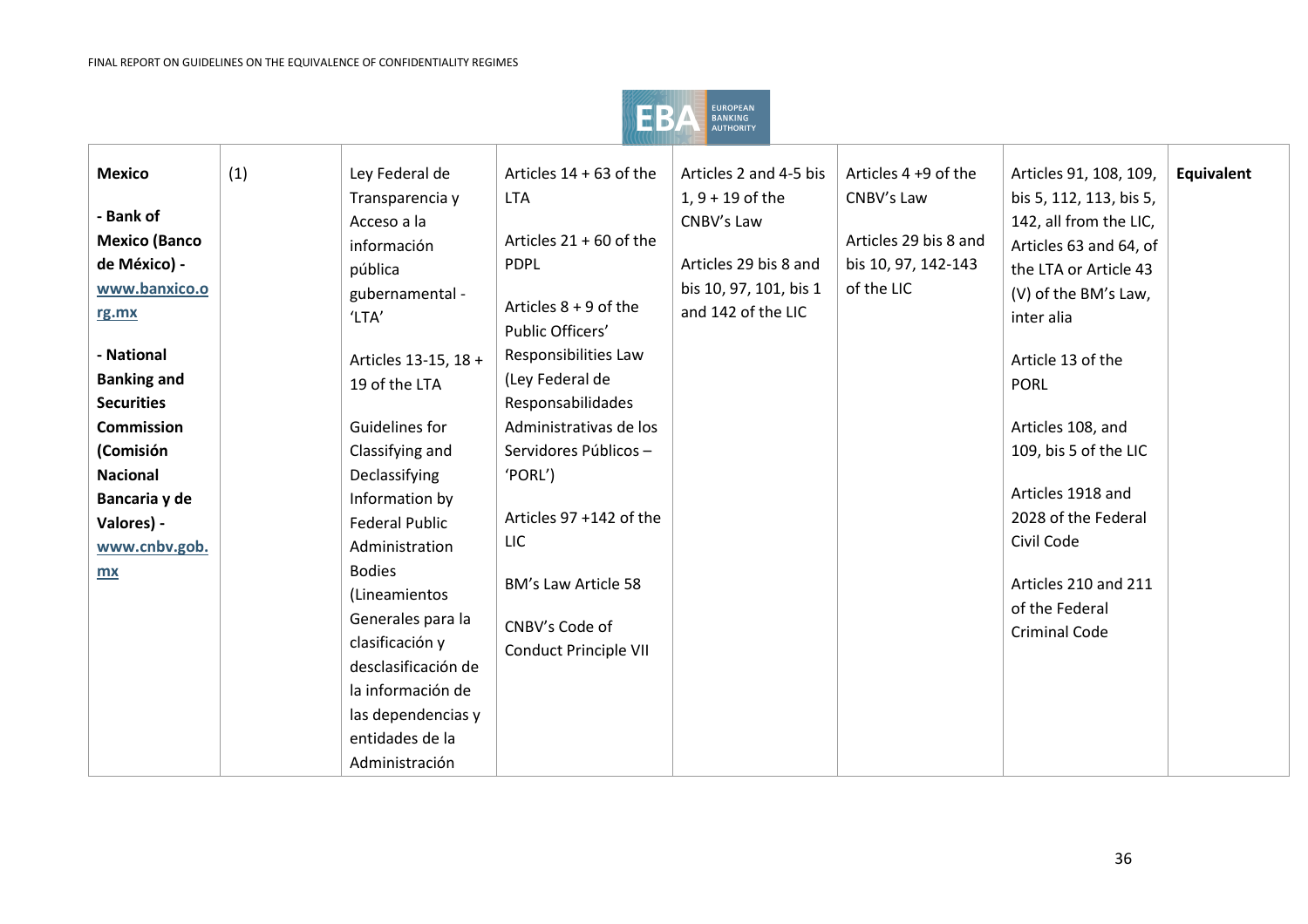

| Pública Federal -      |  |  |  |
|------------------------|--|--|--|
| 'Guidelines')          |  |  |  |
|                        |  |  |  |
| Guidelines 21, 24,     |  |  |  |
| and $36$               |  |  |  |
|                        |  |  |  |
| Personal Data          |  |  |  |
| Protection Law (Ley    |  |  |  |
| Federal de             |  |  |  |
| Protección de          |  |  |  |
| Datos Personales       |  |  |  |
| en Posesión de los     |  |  |  |
| Particulares-          |  |  |  |
| 'PDPL')                |  |  |  |
|                        |  |  |  |
| Article $3 + 21$ ,     |  |  |  |
| Section V PDPL         |  |  |  |
|                        |  |  |  |
| Article 29, bis 8, 46, |  |  |  |
| 142. of the Banking    |  |  |  |
| Institutions Law       |  |  |  |
| (Ley de                |  |  |  |
| Instituciones de       |  |  |  |
| Crédito - 'LIC')       |  |  |  |
|                        |  |  |  |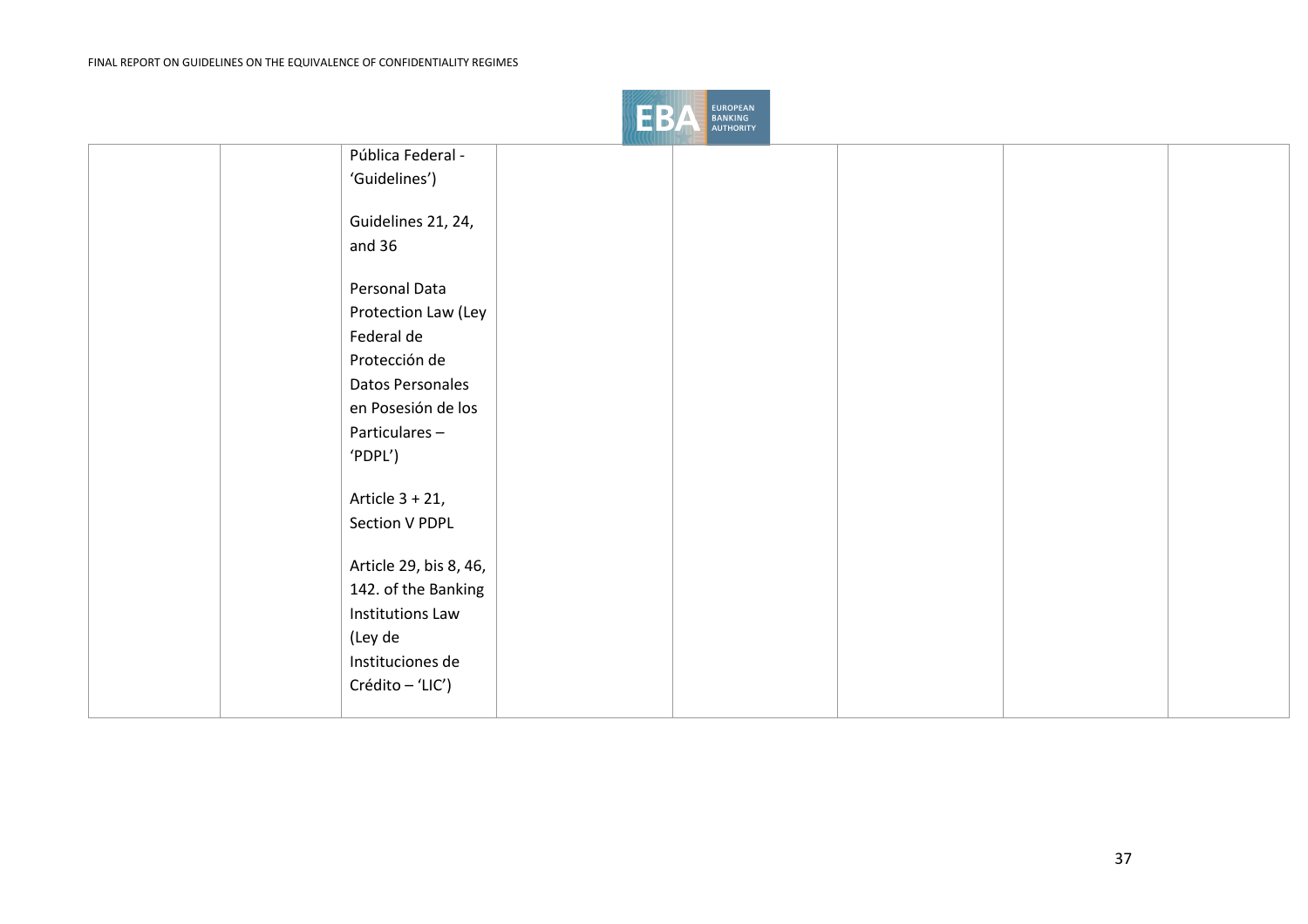

| <b>MONTENEGRO</b><br><b>Central Bank of</b><br>Montenegro<br>www.cbcg.me | (1) | Law on the Central<br>Bank of<br>Montenegro<br>Article 84,<br>paragraph 1                                                                                                                             | Central Bank of<br>Montenegro Law<br>(CBML) Article 84<br>paragraphs 1-2                                                                                                                                                                       | <b>Banking Law Article</b><br>86                                                                                                                                                                                                    | CBML Article 84,<br>paragraph 3<br><b>Banking Law Article</b><br>107<br>Law on The Financial<br><b>Stability Council</b><br>Article 6+9<br><b>Deposit Protection</b><br>Law Article 29<br>paragraph 2 and $3 +$<br>35 | Criminal code Article<br>280  | Equivalent        |
|--------------------------------------------------------------------------|-----|-------------------------------------------------------------------------------------------------------------------------------------------------------------------------------------------------------|------------------------------------------------------------------------------------------------------------------------------------------------------------------------------------------------------------------------------------------------|-------------------------------------------------------------------------------------------------------------------------------------------------------------------------------------------------------------------------------------|-----------------------------------------------------------------------------------------------------------------------------------------------------------------------------------------------------------------------|-------------------------------|-------------------|
| <b>SERBIA</b><br><b>National Bank</b><br>of Serbia<br>www.nbs.rs         | (1) | Article 86a<br>paragraphs 1 and 2<br>of the Law on the<br>National Bank of<br>Serbia (RS Official<br>Gazette, No<br>72/2003, 55/2004,<br>85/2005 - other<br>law, 44/2010,<br>76/2012 and<br>106/2012) | Article 86a paragraphs<br>3 and 4 of the Law on<br>the National Bank of<br>Serbia (RS Official<br>Gazette, No 72/2003,<br>55/2004, 85/2005 -<br>other law, 44/2010,<br>76/2012 and<br>106/2012)<br>Law on Banks, Article<br>102a, Article 103, | Articles 65 and 70 of<br>the Law on the<br>National Bank of<br>Serbia (RS Official<br>Gazette, No<br>72/2003, 55/2004,<br>85/2005 - other law,<br>44/2010, 76/2012<br>and 106/2012)<br>Article 102a of The<br>Law on Banks, Article | Article 65 of the Law<br>on the National Bank<br>of Serbia (RS Official<br>Gazette, No<br>72/2003, 55/2004,<br>85/2005 - other law,<br>44/2010, 76/2012<br>and 106/2012)<br>Article 8, paragraph<br>2 of The Law on   | Criminal Code,<br>Article 240 | <b>Equivalent</b> |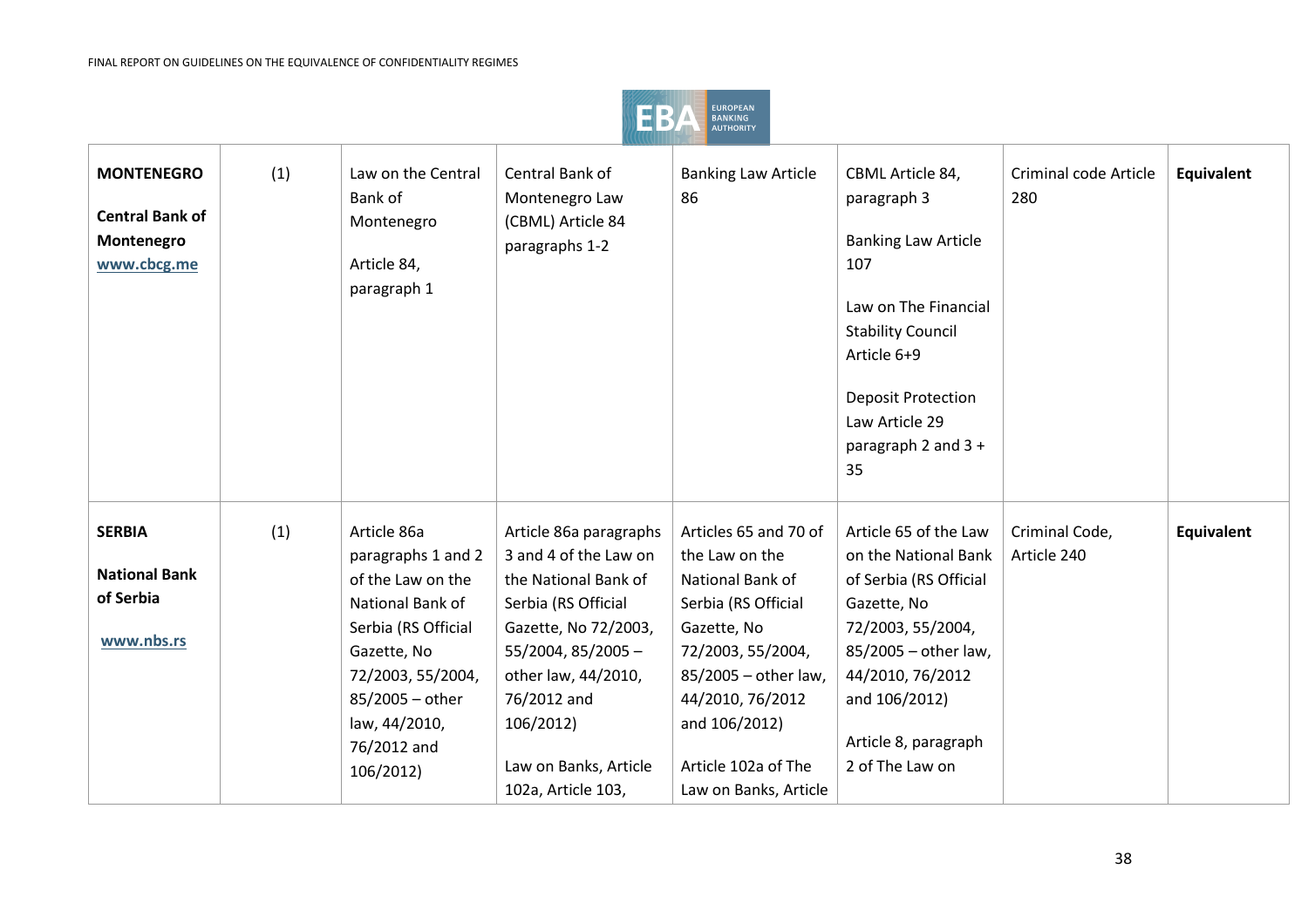

|                                                                                |     | Law on Banks (RS<br>Official Gazette, No<br>107/2005 and<br>91/2010) Article<br>103, paragraph 2;<br>Article 109 and<br>Article 112,<br>paragraph 1, items<br>1)-3); Article 117,<br>paragraph 3       | paragraph 2; Article<br>109 and Article 112,<br>paragraph 1, items 1)<br>to 3); Article 117<br>paragraph 3<br>Law on Auditing,<br>Article 29, paragraphs<br>$1$ and $2$<br>Law on Banks, Article<br>47, paragraphs 1 and<br>2; 48; 102a   | 103, paragraph 2;<br>Article 109 and<br>Article 112,<br>paragraph 1, items<br>1)-3); Article 117,<br>paragraph 3<br>Article 8 of the Law<br>on Banks (RS Official<br>Gazette, No<br>107/2005 and<br>91/2010) | Banks; Article 47; 49,<br>102a<br>Article 8 of the Law<br>on Banks (RS Official<br>Gazette, No<br>107/2005 and<br>91/2010                                                                    |                                                                                                                                                                                              |            |
|--------------------------------------------------------------------------------|-----|--------------------------------------------------------------------------------------------------------------------------------------------------------------------------------------------------------|-------------------------------------------------------------------------------------------------------------------------------------------------------------------------------------------------------------------------------------------|--------------------------------------------------------------------------------------------------------------------------------------------------------------------------------------------------------------|----------------------------------------------------------------------------------------------------------------------------------------------------------------------------------------------|----------------------------------------------------------------------------------------------------------------------------------------------------------------------------------------------|------------|
| <b>SINGAPORE</b><br><b>Monetary</b><br><b>Authority of</b><br><b>Singapore</b> | (1) | <b>MONETARY</b><br><b>AUTHORITY OF</b><br>SINGAPORE ACT<br>(Chapter 186) -<br>Preservation of<br>secrecy 14;<br>Protection of<br>secrecy 3<br><b>OFFICIAL SECRETS</b><br>ACT (Chapter 213)<br>Wrongful | <b>MONETARY</b><br><b>AUTHORITY OF</b><br>SINGAPORE ACT<br>(Chapter 186) -<br>Preservation of<br>secrecy 14; Protection<br>of secrecy 3.<br>OFFICIAL SECRETS ACT<br>(Chapter 213)<br>Wrongful<br>communication etc. of<br>information. 5. | <b>MONETARY</b><br><b>AUTHORITY OF</b><br>SINGAPORE ACT<br>(Chapter 186)<br>Preservation of<br>secrecy 4, 14, 23,<br>49B<br><b>STATUTORY BODIES</b><br>AND GOVERNMENT<br><b>COMPANIES</b><br>(PROTECTION OF  | <b>MONETARY</b><br><b>AUTHORITY OF</b><br>SINGAPORE ACT<br>(Chapter 186)<br>Preservation of<br>secrecy 14<br><b>STATUTORY BODIES</b><br>AND GOVERNMENT<br><b>COMPANIES</b><br>(PROTECTION OF | <b>MONETARY</b><br><b>AUTHORITY OF</b><br>SINGAPORE ACT<br>(Chapter 186)<br>Preservation of<br>secrecy 14<br><b>STATUTORY BODIES</b><br>AND GOVERNMENT<br><b>COMPANIES</b><br>(PROTECTION OF | Equivalent |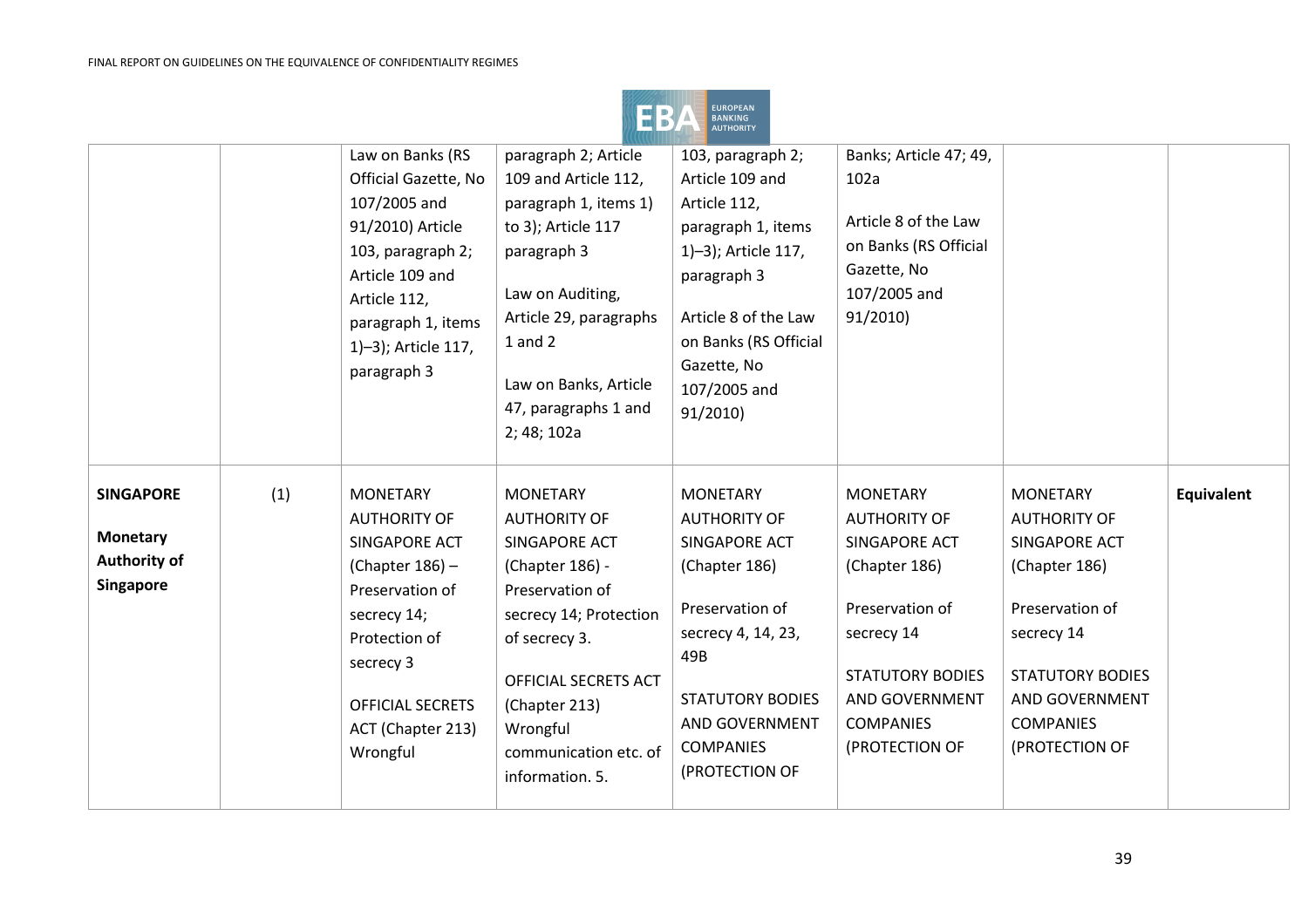

| communication etc. | Sections 4 and 23 of     | SECRECY) ACT           | SECRECY) ACT              | SECRECY) ACT            |
|--------------------|--------------------------|------------------------|---------------------------|-------------------------|
| of information. 5. | the MAS Act              | (Chapter 319)          | (Chapter 319)             | (Chapter 319)           |
|                    |                          |                        |                           |                         |
|                    | Part X of the Securities | Protection of secrecy  | Protection of secrecy     | Protection of secrecy   |
|                    | and Futures Act          | 3                      | 3.                        | 3.                      |
|                    |                          |                        |                           |                         |
|                    | Part IIIA of the         | Directions or          | Section 2(1) of the       | <b>OFFICIAL SECRETS</b> |
|                    | <b>Insurance Act</b>     | regulations            | <b>Interpretation Act</b> | ACT (Chapter 213)       |
|                    |                          | concerning persons     | (Chapter 1)               |                         |
|                    | Part IVB, Division 5 of  | that have ceased to    |                           | Punishment 17           |
|                    | the MAS Act              | be specified financial | Section 126(2) of the     |                         |
|                    |                          | institutions 30AAM,    | Evidence Act              |                         |
|                    | <b>MAS Act Principal</b> | Moratorium 30AAO,      |                           |                         |
|                    | objects and functions    | compulsory transfer    |                           |                         |
|                    | of Authority             | of business 30AAS,     |                           |                         |
|                    |                          |                        |                           |                         |
|                    | 4; assistance that may   | compulsory transfer    |                           |                         |
|                    | be rendered to foreign   | of shares 30AAW,       |                           |                         |
|                    | resolution authority     | compulsory             |                           |                         |
|                    | 30AAZE; conditions for   | restructuring of       |                           |                         |
|                    | provision of assistance  | share capital          |                           |                         |
|                    | to foreign resolution    |                        |                           |                         |
|                    | authority 30AAZC         | 30AAZ, general         |                           |                         |
|                    |                          | provisions as to       |                           |                         |
|                    | Securities and Futures   | winding up 30AAP       |                           |                         |
|                    | Act                      |                        |                           |                         |
|                    |                          | Banking Act 43, 58     |                           |                         |
|                    |                          |                        |                           |                         |
|                    |                          | Insurance Act          |                           |                         |
|                    |                          |                        |                           |                         |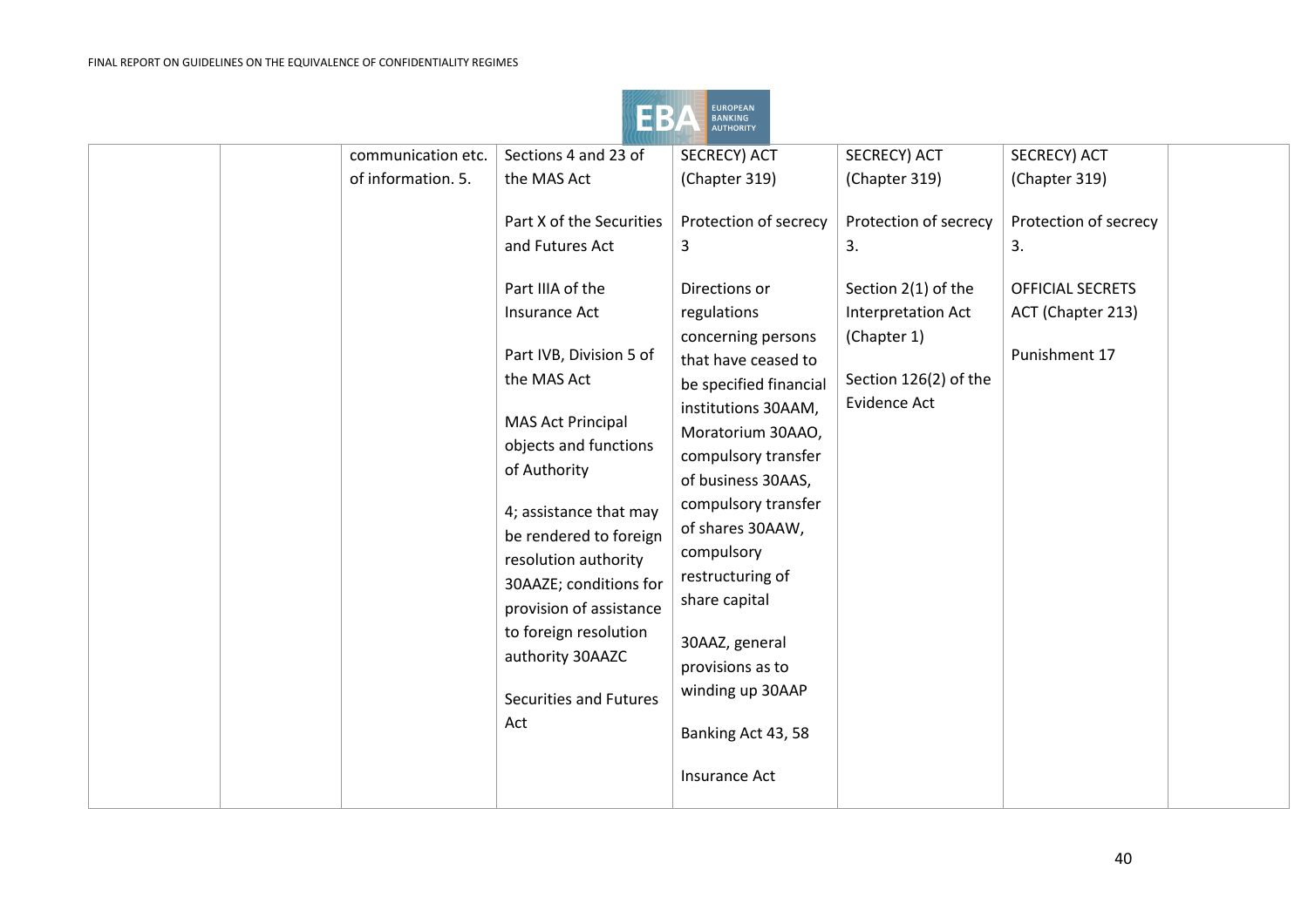

|                        |     |                           | Assistance that may     | 36, 40                |                        |                             |            |
|------------------------|-----|---------------------------|-------------------------|-----------------------|------------------------|-----------------------------|------------|
|                        |     |                           | be rendered             |                       |                        |                             |            |
|                        |     |                           |                         | Securities and        |                        |                             |            |
|                        |     |                           | 172; conditions for     | Futures Act 106, 107, |                        |                             |            |
|                        |     |                           | provision of assistance | 150                   |                        |                             |            |
|                        |     |                           | 170                     |                       |                        |                             |            |
|                        |     |                           |                         |                       |                        |                             |            |
|                        |     |                           | Insurance Act           |                       |                        |                             |            |
|                        |     |                           |                         |                       |                        |                             |            |
|                        |     |                           | Assistance that may     |                       |                        |                             |            |
|                        |     |                           | be rendered 49D         |                       |                        |                             |            |
|                        |     |                           |                         |                       |                        |                             |            |
| <b>SWITZERLAND</b>     | (1) | Federal act on the        | FINMASA; SR 956.1       | Mortgage Bond Act     | FINMASA; SR 956.1,     | Article 320 of the          | Equivalent |
|                        |     | <b>Swiss Financial</b>    | Article 14, 42, 43      | (SR 211.423.4);       | Article 14 (3)         | <b>Swiss Criminal Code</b>  |            |
| <b>Swiss Financial</b> |     | <b>Market Supervisory</b> |                         | Federal Act on        |                        |                             |            |
| <b>Market</b>          |     | Authority                 |                         | Contracts of          | FINMASA Article 38,    | Article 47 of the           |            |
| <b>Supervisory</b>     |     | (FINMASA; SR              |                         | Insurance (SR         | <b>Banking Act (SR</b> | Banking act                 |            |
| <b>Authority</b>       |     | 956.1) Article 40,        |                         | 221.229.1             | 952.0) Article 23bis,  |                             |            |
| <b>FINMA</b>           |     | $42 + 18$                 |                         | Collective            | $40 - 42$              | FINMASA Article 19          |            |
|                        |     |                           |                         |                       |                        |                             |            |
| www.finma.ch           |     |                           |                         | Investment Act (SR    |                        | <b>Government Liability</b> |            |
|                        |     |                           |                         | 951.31); Banking Act  |                        | Act of 14 March             |            |
|                        |     |                           |                         | (SR 952.0); Stock     |                        | 1958                        |            |
|                        |     |                           |                         | Exchange Act (SR      |                        |                             |            |
|                        |     |                           |                         | 954.1); Anti-Money    |                        |                             |            |
|                        |     |                           |                         | Laundering Act (SR    |                        |                             |            |
|                        |     |                           |                         | 955.0); Insurance     |                        |                             |            |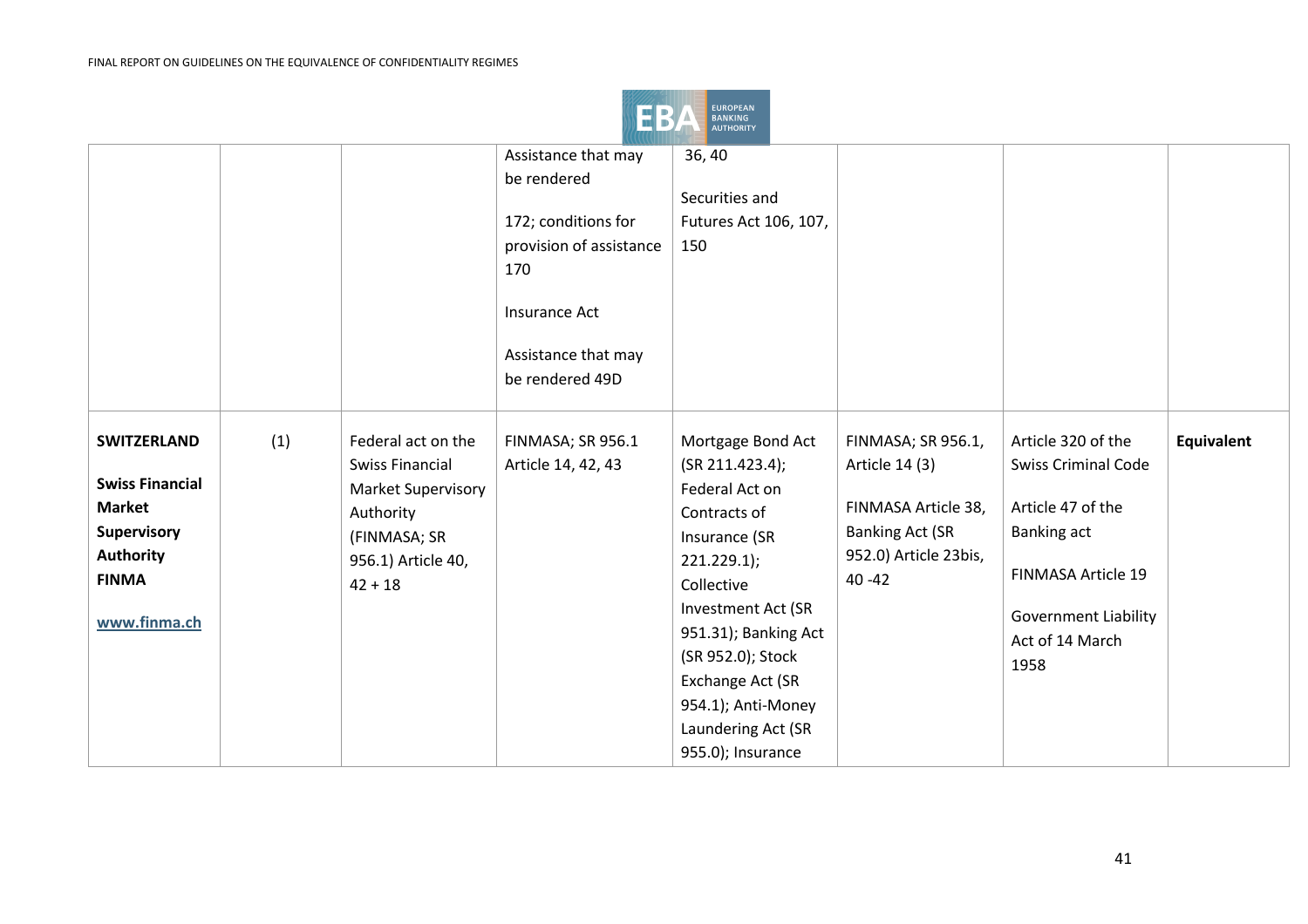

|                                                                                                                   |     |                                                                       |                                                                                                                                                                                                                                                                                                                                                                  | <b>Supervision Act (SR</b><br>$961.0$ ).<br>Article 40 of<br><b>FINMASA</b>      |                                                              |                                                                                               |            |
|-------------------------------------------------------------------------------------------------------------------|-----|-----------------------------------------------------------------------|------------------------------------------------------------------------------------------------------------------------------------------------------------------------------------------------------------------------------------------------------------------------------------------------------------------------------------------------------------------|----------------------------------------------------------------------------------|--------------------------------------------------------------|-----------------------------------------------------------------------------------------------|------------|
| <b>TURKEY</b><br><b>Banking</b><br><b>Regulation and</b><br>Supervisory<br><b>Agency</b><br>www.bddk.org.<br>$tr$ | (1) | Article 73 of the<br>Banking Law Nr.<br>5411 ('the Banking<br>$Law$ ) | Article 73 (incl. (2))<br>and Article 95 (7) of<br>the Banking Law<br>Code of Obligations<br>No 818 of 22 April<br>1926,<br>The Law on Relations<br><b>Between Employers</b><br>and Employees in<br>Press and Media<br>Professions No 5953<br>of 13 June 1952<br>The Maritime Labor<br>Act No 854 of 20 April<br>1967<br>The Labor Act No 4857<br>of 22 May 2003 | Article 73 (2) of the<br><b>Banking Law</b><br>Law No 6111 of 13<br>February2011 | Article 73 (2-4) of the<br><b>Banking Law</b><br>Law No 6111 | Article 159 of the<br><b>Banking Law</b><br>Article 239 of the<br><b>Turkish Criminal Law</b> | Equivalent |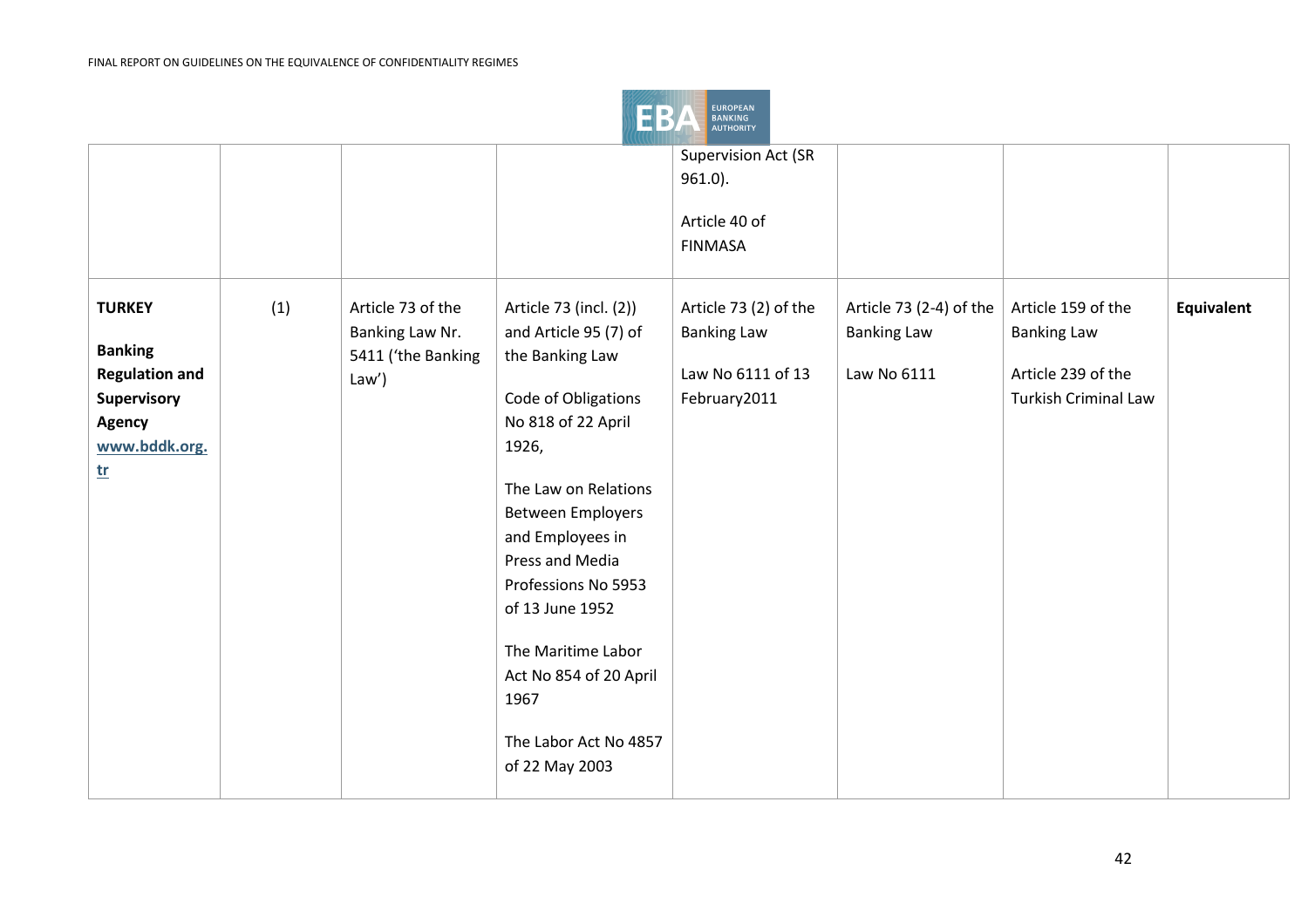

|                                                                                         |               |                                                                                           | Articles 8 and 100 of<br>the Social Securities<br>and Public Health<br>Insurance Law No<br>5510 of 31 May 2006          |                                                                                                                                             |                                                                                                                                                                                                                                                  |                                                                                                                |                   |
|-----------------------------------------------------------------------------------------|---------------|-------------------------------------------------------------------------------------------|-------------------------------------------------------------------------------------------------------------------------|---------------------------------------------------------------------------------------------------------------------------------------------|--------------------------------------------------------------------------------------------------------------------------------------------------------------------------------------------------------------------------------------------------|----------------------------------------------------------------------------------------------------------------|-------------------|
| <b>URUGUAY</b><br><b>Central Bank of</b><br><b>Uruguay</b><br>http://www.bc<br>u.gub.uy | (1), (2), (3) | Articles 8, 9, 10, 11<br>of Law 18.381<br>Items 1, 2 and 3 of<br>Resolution D-46-<br>2016 | Articles 20 and 21 of<br>the Central Bank<br>Uruguay Organic<br>Charter<br>Articles 163 and 302<br>of the Criminal Code | Articles 34 and 35 of<br>the Central Bank of<br>Uruguay Charter<br>Articles $14 - 27$ of<br>Law 18.401<br>Articles $5 - 8$ of Law<br>17.835 | Article 190(3) of the<br>Code of Civil<br>Procedure<br>Articles 120 and 197<br>of the Uruguayan<br>Constitution<br>Articles 20 - 23 of<br>Law 16.698<br>Articles 9 - 10 of Law<br>13.381<br>Article 1 of the Board<br>of Directors<br>Regulation | Article 21 of the<br>Central Bank of<br><b>Uruguay Charter</b><br>Articles 163 and 302<br>of the Criminal Code | <b>Equivalent</b> |
| <b>USA</b><br>- Federal<br><b>Deposit</b><br>Insurance                                  | (1)           | Code of Federal<br>Regulations, Title<br>12, Chapter 1, Part<br>4, Subpart                | 18 U.S.C. Section 1905<br>18 U.S.C. Section 1906                                                                        | 12 CFR Part 4,<br>Subpart C                                                                                                                 | 12 U.S.C. section<br>3109(c)<br>Section 317 of the<br>Dodd-Frank Wall                                                                                                                                                                            | 18 U.S.C. Section<br>1905                                                                                      | <b>Equivalent</b> |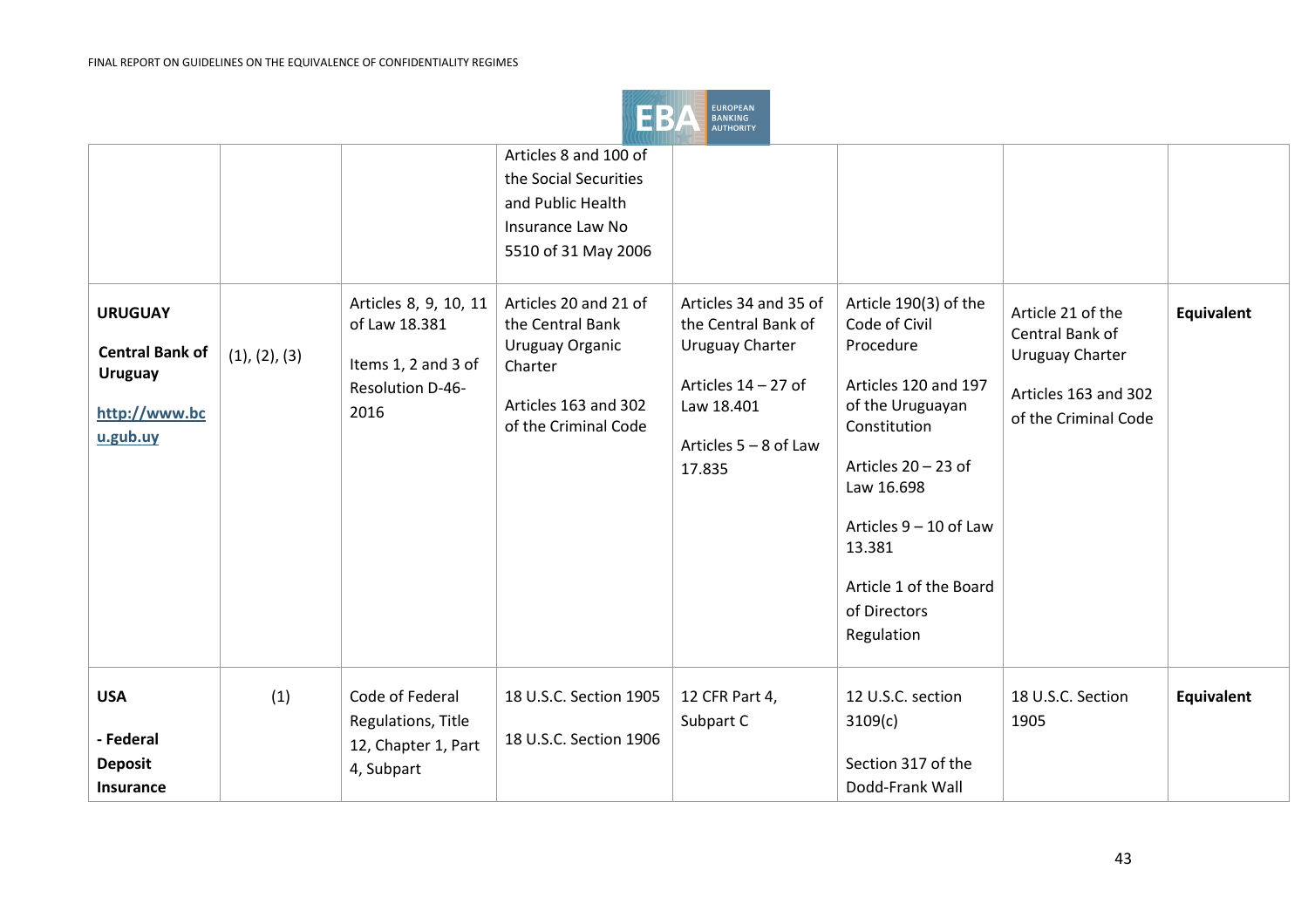

| Corporation-           | FOIA [Freedom of | 18 U.S.C. section 641  | 12 CFR section       | Street Reform and          |  |
|------------------------|------------------|------------------------|----------------------|----------------------------|--|
| www.fdic.gov           | Information Act] |                        | 211.27               | <b>Consumer Protection</b> |  |
|                        |                  | Privacy Act of 1974 (5 |                      | Act (Pub. L. No 111-       |  |
| - Office of the        |                  | U.S.C. section 552a)   | 12 CFR Part 261      | 203, 124 Stat. 1376        |  |
| <b>Comptroller of</b>  |                  |                        |                      | (2010)                     |  |
| the Currency           |                  | 12 CFR Part 4, Subpart | 12 CFR section 309.6 |                            |  |
| www.occ.treas.         |                  | $\mathsf{C}$           | and 347.207.         | 12 U.S.C. Section          |  |
| gov                    |                  |                        |                      | 5415                       |  |
|                        |                  | 12 CFR Section 211.27  |                      |                            |  |
| - Board of             |                  | and 12 CFR Part 261    |                      | <b>Federal Banking</b>     |  |
| Governors of           |                  | 12 CFR Section 309.6   |                      | Agency Audit Act 31        |  |
| the Federal            |                  |                        |                      | U.S.C. Section 714         |  |
| <b>Reserve System</b>  |                  | and 347.207            |                      |                            |  |
| www.federalres         |                  |                        |                      | Section 1542 of the        |  |
| erve.gov/              |                  |                        |                      | Housing and                |  |
|                        |                  |                        |                      | Community                  |  |
| - Federal              |                  |                        |                      | Development Act of         |  |
| <b>Reserve Bank of</b> |                  |                        |                      | 1992, 12 U.S.C.            |  |
| Boston-                |                  |                        |                      | section 1831m-1            |  |
| www.bostonfe           |                  |                        |                      |                            |  |
| d.org                  |                  |                        |                      | Section 35 of the FDI      |  |
|                        |                  |                        |                      | Act, 12 U.S.C. § 1831l     |  |
| - Federal              |                  |                        |                      |                            |  |
| <b>Reserve Bank of</b> |                  |                        |                      | 12 U.S.C. section          |  |
| New York-              |                  |                        |                      | 248(k)                     |  |
| www.newyorkf           |                  |                        |                      |                            |  |
| ed.org                 |                  |                        |                      | 12 CFR 265.11              |  |
|                        |                  |                        |                      |                            |  |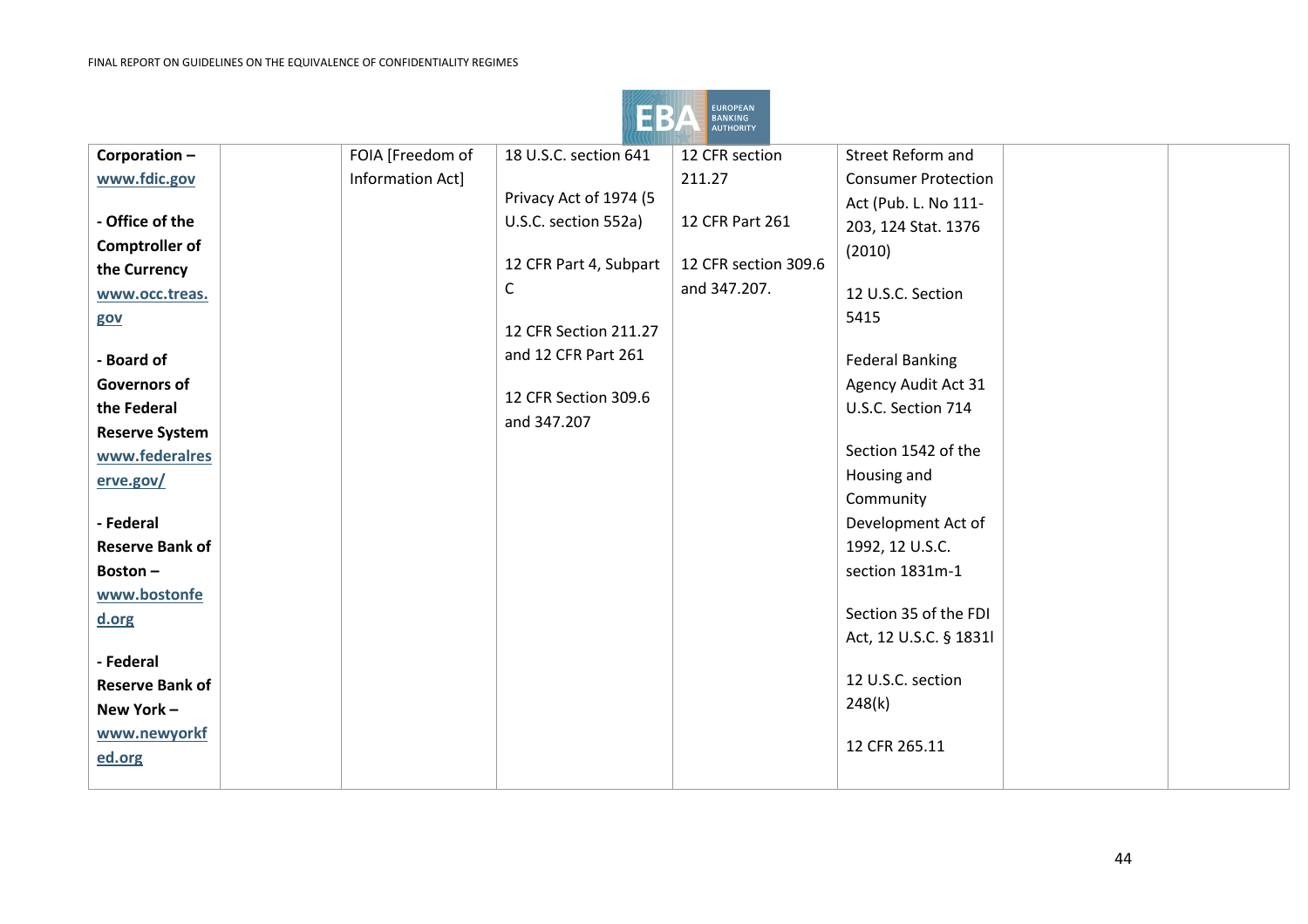

| - Federal              | International          |
|------------------------|------------------------|
| <b>Reserve Bank of</b> | <b>Banking Act (12</b> |
| Philadelphia-          | U.S.C. 3109(c))        |
| www.philadelp          |                        |
| hiafed.org             |                        |
|                        |                        |
| - Federal              |                        |
| <b>Reserve Bank of</b> |                        |
| Cleveland-             |                        |
| www.cleveland          |                        |
| fed.org                |                        |
|                        |                        |
| - Federal              |                        |
| <b>Reserve Bank of</b> |                        |
| Richmond-              |                        |
| www.                   |                        |
| richmondfed.or         |                        |
| g                      |                        |
|                        |                        |
| - Federal              |                        |
| <b>Reserve Bank of</b> |                        |
| Atlanta-               |                        |
| www.frbatlanta         |                        |
| .org                   |                        |
|                        |                        |
| - Federal              |                        |
| <b>Reserve Bank of</b> |                        |
| Chicago-               |                        |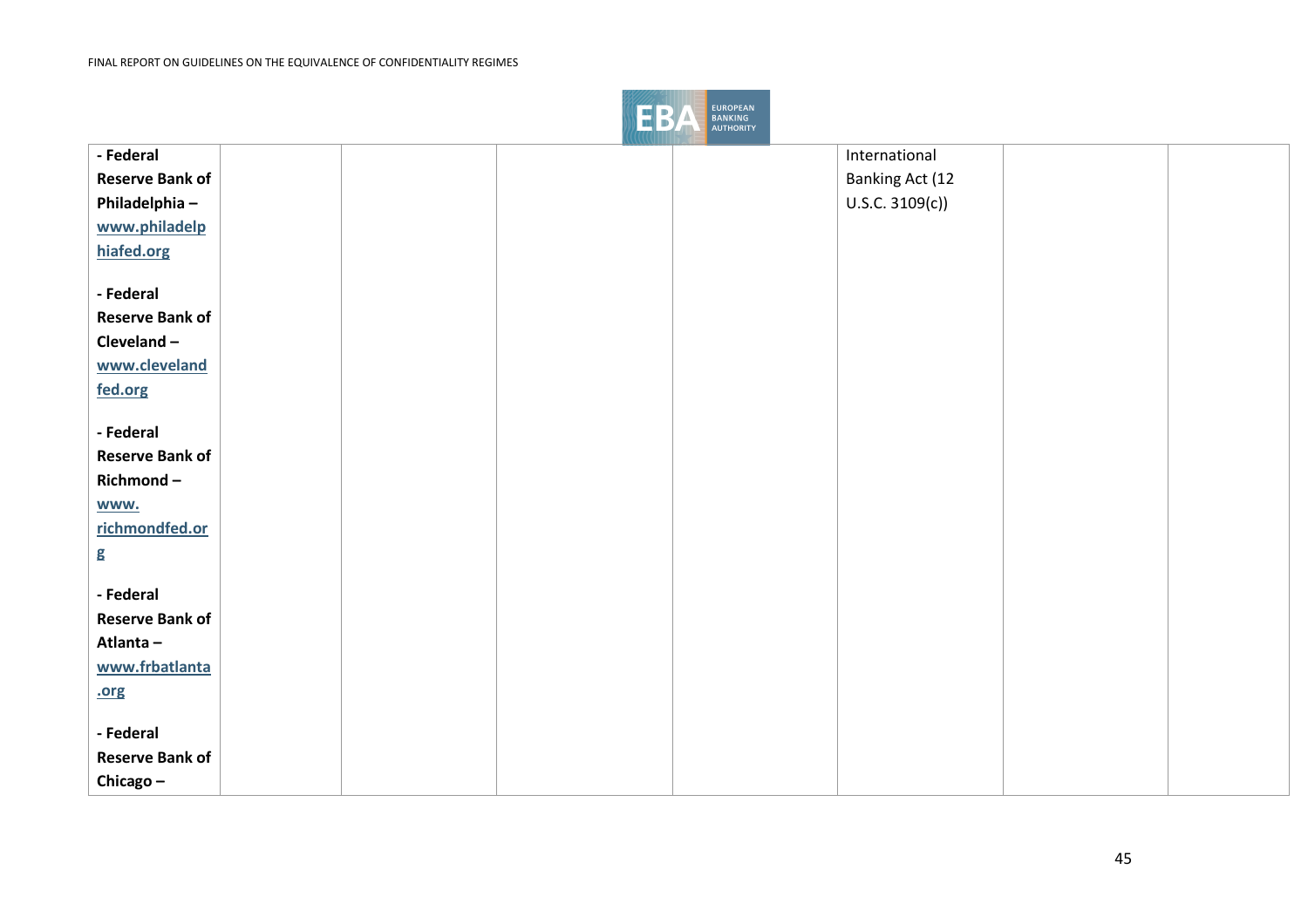

| www.chicagofe          |  |  |  |  |
|------------------------|--|--|--|--|
| d.org                  |  |  |  |  |
|                        |  |  |  |  |
| - Federal              |  |  |  |  |
| <b>Reserve Bank of</b> |  |  |  |  |
| St. Louis $-$          |  |  |  |  |
| www.stlouisfed         |  |  |  |  |
| .org                   |  |  |  |  |
|                        |  |  |  |  |
| - Federal              |  |  |  |  |
| <b>Reserve Bank of</b> |  |  |  |  |
| Minneapolis-           |  |  |  |  |
| www.minneapo           |  |  |  |  |
| lisfed.org             |  |  |  |  |
| - Federal              |  |  |  |  |
| <b>Reserve Bank of</b> |  |  |  |  |
| Kansas City-           |  |  |  |  |
| www.kansascit          |  |  |  |  |
| yfed.org               |  |  |  |  |
|                        |  |  |  |  |
| - Federal              |  |  |  |  |
| <b>Reserve Bank of</b> |  |  |  |  |
| Dallas-                |  |  |  |  |
| www.dallasfed.         |  |  |  |  |
| org                    |  |  |  |  |
|                        |  |  |  |  |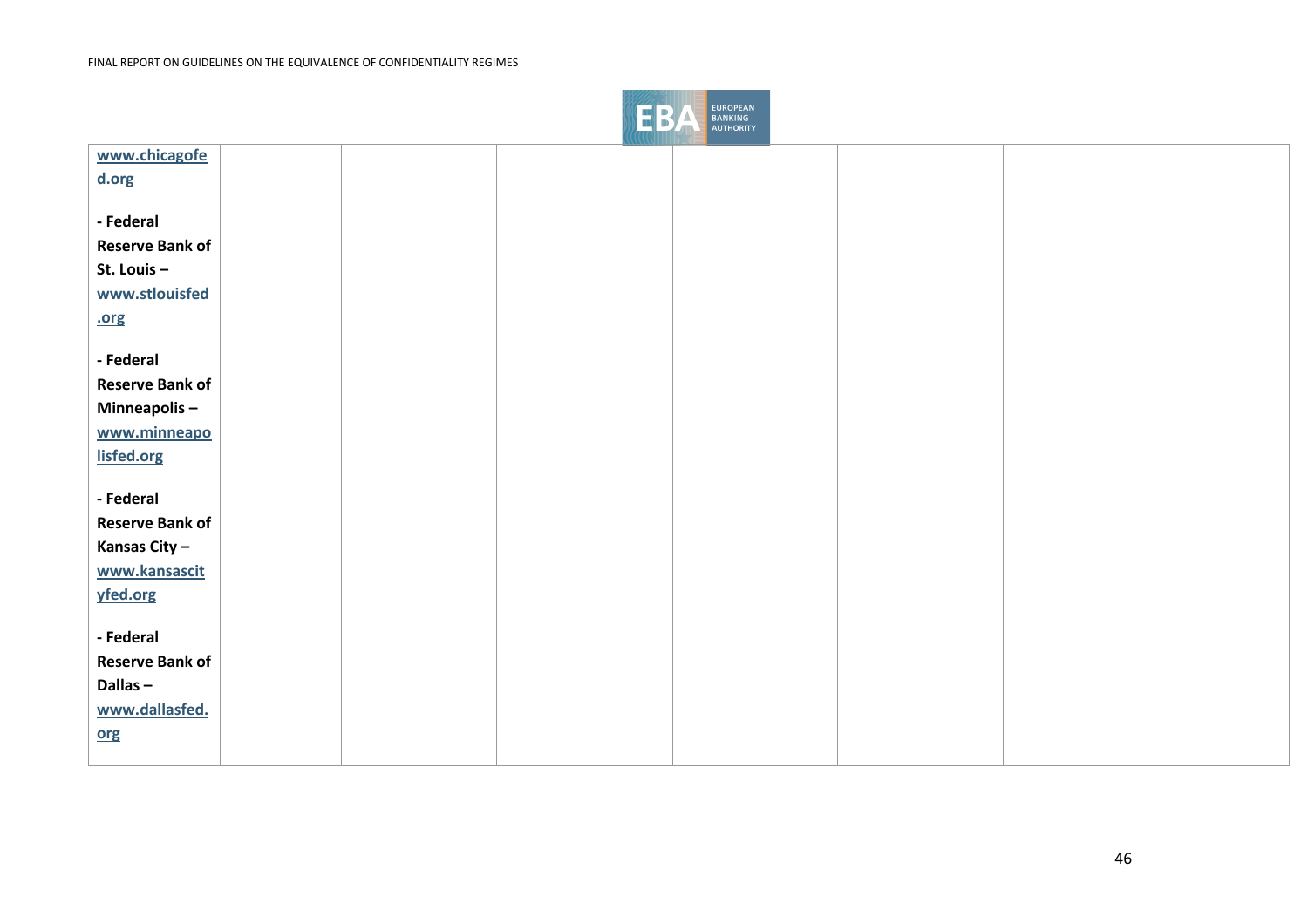

| - Federal<br><b>Reserve Bank of</b><br>San Francisco -<br>www.frbsf.org                                                   |                   |                                                                                                                                                                                                                    |                                                                                                                                                                                           |                                                                                                                                            |                                                                                                                                                                                            |                                                                                                                                                                                    |                   |
|---------------------------------------------------------------------------------------------------------------------------|-------------------|--------------------------------------------------------------------------------------------------------------------------------------------------------------------------------------------------------------------|-------------------------------------------------------------------------------------------------------------------------------------------------------------------------------------------|--------------------------------------------------------------------------------------------------------------------------------------------|--------------------------------------------------------------------------------------------------------------------------------------------------------------------------------------------|------------------------------------------------------------------------------------------------------------------------------------------------------------------------------------|-------------------|
| <b>USA</b><br><b>New York State</b><br>Department of<br><b>Financial</b><br><b>Services</b><br>https://www.df<br>s.ny.gov | (1)               | The New York<br>Banking Law,<br>paragraph 36.10                                                                                                                                                                    | New York Public<br>Officers Law,<br>paragraphs 74.3(c)<br>and 74.4                                                                                                                        | New York Banking<br>Law, paragraphs 24,<br>36, 39, 44, 367, 606,<br>618 and 641                                                            | New York Banking<br>Law, paragraph 36.10<br>New York State<br>Department of<br>Financial Services,<br><b>Executive Order</b>                                                               | New York Public<br>Officers Law,<br>paragraph 74.4                                                                                                                                 | <b>Equivalent</b> |
| <b>USA</b><br><b>Securities</b><br>and<br><b>Exchange</b><br><b>Commission</b>                                            | $(1)$ $(3)$ $(4)$ | Section 24 of the<br><b>Exchange Act</b><br>17 C.F.R. § 240.24c-<br>1, 17 C.F.R. §<br>230.122, 17 C.F.R. §<br>240.0-4, 17 C.F.R. §<br>260.0-6<br>5 C.F.R. § 635.703.<br><b>Standards of Ethical</b><br>Conduct for | Section 24(b) of the<br><b>Exchange Act</b><br>17 C.F.R. § 240.24c-1<br>17 C.F.R. § 200.735-<br>$3(b)(1)$ and $(2)$<br>17 C.F.R. § 230.122<br>Section 32(a) of the<br><b>Exchange Act</b> | Section 24(c) of the<br><b>Exchange Act</b><br>17 C.F.R. § 240.24c-1<br>18 U.S.C. § 1905<br>5 U.S.C. § 552a<br>5 C.F.R. $§$<br>2635.703(a) | 17 C.F.R. § 230.122<br>17 C.F.R. § 200.735-<br>$3(b)(2)$ (ii) and (iii)<br>17 C.F.R. § 240.24c-1<br>Section 24 (b), (d)<br>(f)<br>of the<br>and<br><b>Exchange Act</b><br>18 U.S.C. § 1905 | Section 2635.106 of<br>the Standards of<br><b>Ethical Conduct for</b><br>Employees<br>17 C.F.R. § 200.735-<br>13<br>18 U.S.C. § 641<br>Section 32(a) of the<br><b>Exchange Act</b> | <b>Equivalent</b> |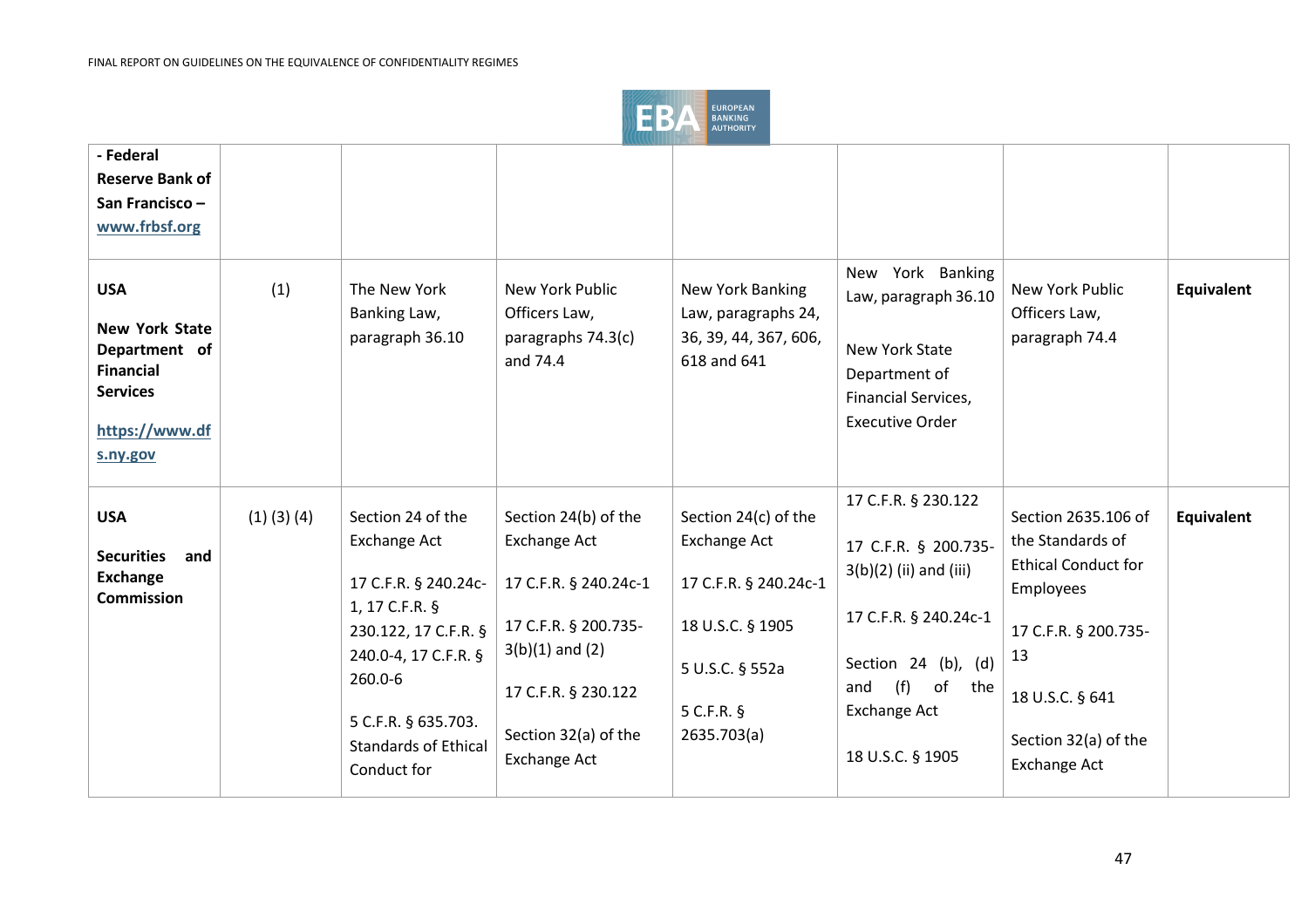

| Employees of the          | 18 U.S.C. § 1905 | Section 5.1 of the     | 5 U.S.C. § 552a           |  |
|---------------------------|------------------|------------------------|---------------------------|--|
| Executive Branch.         |                  | <b>SEC Enforcement</b> |                           |  |
|                           |                  | Manual                 | Rules 26, 34 and 45       |  |
| Freedom of                |                  |                        | of the Federal Rules      |  |
| <b>Information Act</b>    |                  |                        | of Civil Procedure        |  |
| $(FOIA)$ 5 U.S.C. §       |                  |                        |                           |  |
| 552;                      |                  |                        | Rule 17 of<br>the         |  |
|                           |                  |                        | Federal Rules of          |  |
| Privacy Act 5 U.S.C.      |                  |                        | <b>Criminal Procedure</b> |  |
| §552a                     |                  |                        |                           |  |
|                           |                  |                        | SEC internal rules        |  |
| <b>Right to Financial</b> |                  |                        | and policies              |  |
| Privacy Act 12            |                  |                        |                           |  |
| U.S.C. §3401              |                  |                        |                           |  |
|                           |                  |                        |                           |  |